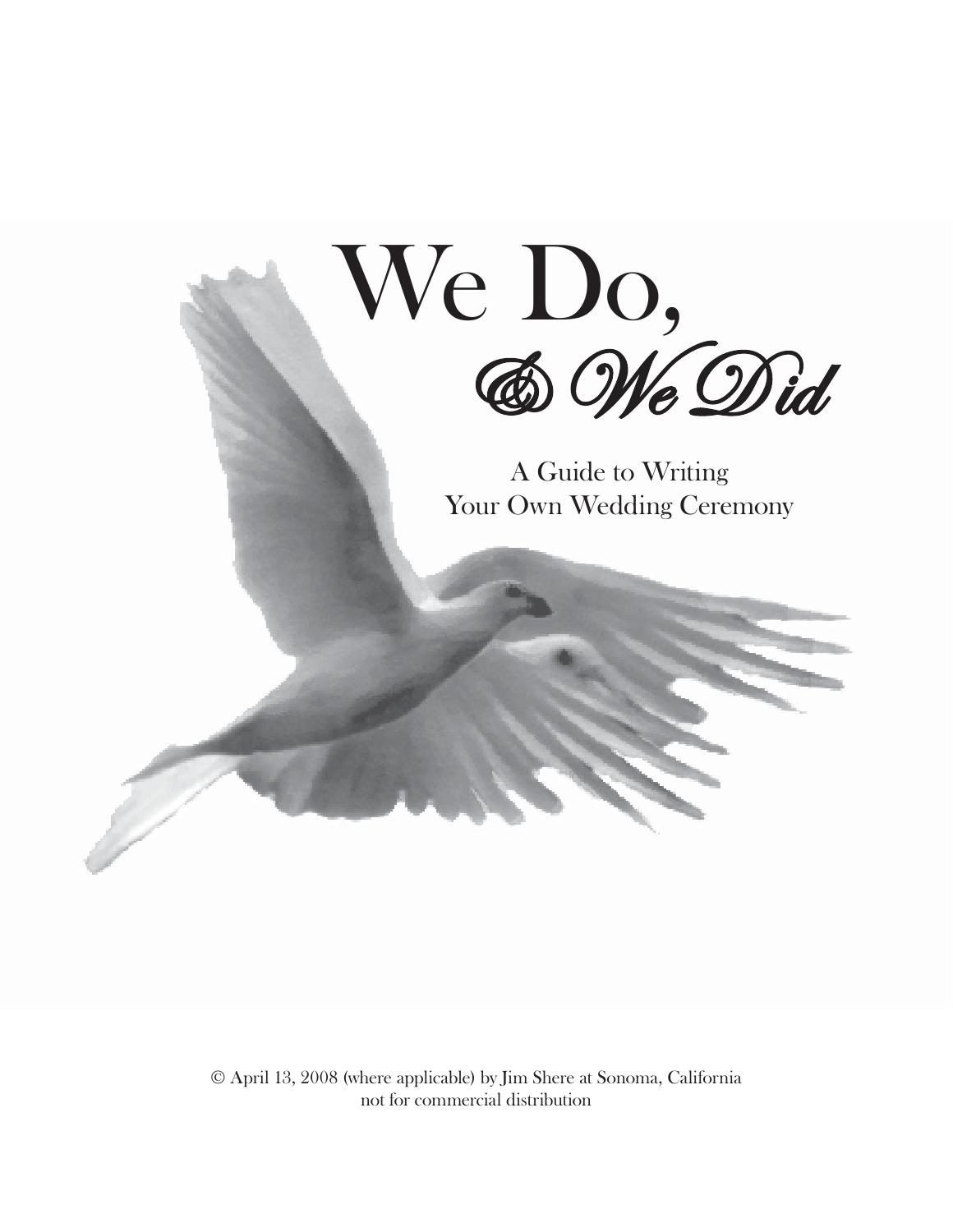# Part One: We Do

 Planning your wedding together is one of the best ways there can be to learn about your relationship— to explore and talk about the life that you hope to share, and to learn what you will need to do to make that life together possible.

 There are many forms that a wedding ceremony can take, from the very orthodox and traditional to the most spontaneous and informal. As you begin thinking about the kind of ceremony that you want, remember that it should reflect the nature of the relationship that it celebrates. If you include readings they should speak for you, and any music should be special to the two of you. Invite the people who are important to you, and honor the very special ones by asking them to be your attendants. Make your wedding a public declaration of your love for one another, and a joyous celebration of the agreement that you have made to share a home and life together.

 The days leading up to the ceremony can be stressful at times. Sudden upsets in your plans may make it seem that you have lost control of the whole situation, and the sense of commitment you have made may seem at times replaced by the heavier feelings of obligation instead. And then there will be those moments of panic, when you suddenly realize how deep and enormous the commitment you are making really is. The best way to get through these difficult moment is to make sure that your commitment remains first and foremost to one another, and that it is always accompanied by a delicious anticipation of the life that you two are bound to share, when the guests have gone and the marriage truly begins. Support one another gently throughout these days, and let nothing make you lose sight of the love you have for one another, nor compromise the world that you have chosen to create together.

 The decision to marry is not simply a desire to change— it is a decision to grow. We truly fall in love only when we have found a person whose life we recognize will deeply enrich our own. And with this decision we choose to cheer each other on, as we grow in the presence of one another, rather begin trying to change one another from who it was we met into something much less real and inspiring.

 Weddings celebrate and exercise our free choice. You have chosen one another to be bride and groom; you now will choose what will happen during your ceremony— and who will take part, and how. Other choices you might make will involve such things as the refreshments, the flowers, the photographers and the musicians, as well as the location, time and place— and of course, the guests.

 The choices of who will become members of the wedding party— the bridesmaids and the ushers, the ring-bearer and the flower girl, and especially the officiant, the best man, and the maid of honor— are all very important, for these people will become your guides, your servants, your bodyguards and confidants, right on through the wedding day. For them it is an honor to be chosen; but for you their companionship will be essential, especially as the wedding day draws close. Choose them early, and involve them often.

 All the choices that you make should be made together, and need be talked about at length, with careful attention paid to what you are learning about yourselves and one another in the process. And your discussion should focus not only upon what you choose, but also (with great respect and care) why you have chosen your choices as well.

 And the most important thing of all to remember as you plan your wedding is that, throughout your years together, you will be celebrating anniversaries of this day. Never lose sight of one another, despite the inevitable confusion and stress during the weeks that lie ahead; and never let go of the vision that has brought the two of you together— for that, after all, is what your wedding day will celebrate.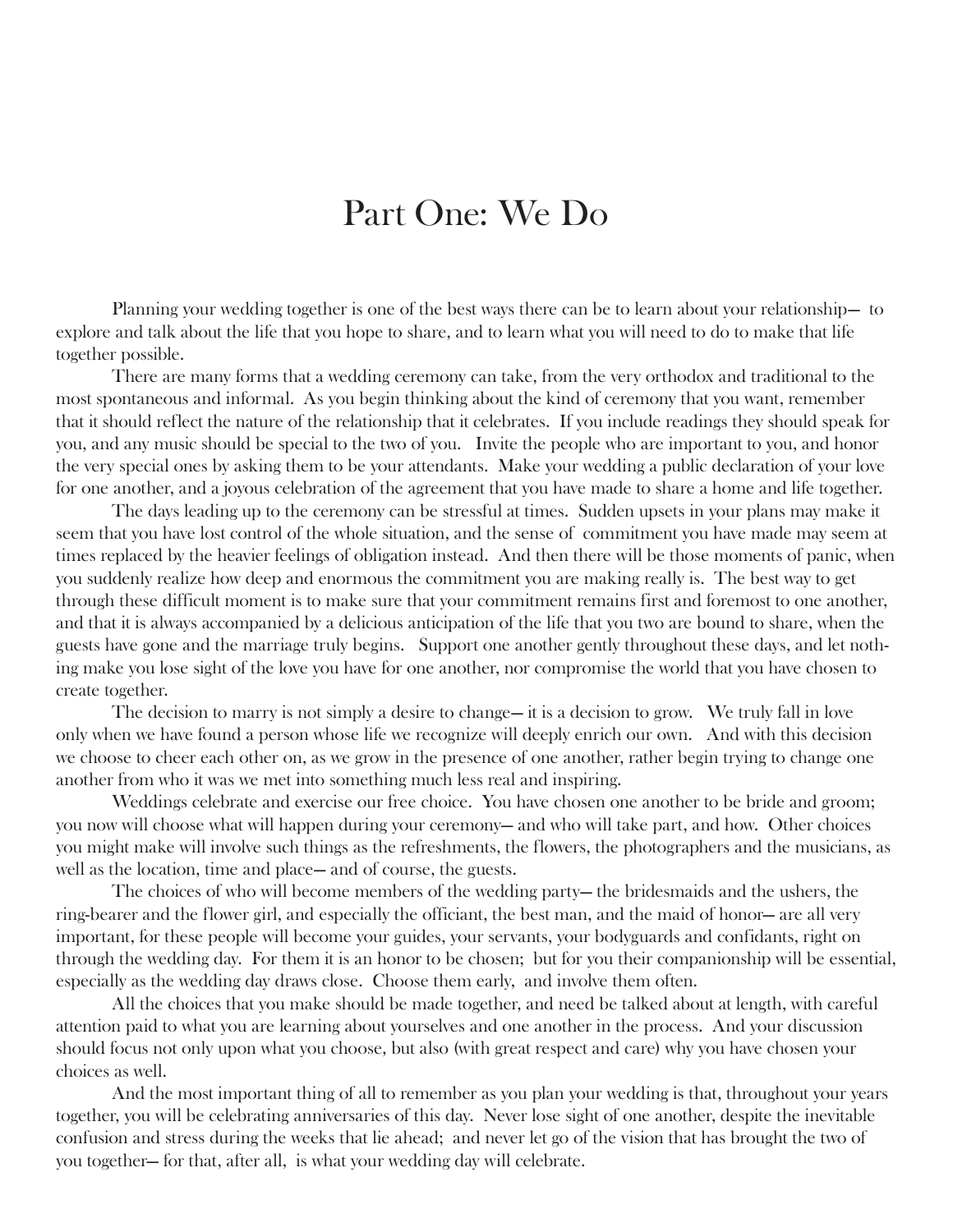## The Elements of the Ceremony

 What will take place during your wedding ceremony? Because the ceremony will reflect the marriage that you want to have, it is you that must decide. The only requirement is that the officiant hears each of you agree to marry the other, and then pronounces you "husband and wife". However, tradition has provided many other events that can be built into your ceremony.

 First of course there is the Processional, which can be a series of formal entrances or an informally spontaneous gathering together; then there is the greeting, in which the officiant welcomes the gathered guests and announces the start of the ceremony, and the invocation, which is a prayer of some sort that is intended to set the tone of the occasion. Music is usually a part of what happens, including perhaps favorite or traditional songs or instrumental music, and they may be either live or prerecorded. Favorite poems or other readings are often prepared, and certain special guests may be invited to speak briefly.

 The officiant usually presents a homily, a commentary about marriage in general and perhaps your wedding in particular, after which there is a ring exchange as a token of the bond that is being established between husband and wife. Personal statements may be made by the bride and groom to one another in addition to the vows, which are of course central to the ceremony. The vows themselves may be recited, repeated phrase by phrase after prompting by the officiant, or simply assented to with an "I do" or "I will". Finally there is the pronouncement, which states something like: "with the authority vested in me, I now pronounce you husband and wife". Then there is usually a benediction, invoking a spiritual blessing upon the marriage, and a Recessional which, like the Processional, may be as formal or informal as desired.

 In addition to these elements, certain traditional rituals have evolved over the centuries which may be included if you choose, employing such items as water, wine, candles, a canopy, or perhaps other symbols of personal or cultural significance. Having the bride carry "something old, something new, something borrowed and something blue" has become a traditional observation for instance, as has including such family heirlooms as a family Bible, a chalice, or a special garment or jewelry. The important thing to remember is that each element of the ceremony must have special meaning for the two of you, in order to enhance the celebration of your marriage.

#### Processional:

 This can be as formal as: first the mother of the bride is escorted down the aisle by the best man, then the officiant enters through a side door, followed by the ring bearer, the groom with the best man, and the ushers; then the flower girl comes down the aisle, followed by the bridesmaids, the maid of honor, and finally the bride on her father's arm. On the other hand, the Processional can be as informal as having the officiant take the couple for a brief walk, returning when it is time to begin the ceremony. In a wedding that took place at the seashore, the guests formed a large circle while the bride and groom walked together to the edge of the water, where they performed a ritual of burning incense before entering the circle, hand in hand.

#### Greeting:

 The officiant addresses the gathered guests, essentially welcoming them and announcing the start of the ceremony.

#### Invocation:

 After speaking to the gathering, the officiant speaks to God in a prayer of some sort. this is intended to set the tone of the occasion and to invoke the spiritual authority that will establish the marriage. Guided relaxation imagery can be used effectively here.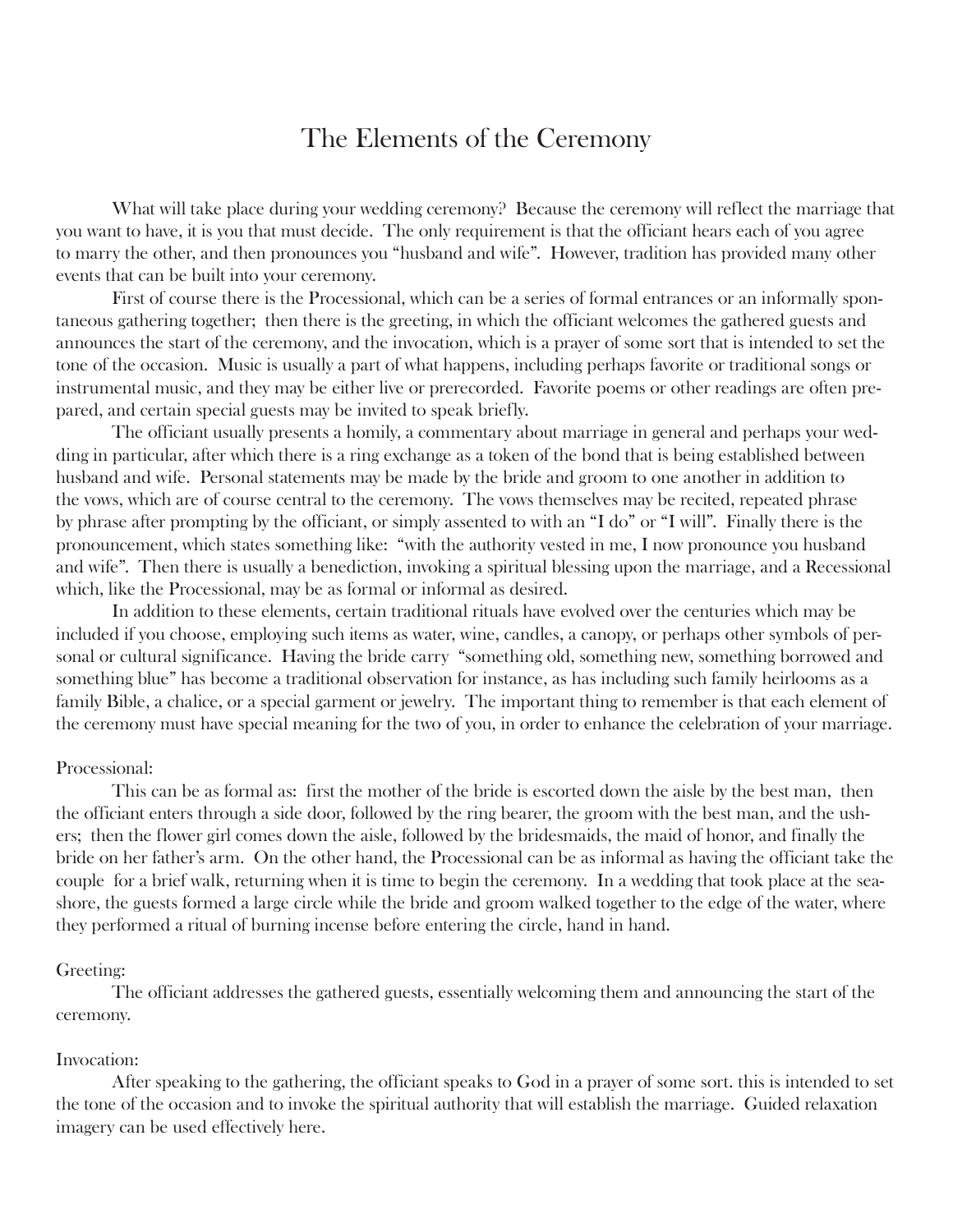#### Music:

 Favorite or traditional songs or instrumental music can be included at various times during the ceremony, either live or pre-recorded.

#### Readings:

 Favorite poems or other texts may be included, from brief statements to such longer pieces as the popular one from Gibran's The Prophet. These may be read by the officiant , members of the wedding, or the bride and groom themselves. Several examples taken from weddings are given in the next section.

#### Contributions:

 Certain guests (or any) may be invited to contribute their own personal observations and blessings (prepared or spontaneous); this event can be thought of as a more appropriate replacement of the now anachronistic announcement that "if there be anyone present who knows why this wedding should not take place, let him speak now or forever hold his peace".

#### Homily:

 The officiant provides a brief or extended commentary about marriage in general and this wedding in particular. Often this contains certain moral admonitions according to the couple's particular situation.

#### Ring or Gift Exchange:

 Here the rings are given, or some other ceremonial token of the bond that is being established between husband and wife.

#### Personal Commitments:

 The bride and groom may choose to tell one another personal affirmations of the relationship. These can be extemporaneous, or written out on cards which may themselves be exchanged afterwards.

#### The Vows:

 Central to the ceremony, this is the recitation of specific promises to one another made by the couple. These can be the traditional statements that are recited (from memory or from written prompts), repeated after the officiant (phrase by phrase), or simply assented to after the officiant's having read them with an "I do" or an "I will". Vows may be written specifically for the occasion; the only legal requirement is that (according to state law) "the parties must declare in the presence of the person solemnizing the marriage that they take each other as husband and wife". Many examples of vows are given below.

## The Pronouncement:

 This is the formal acknowledgment of the marriage, which is established as the officiant states something like: "with the authority vested in me, I now pronounce you husband and wife".

#### Benediction:

 This invokes a spiritual blessing upon the marriage, with perhaps the observation that "what God has joined let no one set asunder", or simply "God bless you both".

#### Recessional:

Similar to the Processional, this can be as formal, informal, or unique as desired.

#### The Reception Line:

 The couple (or perhaps the entire wedding party) may stand in a particular location nearby to receive the congratulations and best wishes of the guests.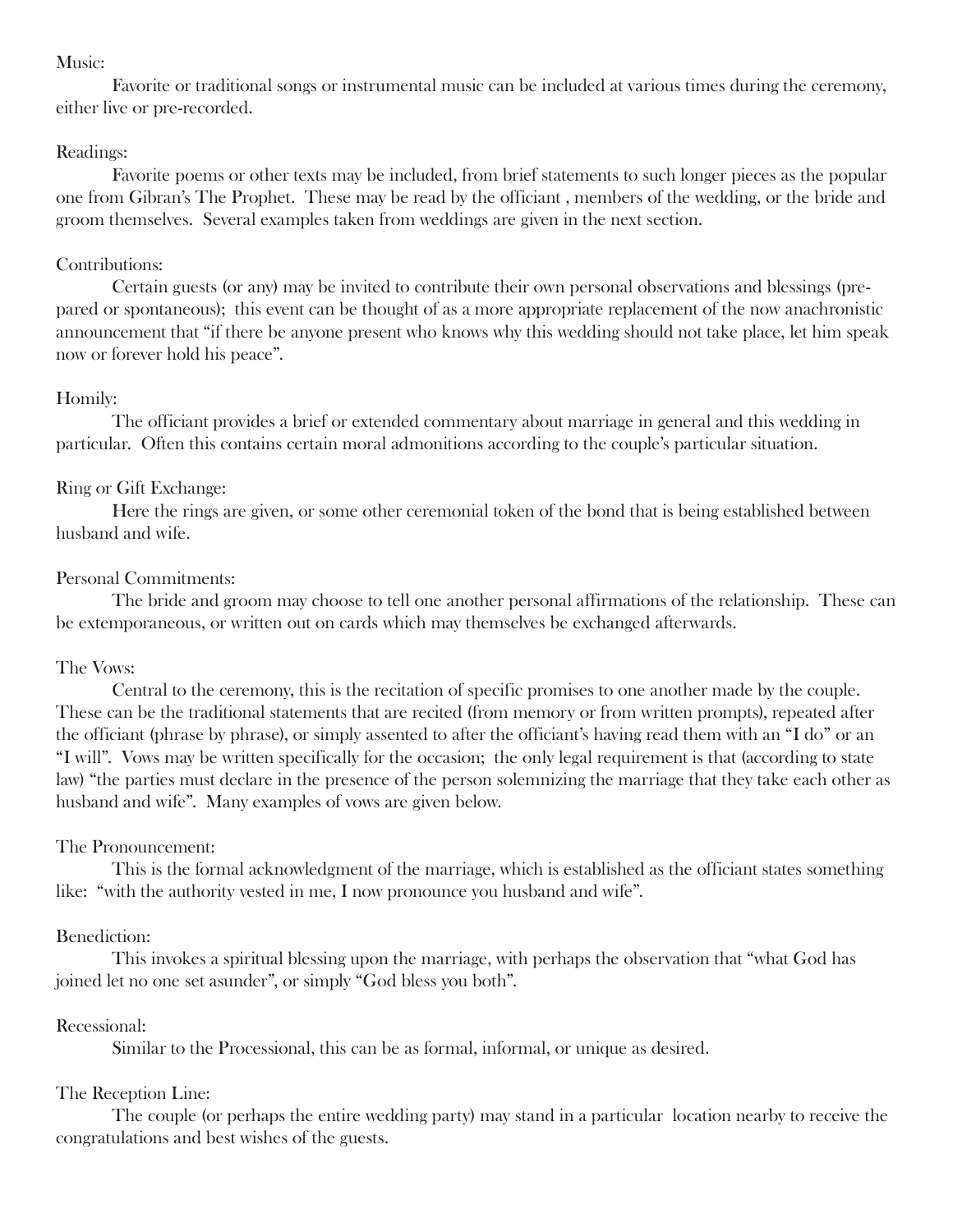In addition to these elements of the ceremony, certain traditional rituals may also be included, employing water, wine, candles, or any other symbols of personal significance to the couple. Including "something old, something new, something borrowed and something blue" has become a traditional observation, as well as including a family heirloom such as a family Bible, garment, or chalice. The important thing to remember is that each element of the ceremony must have special meaning to the couple, and will enhance the celebration of their marriage.

## Preparing Your Own Vows

 In order to prepare for your wedding day give careful thought to the writing of your own vows, for they are the essence of the ceremony, and the sum and substance of the marriage that your wedding will establish in your community.

 Begin with a journal of the relationship. Purchase one of those attractive blank books that are available in stationery stores for the purpose of personal diaries, but make this one for the two of you to share, and begin sharing it. Later you will take turns writing in the book, to air your thoughts and to respond to one another's feelings in a more deliberate way than usually happens during spontaneous and casual conversation.

 Over the weeks and months that you prepare for the wedding, a dialogue will develop in this book that can support the deepening of a caring and trusting communication; and over the years of the life you share it will become an extremely valued document that faithfully chronicles the changes as they take place in the relationship. In time this book will become sacred to your marriage, and so should never be read by any other person. Sit together at the kitchen table and write an introduction to the book. Note the date, place and circumstances that brought you together to begin it, and write reminiscences of how you had met, your first impressions of one another, and a brief history of how you came to sit together at this time to plan your marriage.

 Assemble a list of things upon which you agree, and make this page (or these pages) in the book something you can add to over time. This is not to be a set of compromises that you are willing agree to, in order to share a life together, but rather a list of the similarities of beliefs and values that you have happily found you hold in common. This list can develop into a "Credo & Covenant" such as the example given below; allow the example to prompt discussion, but do not cling to its content: explore and discover your own. As you will see over the years that lie ahead, the value of such a list lies in the emotional ballast that it can provide; it will help you to navigate those areas in life that always come when you discover you disagree about something significant. It is altogether too easy to forget how much fundamental agreement there is to your relationship, and how much weather it can withstand given a temperate climate.

 On separate pieces of paper begin writing down the things you are grateful for in yourself, the qualities that you take pleasure in and enjoy about yourself and the life you have lived so far. Take time to find just the right words to describe how these qualities make you feel about yourself. As each of you do this begin a similar list about the person that you have chosen to marry, in which you describe the qualities that attract you and give you pleasure. Don't share these lists at first, let them develop thoughtfully as gifts of insight and empathy that you will soon exchange. When you are ready, they may be shared and rewritten into the book, and further developed as mutual "brags" that will further enrich your love; along with the credo they too will provide a foundation for the vows you will exchange.

 The traditional wedding vows speak of a relationship "to have and to hold" in a variety of ways, as they have come to us from a variety of cultural traditions. It is good to read as many of these as you can find, especially those that come from your own heritage, so that the underlying meaning and value of what has been promised one another in the past by other couples will become evident. Again, make these examples of what is possible, and explore your own commitments, finding just the right words to articulate them.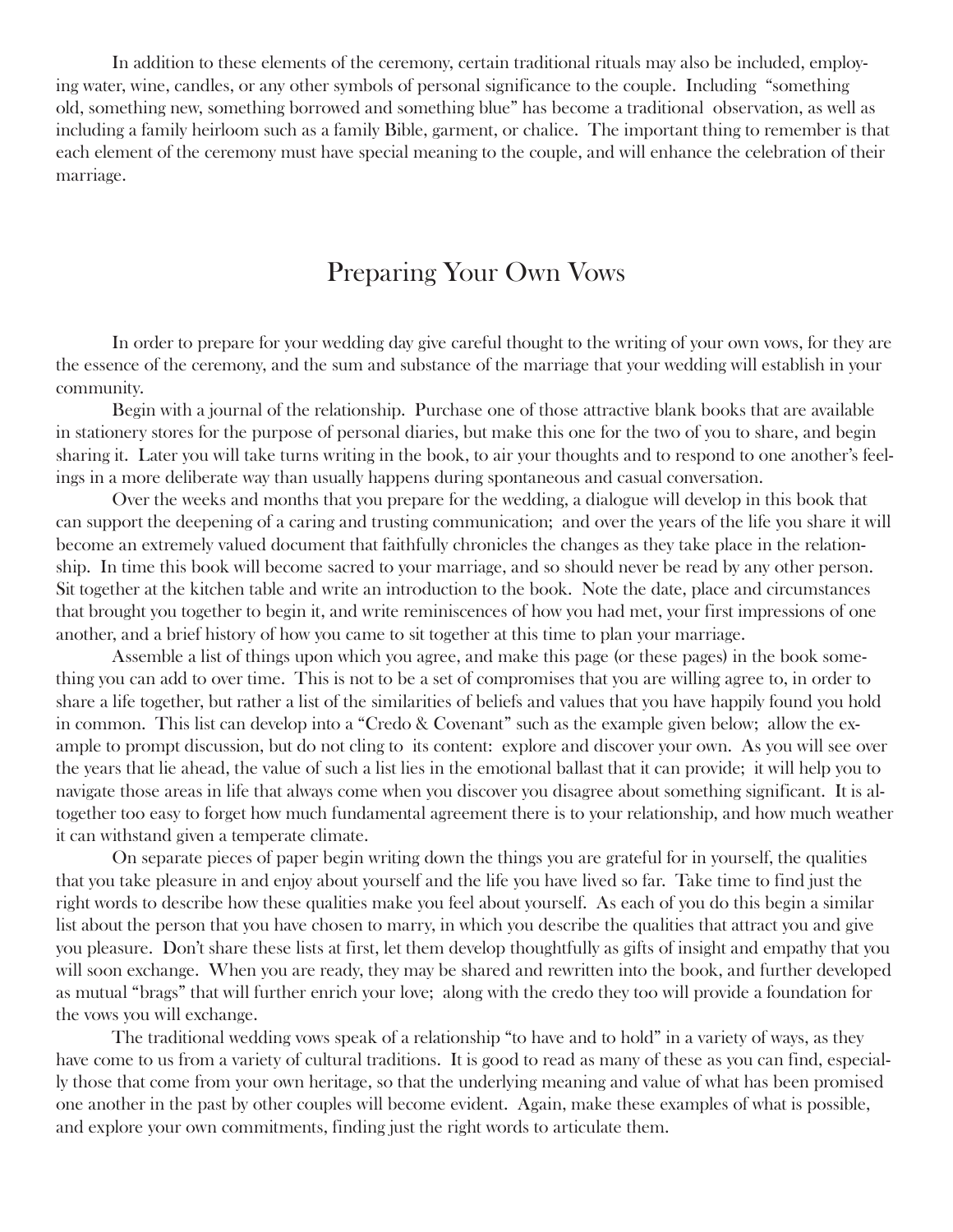Here it is important to remember that the word "commitment" is commonly confused with the word "obligation"; many problems that develop in marriage can be traced back to this simple and basic misunderstanding. In promising to marry, we do not obligate ourselves to one another, we commit ourselves to ourselves in the presence of one another' respect and admiration. Our yearning to be together is not a need to be fulfilled by the other's wonderful qualities, without which we might feel otherwise incomplete, but an eager willingness to be inspired by one another, and to improve ourselves accordingly. In brief, we are not here to teach, or to possess, but to learn and to become complete within ourselves; we are not here to change one another, but to grow in an atmosphere of loving companionship.

 So what can you promise one another then? Promise to give the things about yourselves that you enjoy, which you have already written about in your book, and promise to enjoy the things about the other that attract and inspire your love. Help each other to find the words that best describe the mood with which you feel these things, and the words that best establishes that mood in the mind and heart of that person you have chosen to marry. And because these will be public vows, find the words that best tell the nature and quality of your commitment to one another so that it can be understood and nourished by the entire community of family and friends that will have gathered to witness your love.

 The writing of your vows will itself become emblematic of your marriage— at once the test and proof of its eventual integrity. Enjoy the time you spend together doing it, and make of it the instrument and celebration of your love. The following was written by a couple as they prepared for their wedding; it may provide some examples to inspire you.

## Credo & Covenant

(Being the Agreements and Commitments of R. D. and D. I.)

Each person nurtures the wholeness of themselves to ever increasing health and joy.

Solitude is necessary to learn about oneself (emotionally, mentally, spiritually) and to become whole, complete and centered.

It is important to be involved in creative and artistic endeavors on a regular basis. Creativity opens and strengthens one's connection with the vital energy of life.

Curiosity is valued because it is essential to mental/emotional health and personal growth.

We will each know our own feelings and express those feelings clearly to one another.

One's appearance is seen as a part of self expression. We enjoy playing dress-up.

We are responsible for our physical health. We are committed to regular exercise, good nutrition, regular sex, relaxation from stress and other practices that lead to a healthy mind/body/spirit.

Sexual play is a fun and exciting activity.

Eating is a pleasurable adventure, cooking food with others is a way of learning about one's self and others. It is fun to try different combinations of flavors and textures to eat!

We will communicate with each other about our schedules and locations, keep in touch and update each other should that information change.

Each person is committed to creating for themselves intimate committed relationships beyond our relationship with each other. We recognize these are necessary to personal growth. We enjoy including our friends in our activities.

Each person holds as a sacred trust their responsibility to encourage all others in their lives toward their own personal (positive) goals [better communication, emotional sharing, creative growth, etc.]. It is better to be loving than right!

Feeling and expressing forgiveness and gratitude are recognized as vital to personal happiness and health (of individuals and of relationships).

Home is a comfortable place for both solitude and to share with our friends. Keeping our home tidy and organized to free up energy for more creative pursuits is worth putting some time into regularly.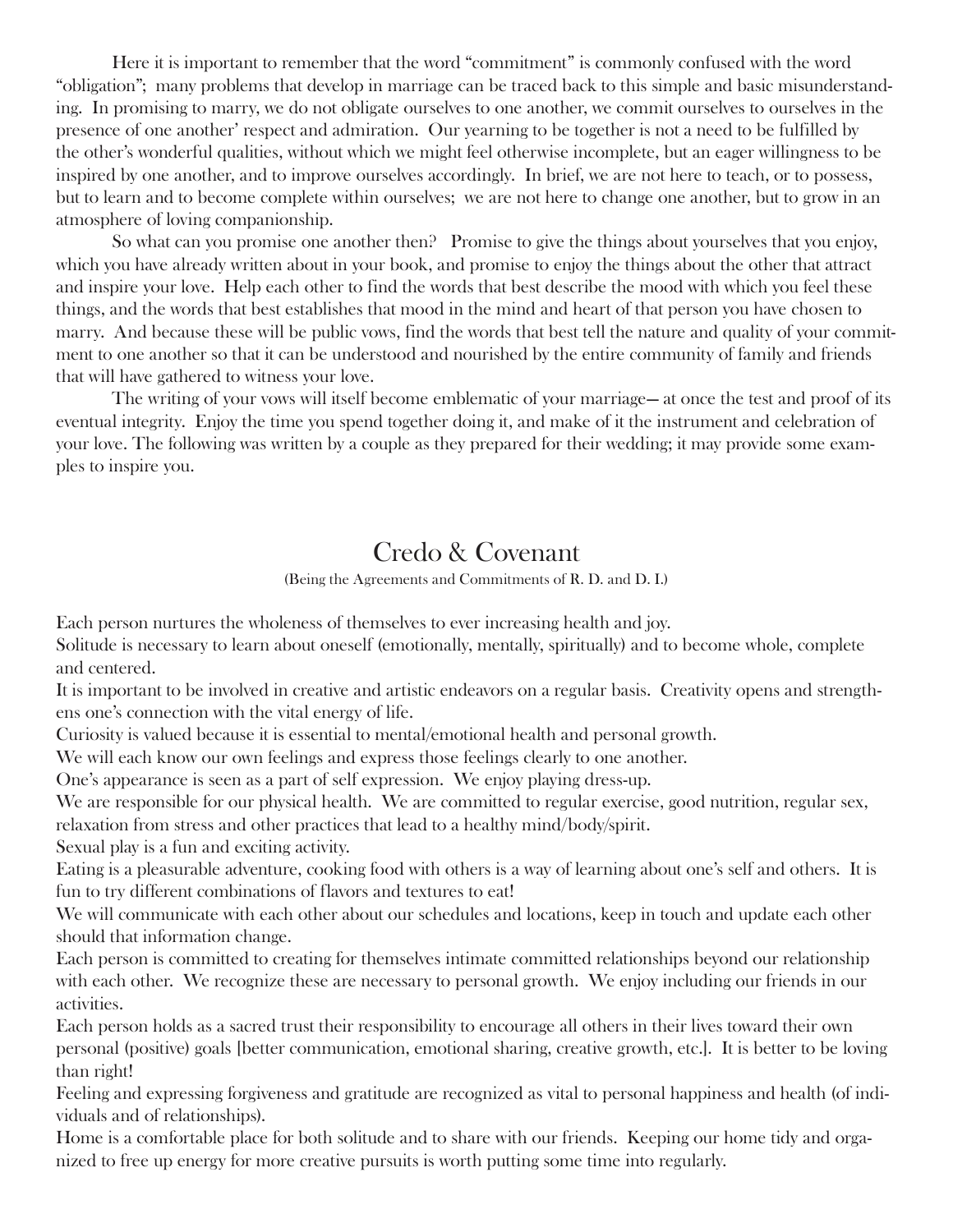It is important to be fiscally sound, to pay one's debts and to live within one's means. Lack of money is no excuse for not enjoying one's self.

We recognize that we are caretakers of the natural environment and responsible for the quality of air, water etc. We are able to put health of the environment before personal convenience (whenever possible conserve and recycle).

It is vital to be out in nature to maintain contact with the earth (and one's self).

Instead of gross American consumerist excess, our goal is to own a few useful and well maintained possessions. Quality is valued above quantity.

The government exists to provide a structure within which individuals can make free and responsible choices about their lives.

I commit myself to being close, clearing up anything in the way of my ability to do so.

I commit myself to my own development as an individual.

I commit myself to revealing myself fully in my relationships not hiding myself

I commit myself to the full empowerment of people around me.

I commit myself to acting from the awareness that I am 100% the source of my reality.

I commit myself to having a good time in my relationships.

Feel all your feelings. Tell the microscopic truth. Keep your agreements.

## Exchanging the Vows of Matrimony

 The following statements illustrate a variety of vows that have been exchanged, ranging from the standard and traditional to the very personal. As we have said, they may be recited by the bride and groom, with or without prompting, or they may simply be agreed to by them with an "I will" or "I do". The vows exchanged are the centerpiece of the wedding, we believe, for they embody and articulate the vision of married life that is held in common by the couple, and precisely that which they promise one another; for that reason, they bear the closest examination in the creation of the wedding ceremony.

"Richard, will you repeat these words after me? 'I, Richard, take you, Erika, to be my wife; and in so doing commit my life to you; encompassing all joys and sorrows, all triumphs and hardships, all experiences in life; a commitment made in love, kept in faith, lived in hope, and eternally made new.'" [Erika follows, reciting the same words.]

"John, repeat these words after me: 'Kathy, I give to you my love and strength, so that we may grow together in the happiness and contentment of our love.' Kathy, repeat these words after me: 'John, in giving you my love I give my total self, and yet I am not diminished, for I am strengthened by the love I give.'"

"I, Ron, take you, Shino, to be my lawful wedded wife, to love, honor and cherish, in sickness and in health, for richer and for poorer, to have and to hold, from this day forth, as long as we both shall live." [Shino recites the same lines to Ron.]

"I love you in the eternal timelessness of my authentic commitment to any future we might share, not in the permanency of any obligations that we might have instead."

[From the Book of Common Prayer, 1789:] "I, ------, take thee, ------, to be my wedded wife, to have and to hold from this day forward, for better, for worse, for richer, for poorer, in sickness and in health, to love and to cherish, 'til death we do part, according to God's Holy Ordinance; and thereto I plight thee my troth."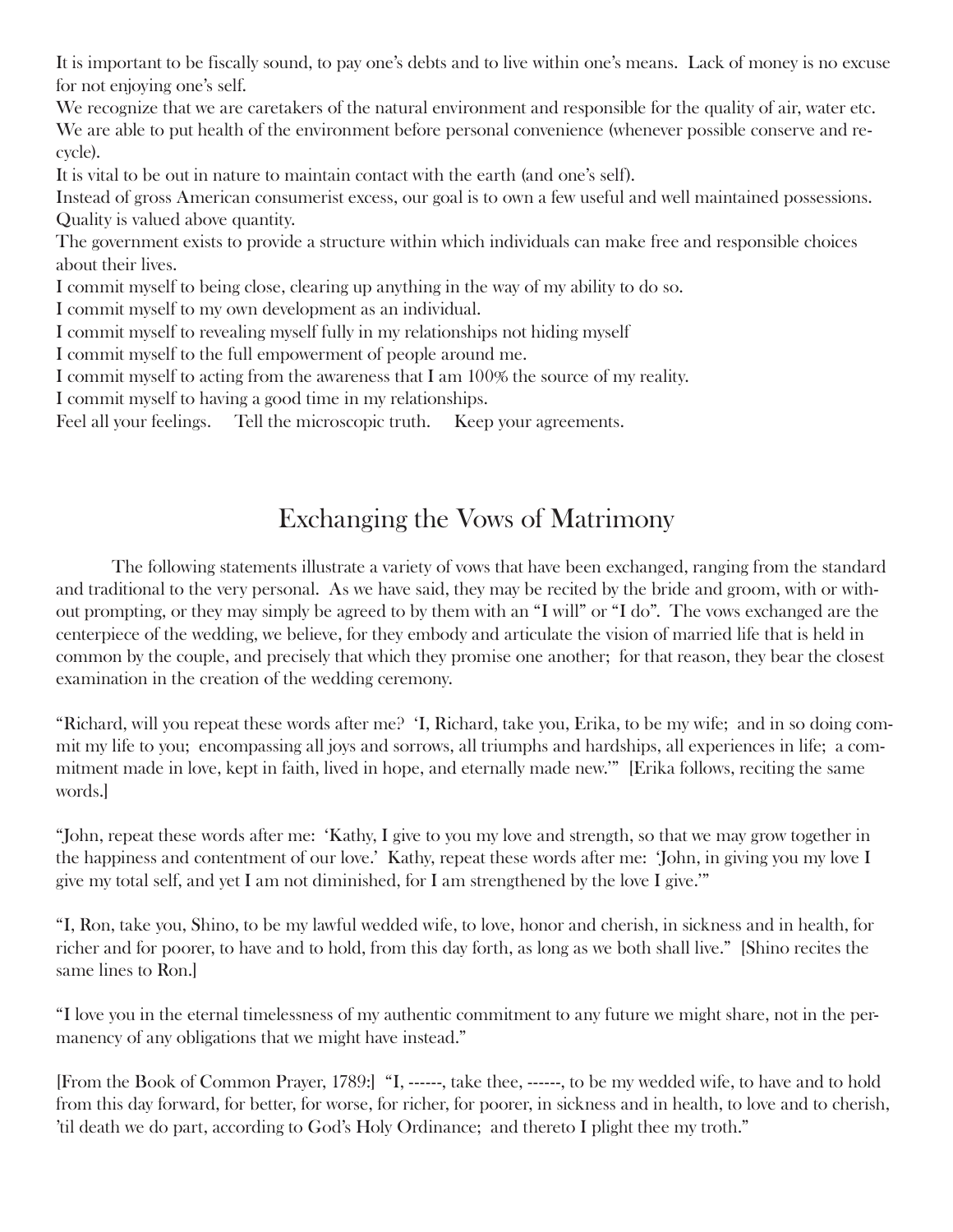[A suggested Lutheran vow, 1972:] "I, -----, take you, -----, to be my wife (husband), and these things I promise you: I will be faithful to you and honest with you; I will respect, trust, help and care for you; I will share my life with you; I will forgive you as we have been forgiven; and I will try with you better to understand ourselves, the world, and God; through the best and the worst of what is to come, as long as we live."

"We hereby commit ourselves to sharing our lives and love with one another and joyfully proclaim ourselves a couple. We will venture forth into the sunshine and rainstorms, the lightning and rainbows, in the years ahead with kindness, commitment, compassion, and a sense of humor."

[In one ceremony, the couple wrote their own vows and read them to one another from cards, which they then also exchanged. Then, after the ring exchange, these vows were formally acknowledged in this way:] "Jim, with this exchange of vows and rings, do you now take Kathe to be your wife?" [He says 'I do.'] "And Kathe, with this exchange of vows and rings, do you now take Jim to be your husband?" [She says 'I do.']

"I promise with all my heart to be honest and faithful, to respect and honor your individuality, and to support your personal growth; to share with you my heart, my joys, my sorrows; to love you, and to be your true and lasting friend."

"Maria, I asked you to come to this place with me today, so that we can marry, because I love you forever and everywhere: I knew this when first we met as clearly as I shall when this rich vibrant life that I promise to share with you is done." "As a rose with all its thorns, wholly I come to thee, offering to share with you, Jim, all that I am, to share in honesty and trust, to give as well as to receive, lending support and understanding, the best that I know how; and above all, I come to you in Love."

"I, Kathy, take you, Grant, to be my husband. I promise to love you and stay by you, in good and bad times, through happiness and sorrow, to share all that life will bring. May we grow in our faith in God, our children to come, and our love for each other. Grant, I make this commitment to you, and vow to renew it throughout our life together." [The groom repeated the same vows.]

[Requested of the members of the families present, as vows of support:] "Will the members of the families present please stand to give their blessings to Nancy and Arthur in this new relationship? Will you support them with the freedom and love which they need? Will you share your experience and wisdom with them, and seek to learn from them as well? You may say 'We will'."

[In a similar manner, these responses were recited by the families of another couple:] "As your representative, I ask each of your families to stand and answer the following: Do you, the ----- family, stand with this woman to symbolize the traditions and family out of which she comes? [They respond 'we do.'] And do you, the ----- family, stand with this man to symbolize the traditions and family out of which he comes? [They respond 'we do.'] Will you members of the family encourage Robert and Ciele in their marriage? [They respond 'we will.'] Do you celebrate with them the decision they have made to choose each other? [They respond 'we do.'] Will you continue to stand beside them, yet not between? [They respond 'we will.'] Thank you for supporting them. You may be seated."

"Harriet, do you pledge to continue to share your life openly with Kit, to speak the truth to him in love, and to laugh after quarreling; do you promise to continue to tenderly care for him, to encourage his own fulfillment as an individual, and to foster the growth of your relationship with Kit through all the changes of your lives together?" [She says 'I do.'] [The groom repeated these vows.]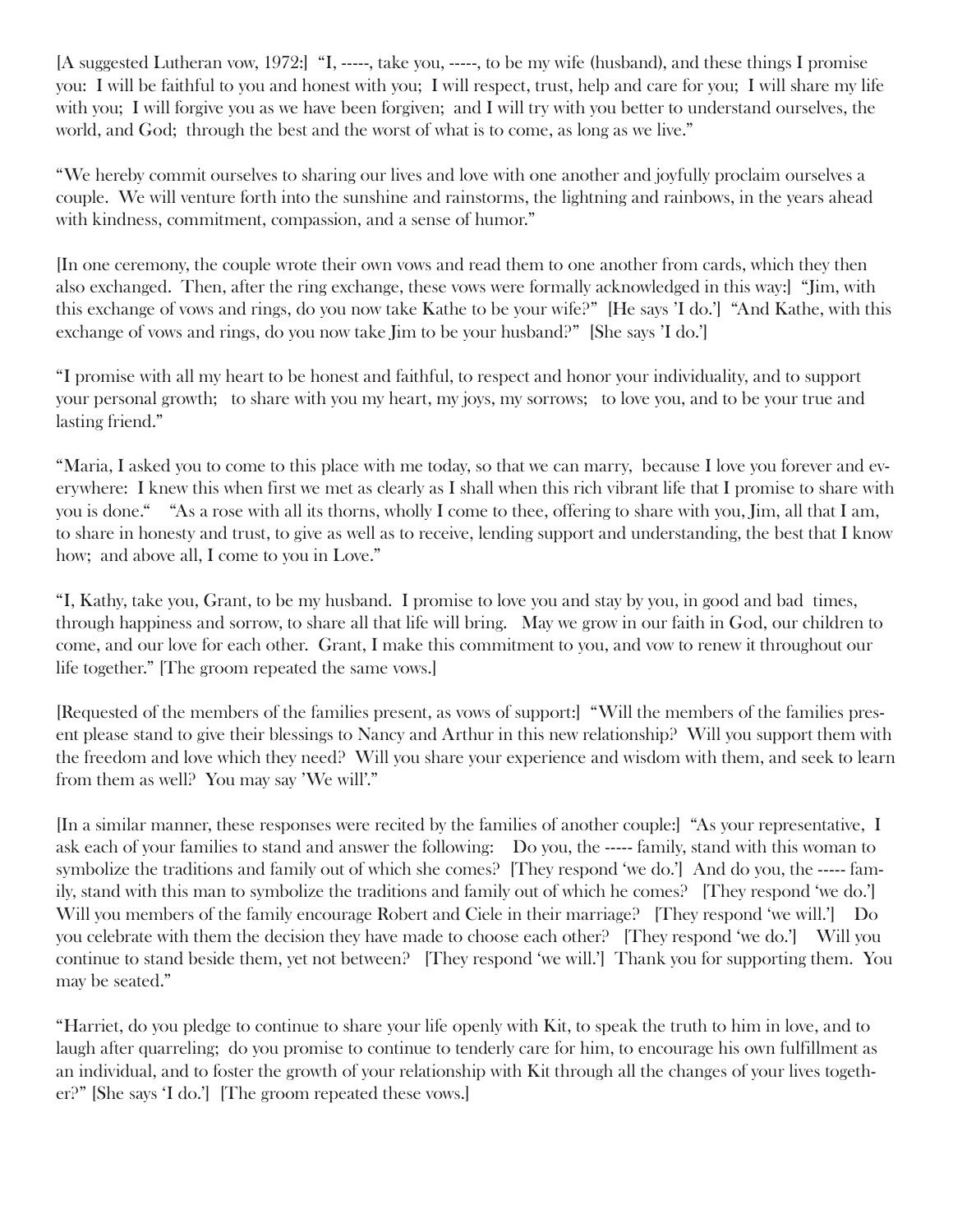"Carla, for your caring sensitivity, your trustworthiness and integrity, and for achieving such high aspirations, I give to you my acceptance, my sensitivity and my responsibility, from this very day forward." "Matt, for your sensitivity and your strength, for your great optimism, and because you have accepted me as myself, I give to you my caring, my strength and support, from this very day forward."

"I take you, -----, to be my wife (husband), and in so doing commit my life to you: encompassing all joys and sorrows, all triumphs and hardships, all experiences in life; a commitment made in love, kept in faith, lived in hope, and eternally made new."

"In joy and in sorrow, I will always be with you. As I promised myself to you lifetimes ago, I do now. As my best friend and lover, I will walk with you throughout time, because love goes beyond time. In this way I honor you as my soul's heart."

## A Variety of Readings

These are various things that have been included at one time or another into a wedding ceremony.

 The supreme happiness of life is the conviction that we are loved, loved for ourselves, or rather, loved in spite of ourselves. [Victor Hugo]

To love is the great amulet that makes this world a garden. [Robert Louis Stevenson]

 Grief can take care of itself, but to get the full value of a joy you must have somebody to divide it with. [Mark Twain]

 A good relationship has a pattern like a dance, and is built on the same rules. The partners do not need to hold on tightly, because they move confidently in the same pattern, intricate but swift and free, like a country dance of Mozart's. To touch heavily would be to arrest the pattern and freeze the movement, to check the endlessly changing beauty of its unfolding.

When you love someone you do not love that person all the time in exactly the same way, from moment to moment; that is an impossibility. And yet this is exactly what most of us demand. We have so little faith in the ebb and flow of life, of love, of relationships. We leap at the flow of the tide and resist in terror its ebb. We are afraid it will never return. We insist on permanence, on duration, on continuity; when the only continuity possible in life, as in love, is in growth, in fluidity-- in freedom, in the sense that the dancers are free, barely touching as they pass, but partners in the same pattern. [Anne M. Lindbergh]

 It is therefore possible for a civilized man and woman to be happy in marriage; although if this is to be the case, a number of conditions must be fulfilled. Husbands and wives must learn to understand that, whatever the law may say, in their private lives they must be free. There must be a feeling of complete equality on both sides; there must be no interference with mutual freedom. There must be the most complete physical and mental intimacy; and there must be a certain similarity in regard to standard of values. Given all these conditions, I believe marriage to be the best and most important relation that can exist between two human beings. [Bertrand Russell]

 Two persons who have chosen each other out of all the species with design to be each other's mutual comfort and entertainment have, in that action, bound themselves to be good humored, affable, discreet, forgiving, patient, and joyful, with respect to each other's frailties and perfections, to the end of their lives. [Joseph Addison]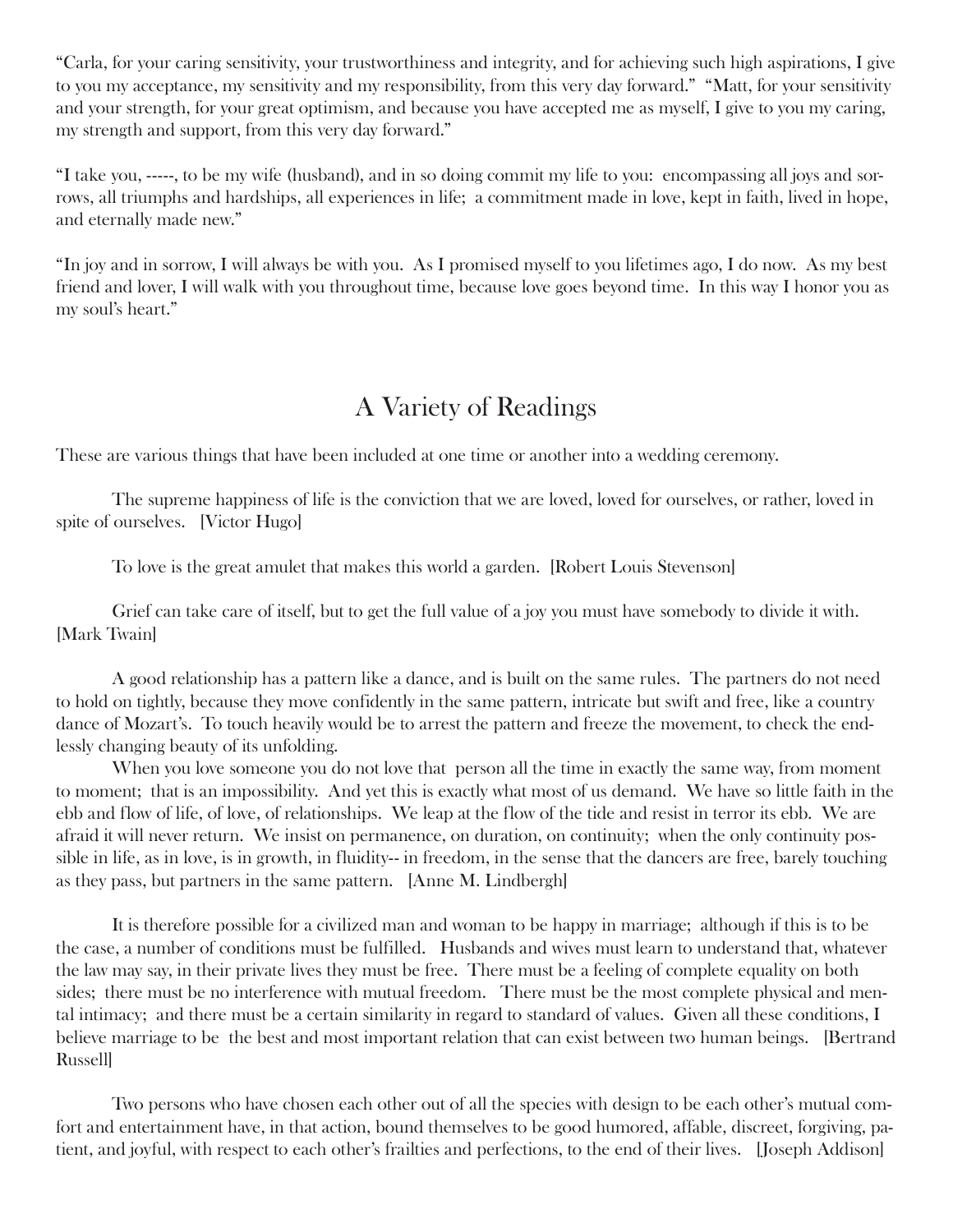I love you, not only for what you are, but for what I am when I am with you. I love you, not only for what you have made of yourself, but for what you are helping me to become. I love you for the part of me that you bring out. I love you for putting your hand into my heaped-up heart and passing over all the foolish, weak things that you can't help dimly seeing there; and for drawing out into the light all the beautiful belongings that no one else had looked quite far enough to find. I love you because you are helping to make of the lumber of my life not a tavern but a temple, and out of the works of my every day not a reproach but a song... [unknown]

In marriage, we are to be the custodians of one another's solitude. [Goethe]

How do I love thee? Let me count the ways. I love thee to the depth and breadth and height My soul can reach, when feeling out of sight For the ends of Being and ideal Grace. I love thee to the level of everyday's Most quiet need, by sun and candlelight. I love thee freely, as men strive for right; I love thee purely, as they turn from Praise.

I love thee with the passion put to use In my old griefs, and with my childhood's faith. I love thee with a love I seemed to lose With my lost saints,  $-I$  love thee with the breath, smiles, tears of all my life! —and if God choose, I shall but love thee better after death.

[Elizabeth Barrett Browning]

Let us always remember the devotion we each have to that Love which brings us together, just as we cherish that spark of Light within each one of us as a reflection of the Radiance of the Universal Mind; for it is with these our acts that we might know the Acts of God. [Jim Shere]

Ruth's Entreaty [in three forms, from Ruth I, verses 16-17]:

And Ruth said, "Entreat me not to leave thee, or to return from following after thee: for whither thou goest, I will go; and where thou lodgest, I will lodge: thy people shall be my people, and thy God my God: where thou diest, will I die, and there will I be buried: the Lord do so to me, and more also, if aught but death part thee and me"

> Entreat me not to leave thee, nor to return from following after thee; for where ever thou go, I go, and where ever thou will stay, there shall I stay as well. Thy people shall be my own people, and thy God my own God. Where ever thou die, there shall I die also, and there will I be buried. The Lord has given this to me, and with this much more as well; and nothing but death can part thee from me.

Do not ask me to leave you, or to stop following after you; for wherever you go I will go, and wherever you stay I will also stay. Your people are now my people, and your  $G \cdot d$  is now my own; where you die I shall also die, and ask to be buried beside you. For  $G \cdot d$  has given you to me, just as  $G \cdot d$  has given me so much else; and when death comes between us, even then, we will remain together.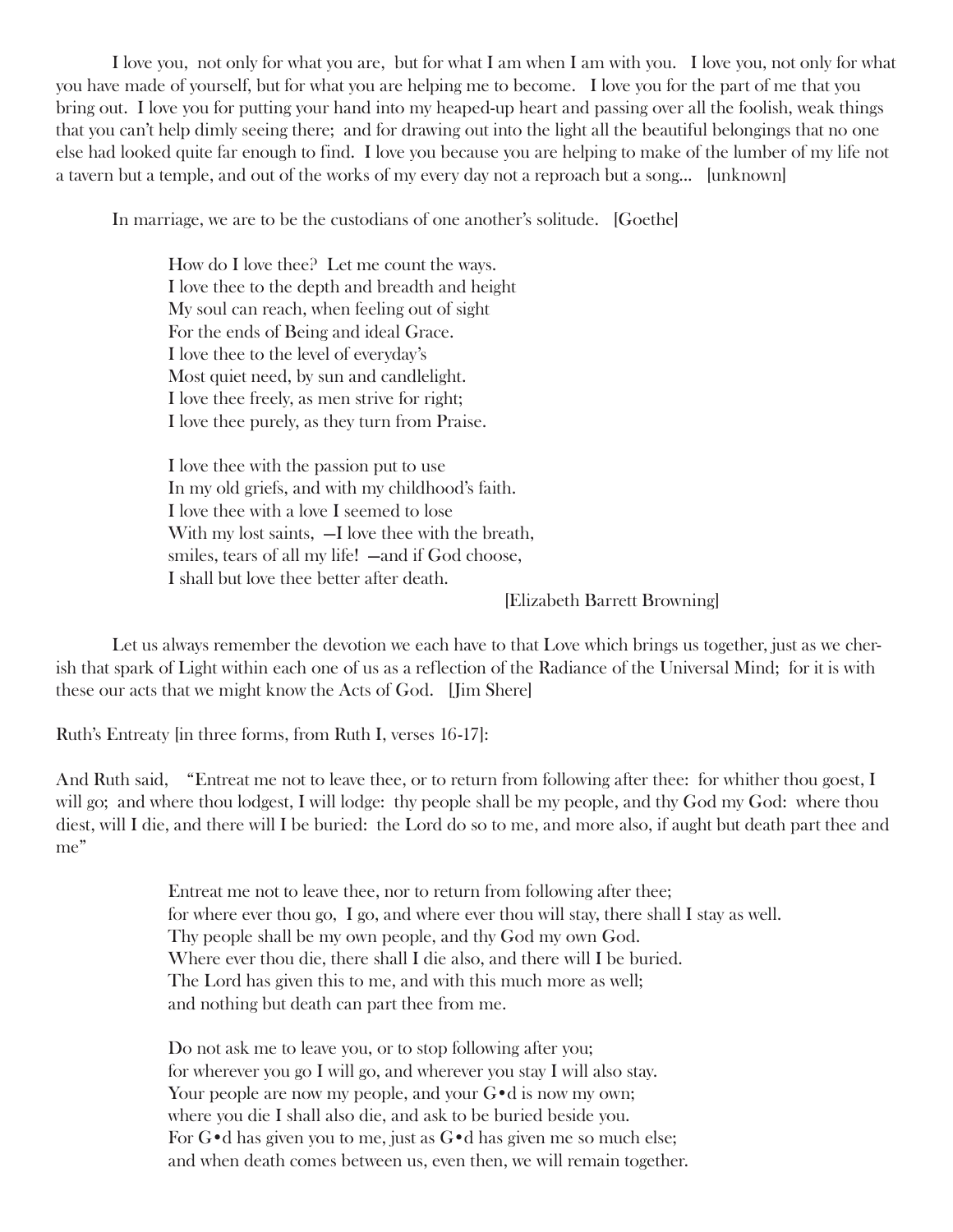Look to this day, for it is life-- the very life of life. In its brief course lie all the verities and realities of your existence: the bliss of growth, the glory of action, the splendor of achievement. For yesterday is but a dream and tomorrow is only a vision; but today, well lived, makes every yesterday a dream of happiness and every tomorrow a vision of hope. Look well, therefore, to this day! Such is the salutation to the dawn.

#### [Sanskrit Prayer]

You were born together, and together you shall be forevermore. You shall be together when the white wings of death scatter your days. Ay, you shall be together even in the silent memory of God. But let there be spaces in your togetherness, And let the winds of the heavens dance between you.

Love one another, but make not a bond of love: Let it rather be a moving sea between the shores of your souls. Fill each other's cup, but drink not from one cup. Give one another of your bread, but eat not from the same loaf. Sing and dance together and be joyous, but let each one of you be alone, Even as the strings of a lute are alone, though they quiver with the same music.

Give your hearts, but not into each other's keeping. For only the hand of Life can contain your hearts. And stand together, yet not too near together: For the pillars of the temple stand apart, And the oak tree and the cypress grow not in each other's shadow.

#### [Kahlil Gibran]

 I would like at this time to speak of some of the things which many of us wish for you: first, we wish for you a love that makes both of you better people by giving you a joy and zest for living, providing energy to meet the many challenges of life. We wish for you a home; not merely a place of stone and wood, but a place of sanity, serenity and security. May it serve as a sanctuary in which the values you hold most deeply are strengthened to fortify you as you move in the world at large. We wish for you a home of love and peace, filled with kindness, warmth, caring and laughter. A home that encompasses simplicity, beauty, silence and color, in harmony with the rhythms of life. We hope that you will stand by your children when they need you, and then stand aside when it is time. Finally, we wish that you will be able to say to each other: "because you have loved me, my life has been enriched." [Rabbi Charles Famillant]

 I want to paint men and women with that something of the eternal which the halo used to symbolize... to express the love of two lovers by a wedding of two complementary colors, their mingling and opposition, the mysterious vibration of kindred tones. To express the thought of a brow by the radiance of a light tone against a somber background. To express hope by some star, the eagerness of a soul by a sunset radiance.

[Vincent van Gogh]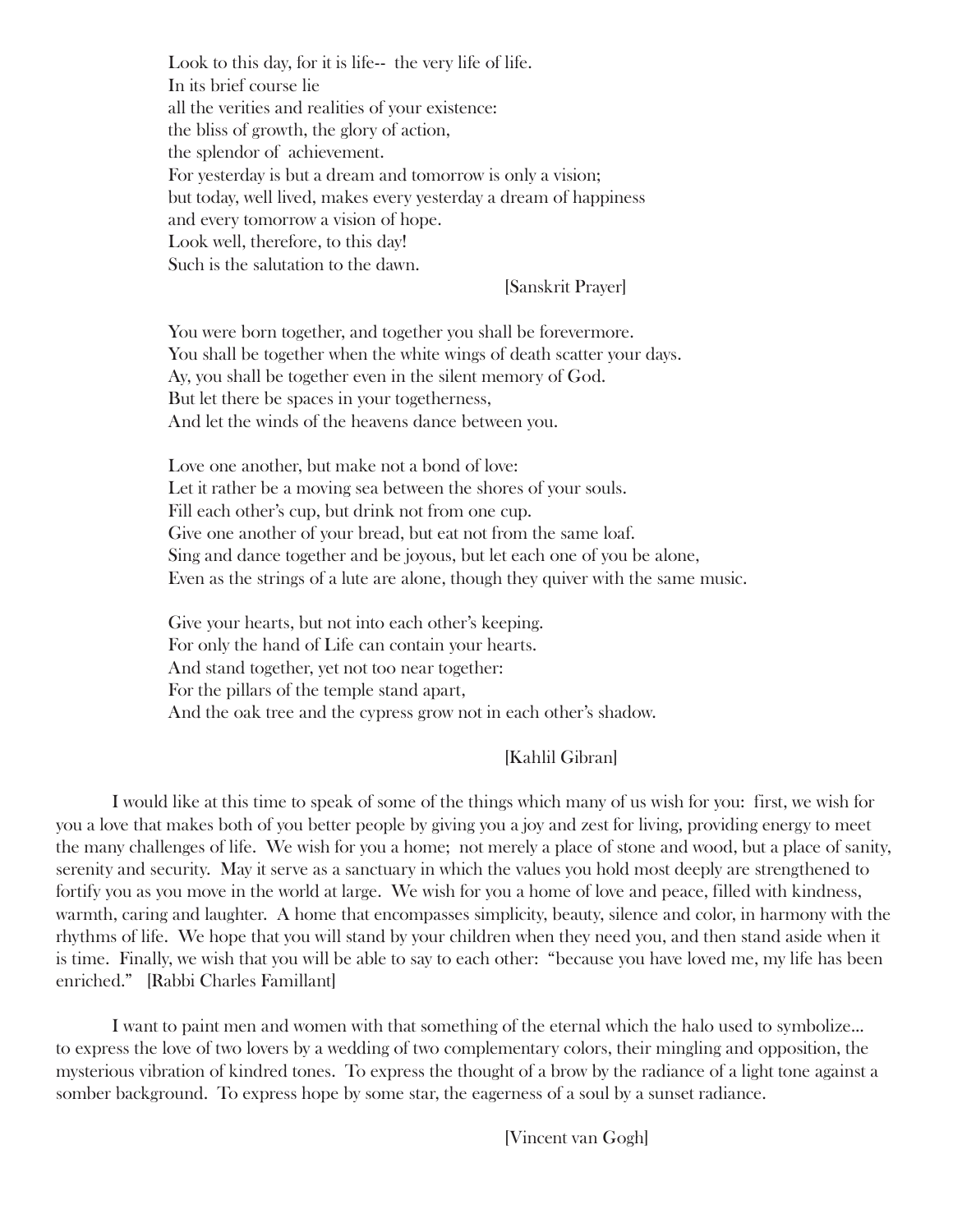Now you will feel no rain for each of you will be shelter to the other. Now you will feel no cold, for each of you will be warmth to the other. Now there is no loneliness for each of you will be companion to the other. Now you are two persons, but there is one life before you. Go now to your dwelling place, to enter into the days of your togetherness, And may your days be good, and long upon the earth.

[Apache wedding blessing]

love is more thicker than forget more thinner than recall more seldom than a wave is wet more frequent than to fail

it is most mad and moonly and less it shall unbe than all the sea which only is deeper than the sea

love is less always than to win less never than alive less bigger than the least begin less littler than forgive

it is most sane and sunly and more it cannot die than all the sky which only is higher than the sky

#### [e.e. cummings]

Let me not to the marriage of true minds Admit impediments. Love is not love Which alters when it alteration finds, Or bends with the remover to remove: O, no! it is an ever-fixèd mark, That looks on tempests and is never shaken; It is the star to every wandering bark, Whose worth's unknown, although his height be taken. Love's not Time's fool, though rosy lips and cheeks Within his bending sickle's compass come; Love alters not with his brief hours and weeks, But bears it out even to the edge of doom.

> If this is error, and upon me prov'd, I never writ, nor no man ever lov'd.

> > [William Shakespeare]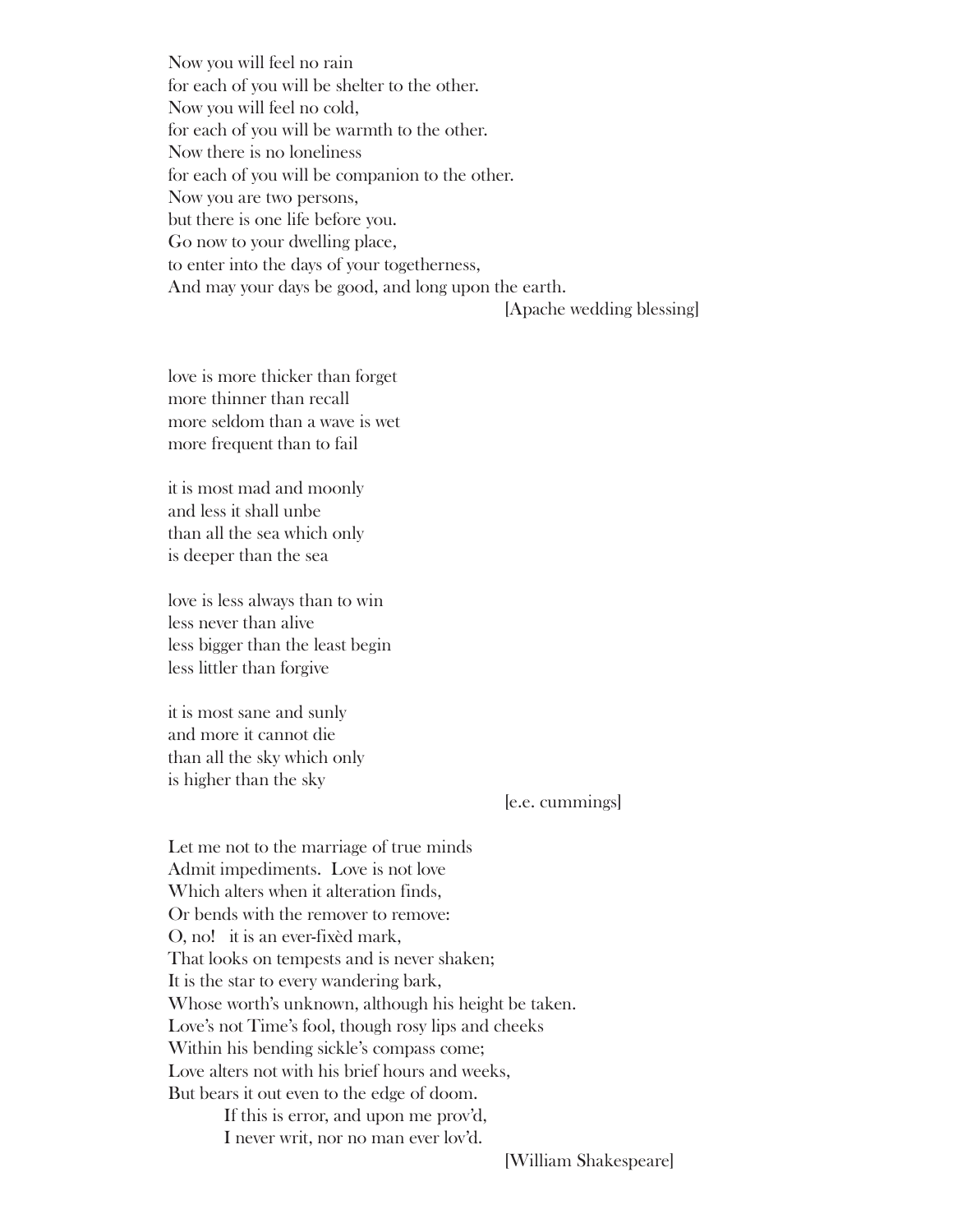being to timelessness as it's to time, love did no more begin than love will end; where nothing is to breathe to stroll to swim love is the air the ocean and the land

(do lovers suffer?all divinities proudly descending put on deathful flesh: are lovers glad?only their smallest joy's a universe emerging from a wish)

love is the voice under all silences, the hope which has no opposite in fear; the strength so strong mere force is feebleness; the truth more first than sun more last than star —do lovers love?why then to heaven with hell. Whatever sages say and fools,all's well.

[e.e. cummings]

Here are a man and a woman, being married. The entire world of summer lawns holds its breath for the event. The trees around them are lovely, displaying the small breath and motions of August. The couple glance at one another. Where has the moon gone, the requisite moon? Nearby, a mother begs her child, "Try to remember; when did you have it last?" Oh, impossible mystery. Where is joy when it is not here? Time says nothing. These things can happen, and will, while children at the yard's border play among grown-ups tasting the summer's wine.

Memory looks at its watch, smiling. The moon will begin to come round the way it always did but we'd forgotten. The lovers touch hands and think of some place they want to be, and go there. The child, happy at last, has remembered where its lost ball is. In the garden the pink phlox and the lilies show off, between the old moon here in the hot sky and the one to come. Everyone hugs or shakes hands and walks off toward the future, waving. The man and the woman look at each other. They know it means happiness. They do.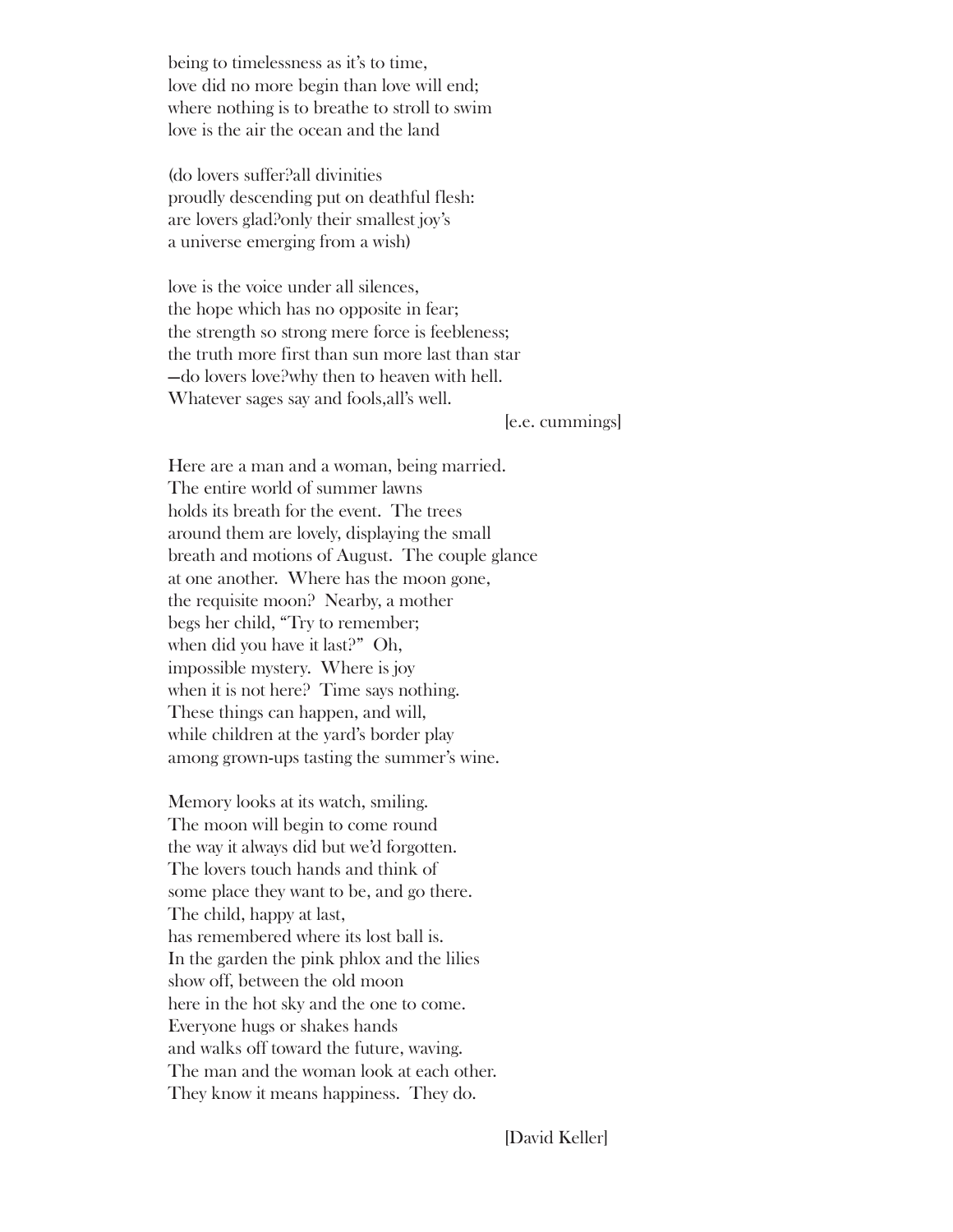If thou must love me, let it be for nought Except for love's sake only. Do not say, "I love her for her smile— her look— her way Of speaking gently, —for a trick of thought That falls in well with mine, and certes brought A sense of pleasant ease on such a day"— For these things in themselves, Beloved, may Be changed, or change for thee, —and love, so wrought, May be unwrought so. Neither love me for Thine own dear pity's wiping my cheeks dry,— A creature might forget to weep, who bore Thy comfort long, and lose thy love thereby! But love me for love's sake, that evermore Thou mayest love on, through love's eternity.

#### [Elizabeth Barrett Browning]

expectation is our time and waiting for you is best so many evenings flowered on the laughing sky

we are so alone we hold hands and even a cat is silent under a stove and listens to how the rain falls

drops splash— those your feet you are coming to me across gold puddles your face is wet— I will kiss away the rain come come into my warm hands into my waiting hands into my greedy mouth like rain

[Halina Poswiatowska]

Man and woman are like the earth, that brings forth flowers in summer, and love, but underneath is rock. Older than flowers, older than ferns, older than foraminiferae, older than plasm altogether is the soul underneath. And when, throughout all the wild chaos of love slowly a gem forms, in the ancient, once-more molten rocks of two human hearts, two ancient rocks, a man's heart and a woman's that is the crystal of peace, the slow hard jewel of trust, the sapphire of fidelity. The gem of mutual peace emerging from the wild chaos of love.

[D H Lawrence]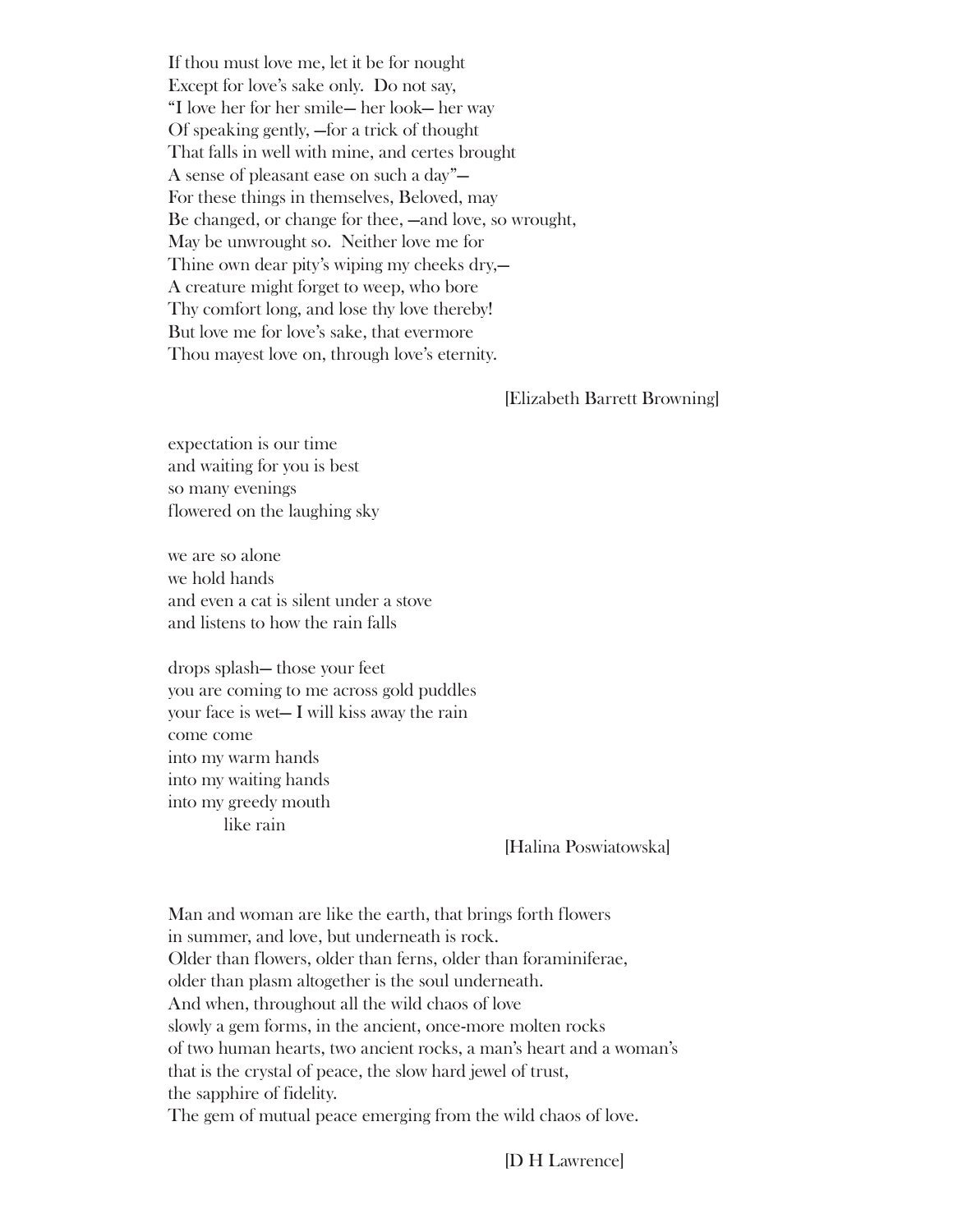...Your hands lie open in the long fresh grass, The finger-points look through like rosy blooms: Your eyes smile peace. The pasture gleams and glooms 'Neath billowing skies that scatter and amass. All round our nest, far as the eye can pass, Are golden kingcup-fields with silver edge Where the cow-parsley skirts the hawthorn-hedge. This visible silence, still as the hourglass. Deep in the sun-searched growths the dragon-fly Hangs like a blue thread loosened from the sky:— So this winged hour is dropped to us from above. Oh! clasp we to our hearts, for deathless dower, This close-companioned inarticulate hour When twofold silence was the song of love...

[Dante Gabriel Rossetti]

As the mirror to my hand, the flowers to my hair, kohl to my eyes, tambul to my mouth, musk to my breast, necklace to my throat, ecstasy to my flesh, heart to my home—

as wing to bird, water to fish, life to the living so you to me.

But tell me, Makhava, beloved, who are you? Who are you really?

Vidyapati says, they are one another.

[Vidyapati, Hindu love poem, translation by Edward C. Dimock, Jr., and Denise Levertov]

 This marriage be wine with halvah, honey dissolving in milk. This marriage be the leaves and fruit of a date tree. This marriage be women laughing together for days on end. This marriage, a sign for us to study. This marriage, beauty. This marriage, a moon in a light-blue sky. This marriage, this silence fully mixed with spirit.

[Rumi, translated by Coleman Barks with A.J. Arberry]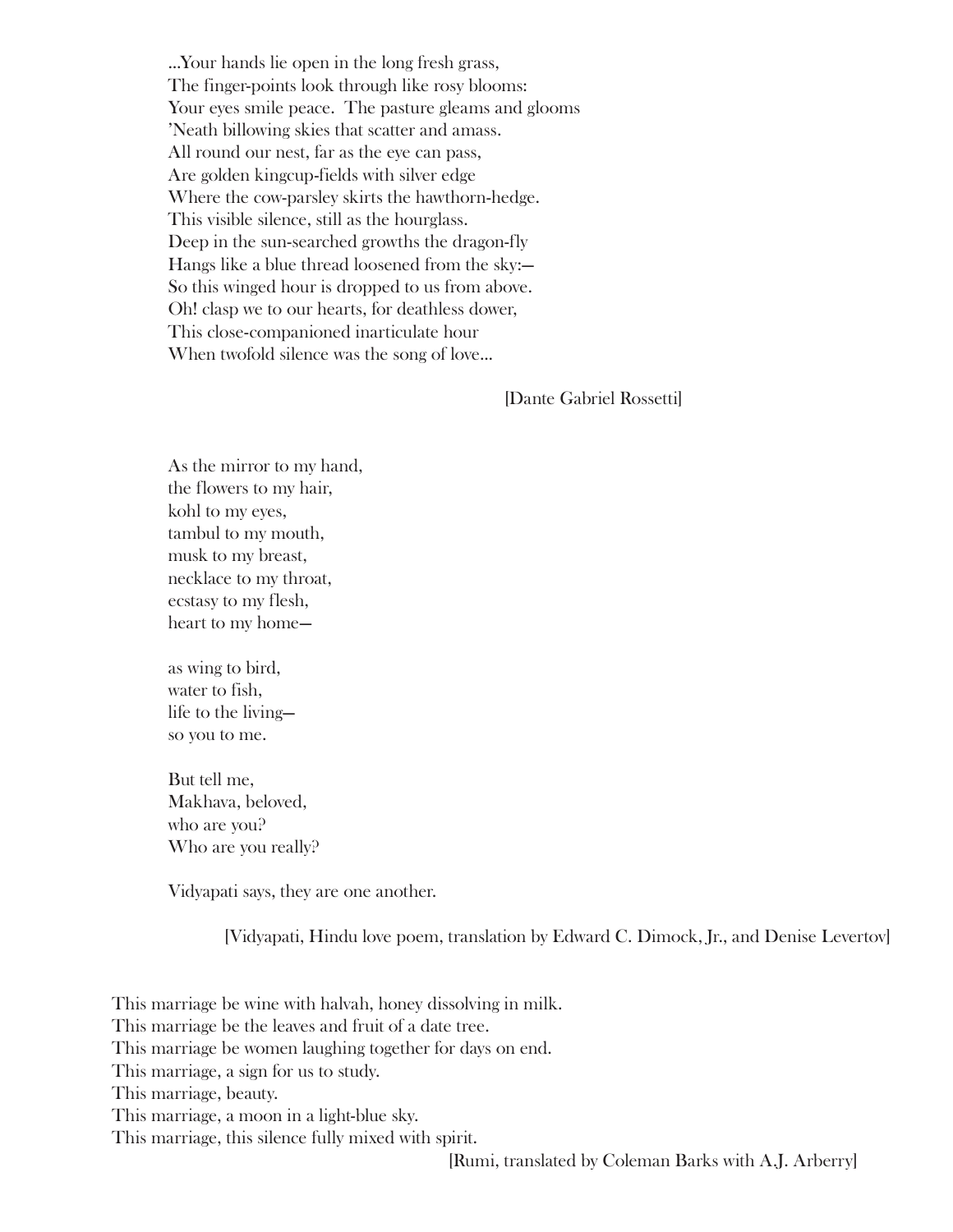We have taken the seven steps. You have become mine forever.

 Yes, we have become partners. I have become yours. Hereafter, I cannot live without you. Do not live without me. Let us share the joys. We are work and meaning, united. You are thought and I am sound.

May the nights be honey-sweet for us; may the mornings be honey-sweet for us; may the earth be honeysweet for us, may the heavens be honey-sweet for us.

May the plants be honey-sweet for us; may the sun be all honey for us; may the cows yield us honey-sweet milk!

 As the heavens are stable, as the earth is stable, as the mountains are stable, as the whole universe is stable, so may our union be permanently settled.

[From the Hindu marriage ritual of "Seven Steps".]

Is it for now or for always The world hangs on a stalk? Is it a trick or a trysting place, The woods we have found to walk? Is it a mirage or a miracle, Your lips that lift at mine; And the suns like a juggler's juggling balls, Are they a sham or a sign?

Shine out, my sudden angel, Break fear with breast and brow, I take you now and for always, For always is always now.

[Philip Larkin]

 For one human being to love another human being: that is perhaps the most difficult task that has been entrusted to us, the ultimate task, the final test and proof, the work for which all other work is merely preparation. Loving does not at first mean merging, surrendering, and uniting with another person— it is a high inducement for the individual to ripen, to become something in herself, to become world, to become world in herself for the sake of another person: it is a great, demanding claim on her, something that chooses her and calls her to vast distances...

 Now there are girls and women whose name no longer mean the mere opposite of the male, but something in itself, something that makes one think not of any complement, but only of life and reality: the female human being.

 This advance has transformed the love experience, which was filled with error, has changed it from the ground up, and reshaped it into a relationship that is meant to be between one human being and another, no longer one that flows from man to woman. And this more human love (which fulfills itself with infinite consideration and gentleness, and kindness and clarity in binding and releasing) resembles what we are now preparing painfully and with great struggle: the love that consists in this: that two solitudes protect and border and greet each other...

 Once the realization is accepted that even between the closest people infinite distances exist, a marvelous living side-by-side can grow up for them, if they succeed in loving the expanse between them, which gives them the possibility of always seeing each other as a whole and before an immense sky...

 Life is self-transformation, and human relationships, which are an extract of life, are the most changeable of all, they rise and fall from minute to minute, and lovers are those for whom no moment is like any other. People between whom nothing habitual ever takes place, nothing that has already existed, but just what is new, unexpected, unprecedented. There are such connections, which must be a very great, an almost unbearable happiness, but they can occur only between very rich beings, between those who have become, each for her own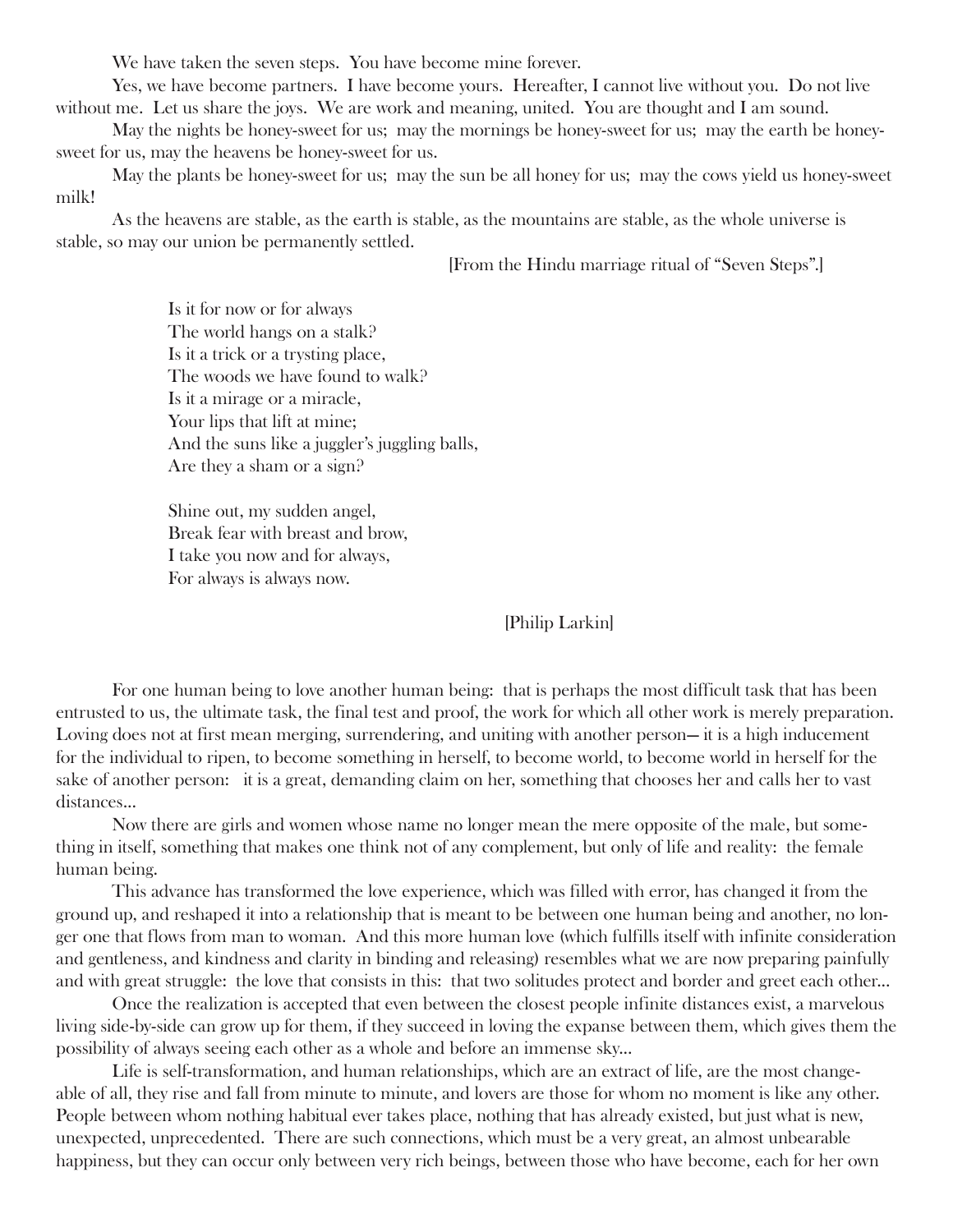sake, rich, calm, and concentrated; only if two worlds are wide and deep and individual can they be combined... So those who love must try to act as if they had a great work to accomplish: they must be much alone and go into themselves and gather and concentrate themselves; they must work; they must become something.

 For the more we are, the richer everything we experience is. And those who want to have a deep love in their lives must collect and save for it, and gather honey.

[Rainer Maria Rilke]

No speed of wind or water rushing by But you have speed far greater. You can climb Back up a stream of radiance to the sky, And back through history up the stream of time. And you were given this swiftness, not for haste Nor chiefly that you may go where you will, But in the rush of everything to waste, That you may have the power of standing still— Off any still or moving thing you say. Two such as you with such a master speed Cannot be parted nor be swept away From one another once you are agreed That life is only life forevermore Together wing to wing and oar to oar.

#### [Robert Frost]

 The meaning of marriage begins in the giving of words. We cannot join ourselves to one another without giving our word. And this must be an unconditional giving, for in joining ourselves to one another we join ourselves to the unknown... You do not know the road; you have committed your life to a way... The faith... is that by staying, and only by staying, we will learn something of the truth, that the truth is good to know, and that it is always both different and larger than we thought.

#### [Wendell Berry]

 And now let us raise the wedding canopy. The wedding canopy is a representation of the future home at such a time as this, when we promise one another everything. For most of us, it is raised only once in a lifetime, in indication of our hopes and dreams; it in itself is not permanent, but it is the promise of a home, just as the wedding-day, though it seem so brief, contains the promise of a marriage that will endure. The openness of the canopy reminds us there can be no secrets, and that the hopes and promises you have brought to this day will not keep out weather and catastrophe. Yet these few lines are a sketch for what might be. The man and the woman have left the wilderness of their loneliness; they have come from very far away to be together here. The fragile vulnerability of the canopy that shelters you here is to remind you that the only thing that is real about a home is the people— the people within the home, who recognize how far they have each come to be together as a family, and the people of their community, who support their home. As they grasp the corners of your canopy, hold one another's hands: these human connections are the only true anchors that you will have in this wayward world. This wedding canopy is your house of promises, and your home of hope.

[Adapted from The Succah and the Huppah by Debra Cash.]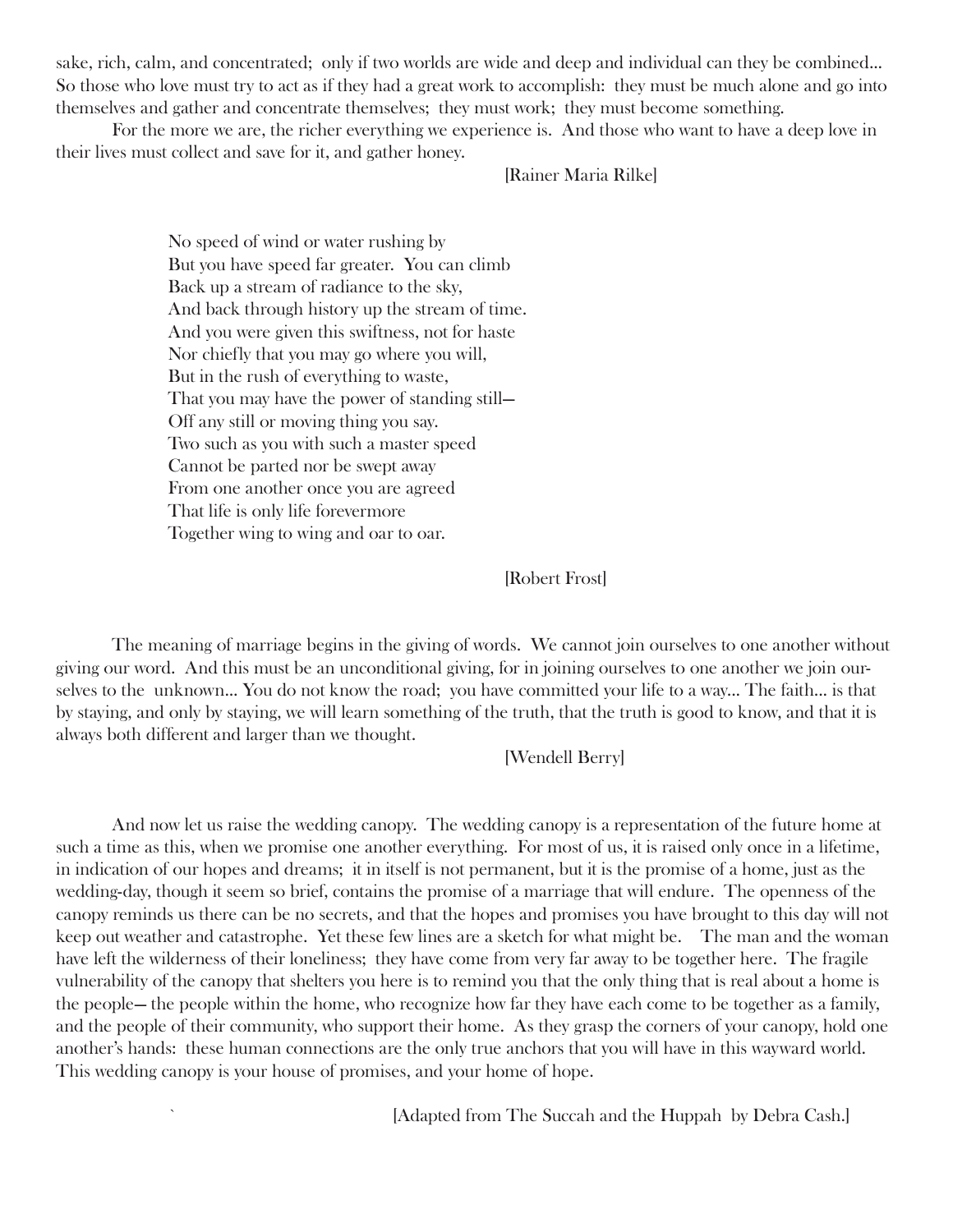I would have each couple turn, join and unjoin, be lost in the greater turning of other couples, woven in the circle of a dance, the song of long time flowing over them, so they may return, turn again in to themselves out of desire greater than their own, belonging to all, to each, to the dance, and to the song that moves them through the night.

What is fidelity? To what does it hold? The point of departure, or the turning road that is departure and absence and the way home? What we are and what we were once are far estranged. For those who would not change, time is infidelity. But we are married until death, and are betrothed to change. By silence, so, I learn my song. I earn my sunny fields of absence, once and to come. And I love you as I love the dance that brings you out of the multitude in which you come and go. Love changes, and in change is true.

[Wendell Berry]

 When one human being is attached to another by a bond of affection that contains any degree of necessity, it is impossible that she should wish autonomy to be preserved both in herself and in the other. Impossible by virtue of the mechanism of nature. But possible by the miraculous intervention of the supernatural. This miracle is friendship... Friendship is the miracle by which one human being consents to view from a distance, and without coming nearer, the very being who is as necessary to her as food... Through this supernatural power of respect for human autonomy, friendship is very similar to the pure forms of compassion and gratitude aroused by affliction. In both cases the opposites that are the terms of the harmony are necessity and freedom, or in other words subordination and equality. These two pairs of opposites are equivalent... Friendship has something universal about it. It consists in loving a human being as we would like to be able to love every particular one of those who make up the human race... Pure friendship is an image of the original and perfect friendship that is the very essence of God. It is impossible for two human beings to be one while scrupulously respecting the distance that separates them, unless God is present in each of them. The point where parallels meet is infinity.

[Simone Weil, translated by Stephen Mitchell]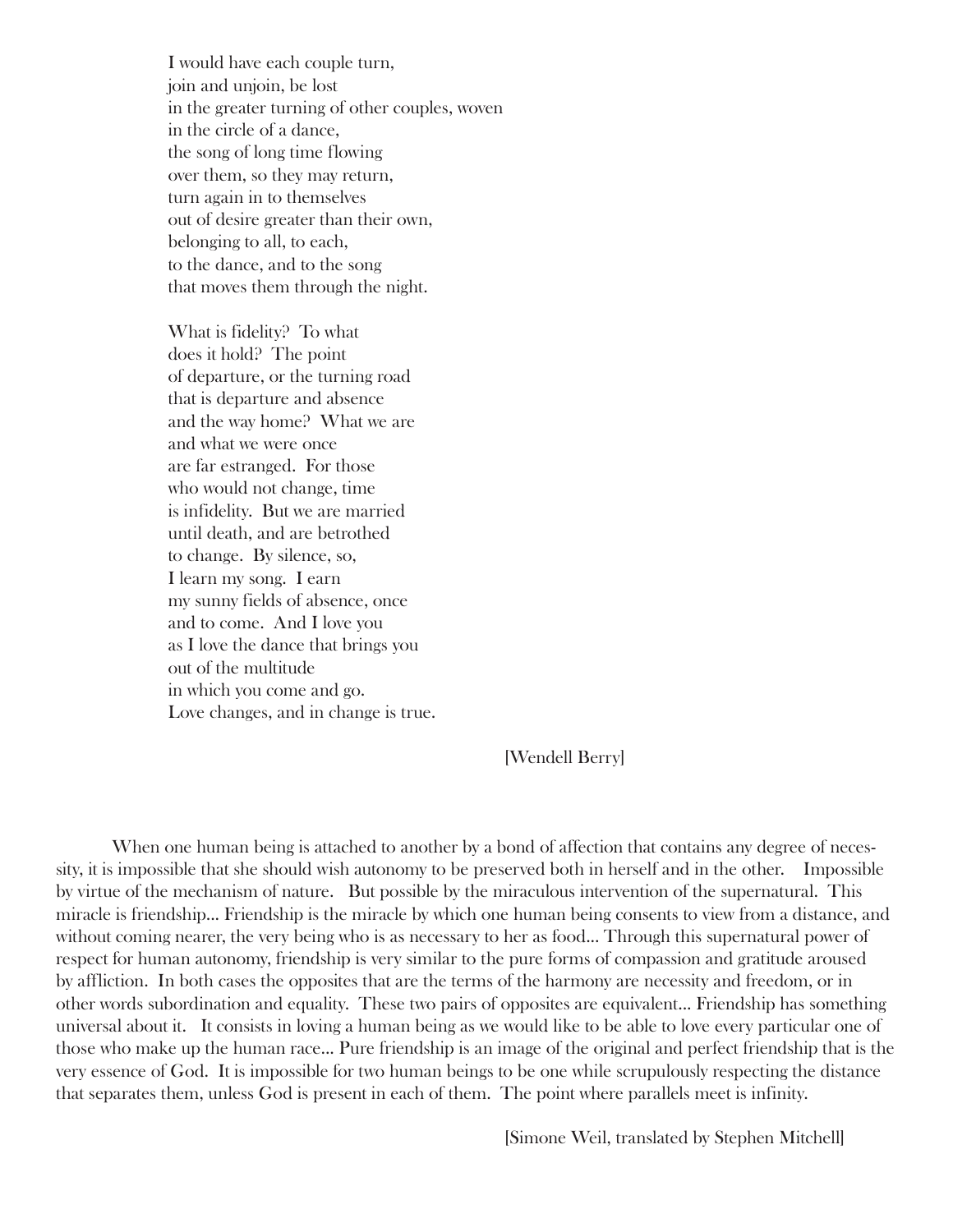How pure the hearts of lovers as they walk Through the rich quiet fields Where the stiff wheat grows heavy on the stalk And over barley and its paler golds The air is bright—

They do not even walk yet hand in hand, But every sense is pricked alive so sharp That life breathes through them from the burning land And they could use the wind itself for harp, And oh, to drink the light!

Now all around them earth moves toward an end, The gold turning to bronze, the barley tassled, The fruit stored up, and soon the sheaves will bend Their heads together in the rich wedding-bed All are about to enter.

The hearts of lovers as they walk, how pure; How cool the wind upon the open palm As they move on toward harvest, and so sure Even this ripening has a marvelous calm And a still center.

#### [May Sarton]

The Seven Traditional Blessings of Judaism [in three forms]:

You Abound in Blessings, Adonai our God, who creates the fruit of the vine. Holy One of Blessing Your Presence fills creation, forming the fruit of the vine. We acknowledge the Unity of all, expressing our appreciation for this wine, symbol and aid of our rejoicing.

You Abound in Blessings, Adonai our God, You created all things for Your glory. Holy One of Blessing Your Presence fills creation, as all creation reflects your splendor. We acknowledge the Unity of all, realizing that each separate moment and every distinct object points to and shares in this oneness.

You Abound in Blessings, Adonai our God, You made humankind in Your image, after your likeness, and You prepared from us a perpetual relationship. You Abound in Blessings, Adonai our God, you created humanity.

... Holy One of Blessing Your Presence fills creation, giving life to each human being. Holy One of Blessing Your Presence fills creation, you created man and woman in Your image, each reflecting the image of God for the other forever. Holy One of Blessing, You give life to every being. We acknowledge the Unity of all, recognizing and appreciating the blessing of being human.

May she who was barren rejoice when her children are united in her midst in joy. You Abound in Blessings, Adonai our God, who makes Zion rejoice with her children.

How happy is she who thought herself childless and then finds that her children gather to rejoice within her. Holy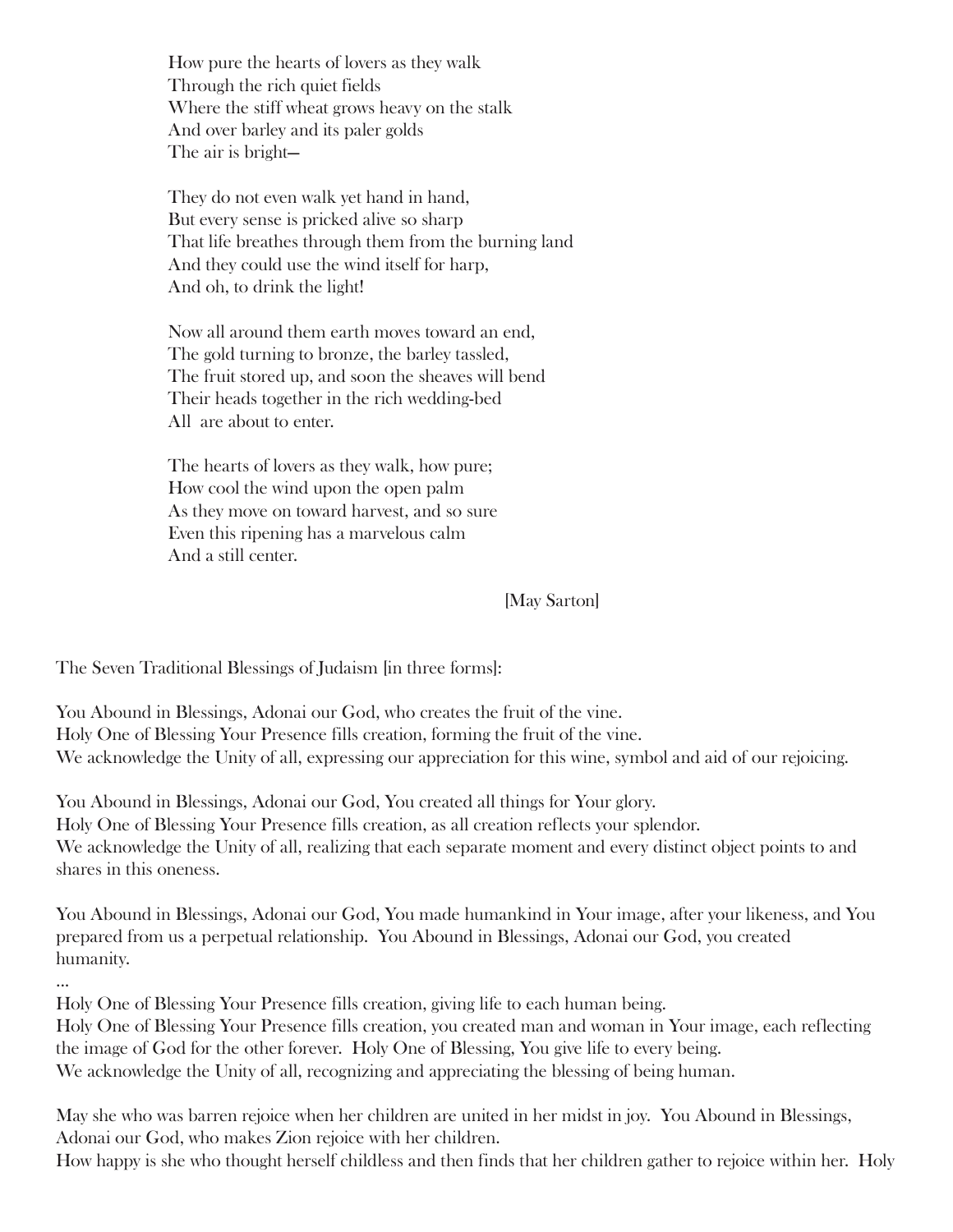One of Blessing, You make Zion happy with her children.

...

You make these belowed companions greatly rejoice even as You rejoiced in Your cresation in the Garden of Eden as of old. You Abound in Blessings, Adonai our God, who makes the bridegroom and bride to rejoice.

May these cherished friends rejoice in joy as You once rejoiced in Your creation of Gan Eden.

Holy One of Blessing, Your presence radiates joy for the bride and groom.

You Abound in Blessings, Adonai our God, who created joy and gladness, bridegroom and bride, mirth and exultation, pleasure and delight, love, fellowship, peace, and friendship.

Soon may there be heard in the cities of Judah and in the streets of Jerusalem, the voice of joy and gladness, the voice of the bridegroom and the voice of the bride, the jubillant voice of bridegrooms from their canopies and of youths from their feasts of song.

You Abound in Blessings, Adonai our God, you make the bridegroom rejoice with the bride.

Holy One of Blessing, Your presence fills creation, You created joy and gladness, bridegroom and bride, delight, song, laughter and gaiety, love and harmony, peace and friendship. May all Israel soon ring with voices of gladness and joy, voices of bridegrooms and brides, voices raised in joyful wedding celebrations, voices lifted in festive singing. Holy One of Blessing, Your Presence radiates for the bride and groom.

 I have long puzzled over the many reasons that are given for the breaking of a glass at the close of the traditional Jewish ceremony. Some have said it refers to Moses' breaking of the ten commandments that had been carved in stone, in anger at the Israelites; others are reminded of the destruction of Solomon's Temple. In either case, it seems a doleful warning against having too much fun when the situation is serious. There does seem something paradoxical about the way a broken glass can represent permanence, for once it is broken it is permanently so, and cannot then be unbroken. I think of Blakes' poem:

> He who binds to himself a joy Does the winged life destroy; But he who kisses the joy as it flies Lives in eternity's sun rise.

...which indicates my own preference for eternity over permanence. Buddhism provides a similar teaching in the following anecdote by the Venerable Achaan Chah Subato: "One day some people came to the master and asked: How can you be happy in a world of such impermanence, where you cannot protect your loved ones from harm, illness and death? The master held up a glass and said: Someone gave me this glass, and I really like this glass. It holds my water admirably and it glistens in the sunlight. I touch it and it rings! One day the wind may blow it off the shelf, or my elbow may knock it from the table. I know this glass is already broken, so I enjoy it incredibly." [Jim Shere]

The Epistle of St. Paul [I Corinthians 13, in three forms]:

 Though I speak with the tongues of men and of angels, and have not charity, I am become as sounding brass, or a tinkling cymbal. And though I have the gift of prophecy, and understand all mysteries, and all knowledge; and though I have all faith, so that I could remove mountains, and have not charity, I am nothing. And though I bestow all my goods to feed the poor, and though I give my body to be burned, and have not charity, it profiteth me nothing. Charity suffereth long, and is kind; charity envieth not; charity vaunteth not itself, is not puffed up, doth not behave itself unseemly, seeketh not her own, is not easily provoked, thinketh no evil; rejoiceth not in iniquity, but rejoiceth in the truth; beareth all things, believeth all things, hopeth all things, endureth all things. Charity never faileth: but whether there be prophecies, they shall fail; whether there be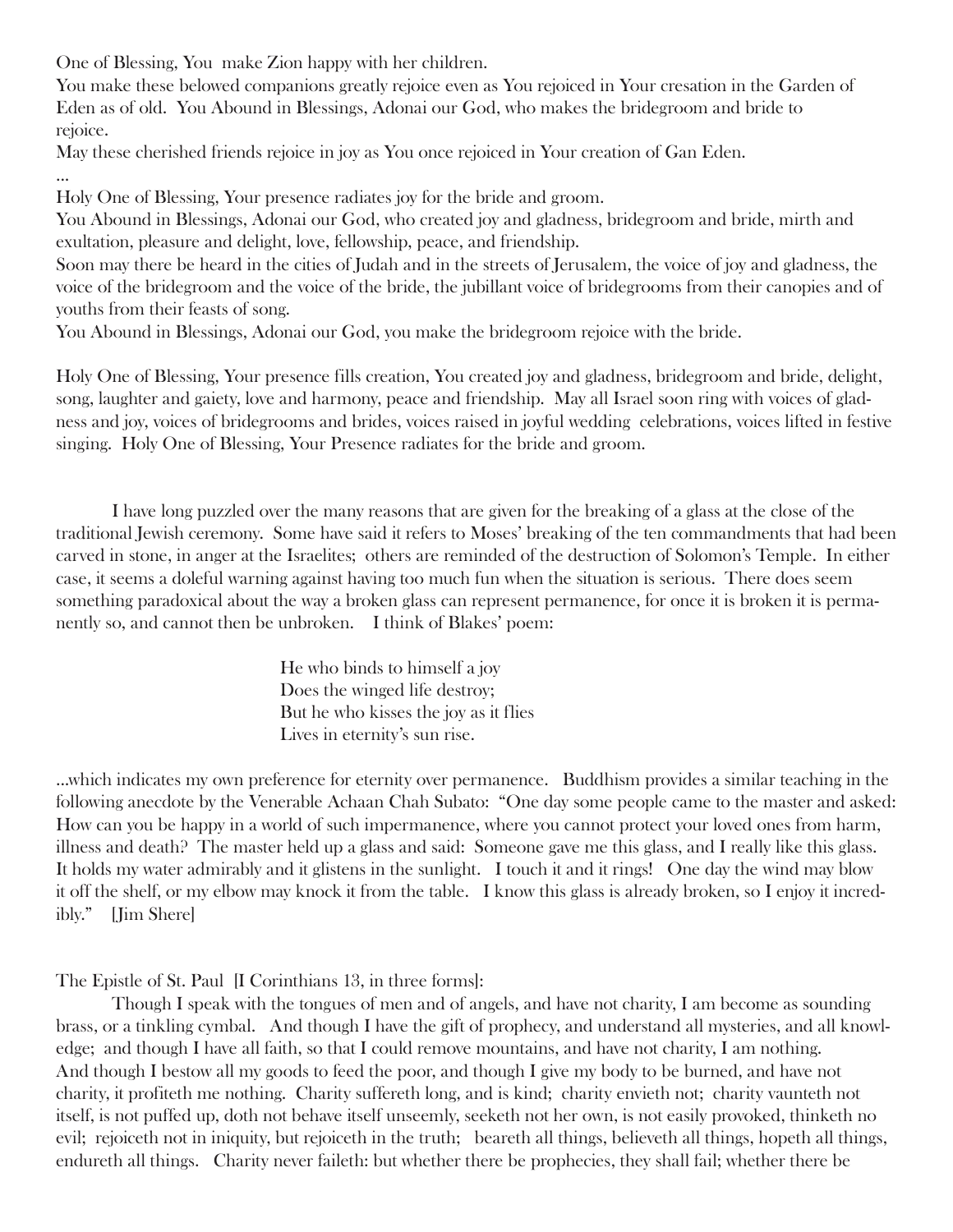tongues, they shall cease; whether there be knowledge, it shall vanish away. For we know in part, and we prophesy in part. But when that which is perfect is come, then that which is in part shall be done away. When I was a child, I spake as a child, I understood as a child, I thought as a child: but when I became a man, I put away childish things. For now we see through a glass, darkly; but then face to face: now I know in part; but then shall I know even as also I am known. And now abideth faith, hope, charity, these three; but the greatest of these is charity.

 If I speak in the tongues of men and of angels, but have not love, I am as a noisy gong or a clanging cymbal. And if I have prophetic powers, and understand all mysteries and all knowledge, and if I have all faith, so as to remove mountains, but have not love, I am nothing. If I give away all I have, and if I deliver my body to be burned, but have not love, I gain nothing. Love is patient and kind; love is not jealous or boastful; it is not arrogant or rude. Love does not insist on its own way; it is not irritable or resentful; it does not rejoice at wrong, but rejoices in the right. Love bears all things, believes all things, hopes all things, endures all things. Love never ends; as for prophesies, they will pass away; as for tongues, they will cease; as for knowledge, it will pass away. For our knowledge is imperfect and our prophecy is imperfect; but when the perfect comes, the imperfect will pass away. When I was a child, I spoke like a child, I thought like a child, I reasoned like a child; when I became a man I gave up childish ways. For now we see in a mirror dimly, but then face to face. Now I know in part; then I shall understand fully, even as I have been fully understood. So faith, hope, love abide, these three; but the greatest of these is love.

#### ...

...

Whether I am a being of this planet or a being of light— if I do not have love I am simply a noisy, empty instrument. And though I may have the gift of insight and understand all mysteries and all knowledges, and though I may have enough faith to move entire mountains, still— if I do not have love, I have nothing. And though I may give away everything that I own, and have this body burned to ash after I have died, still— if I do not have love these gestures of modest generosity give me nothing. Love is patient and kind, and is not envious. Love is neither proud nor pretentious, but rather discreet, looking for inspiration rather than approval. Love is not easily saddened, or frightened, or angered, and does not think in terms of what is right and wrong, but rather in terms of what is real and true. Love recognizes all things, believes all things, hopes all things, and allows all things. Love never fails, while opinions will always fail. For words are always inadequate, and knowledge is only temporary, as long as we can only see and speak about our little part of the entirety. When we finally learn about the complete and perfect wholeness that embraces to include everything, then we will finally come to know how little we ever knew. When I was a child I thought as a child, and I spoke as a child; but when I became grown, I put my childishness away. Now we see through a glass, darkly; then, we will see things face to face. Now, we know only a part, but then, we will know it all— including ourselves, and so we can become known. Now we have faith, hope, and love, these three; and the greatest of these is love.

 Some say there are two forces that make up this physical universe in which we live: gravity and movement; just so, two forces within the human condition make it possible to be here: love and growth. Love, like gravity, attracts us to one another, brings people into an orbits that enfold us into systems called families, communities, and societies. Growth, like movement, is the radiance that tests the integrity of the fabric of these circles of love, stretching them by the challenging experiences of the human condition— sometimes painfully, sometimes dangerously, but always and inevitably with reason, and with meaning. May each of you, throughout your days together, support the other in loving growth, through growing love. [Jim Shere]

 Husband and wife are like the two equal parts of a soybean. If the two parts are put under the earth separately, they will not grow. The soybean will grow only when when the parts are covered by the skin. Marriage is the skin which covers each of them and makes them one. [Hari Das]

Love is, above all, the gift of oneself. [Jean Anouilh]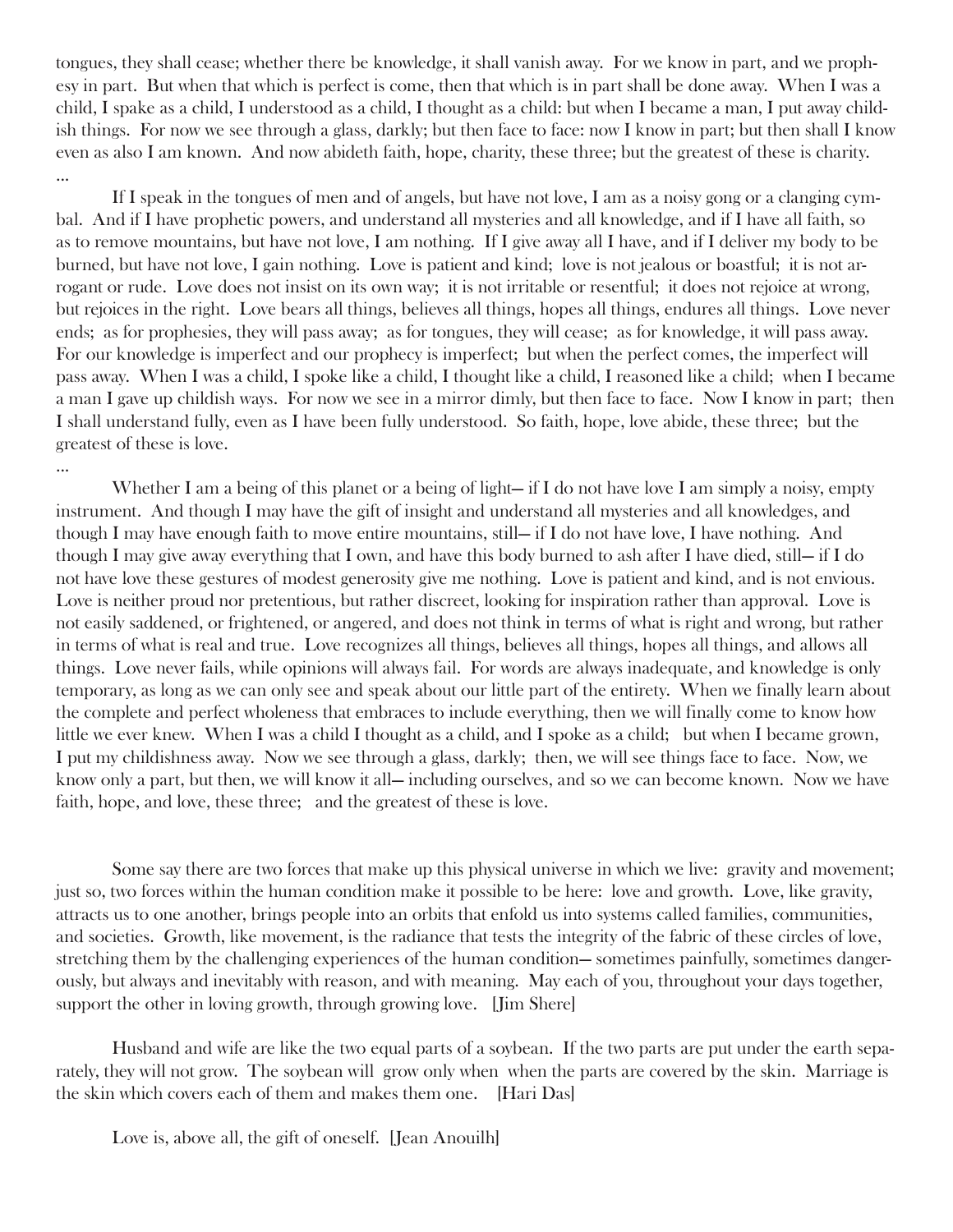All thoughts, all passions, all delights, Whatever stirs this mortal frame, All are but ministers of Love, And feed His sacred flame.

#### [Coleridge]

How wise are they that are but fools in love! [Joshua Cooke]

We are all born for love... it is the principle of existence and its only end. [Disraeli]

Love is a conflict between reflexes and reflections [Magnus Hirschfield]

There is no fear in love; but perfect love casteth out fear. [I John IV. 18]

 He who loves not wine, woman, and song, Remains a fool his whole life long. [attributed to Martin Luther]

Love is the fulfilling of the law. [Romans XIII. 10]

 Love in its essence is spiritual fire. [Swedenborg] People talk about love as if it were something you could give, like an armful of flowers. [Anne Morrow Lindbergh]

Our own heart always exceeds us. [Rainer Maria Rilke]

Love that stammers, that stutters, is apt to be the love that loves best. [Gabriela Mistral]

 Can one ever remember love? It's like trying to summon up the smell of roses in a cellar. You might see a rose, but never the perfume. [Arthur Miller]

There are never enough "I love you"s. [Lenny Bruce]

 Your task is not to seek for love, but merely to seek and find all of the barriers within yourself that you have built against it. [A Course in Miracles]

 It is only necessary to know that love is a direction and not a state of the soul. If one is unaware of this, one falls into despair at the first onslaught of affliction. [Simone Weil]

A man doesn't learn to understand anything unless he loves it. [Johann Wolfgang von Goethe]

God is love. His plan for creation can only be rooted on love. Does not that simple thought, rather than erudite reasonings, offer solace to the human heart? [Paramahansa Yogananda]

It is only by feeling your love that the poor will forgive you for the gifts of bread. [St. Vincent de Paul]

Take away love and our earth is a tomb. [Robert Browning]

 You want to be loved because you do not love; but the moment you love, it is finished, you are no longer inquiring whether or not somebody love you. [J. Krishnamurti]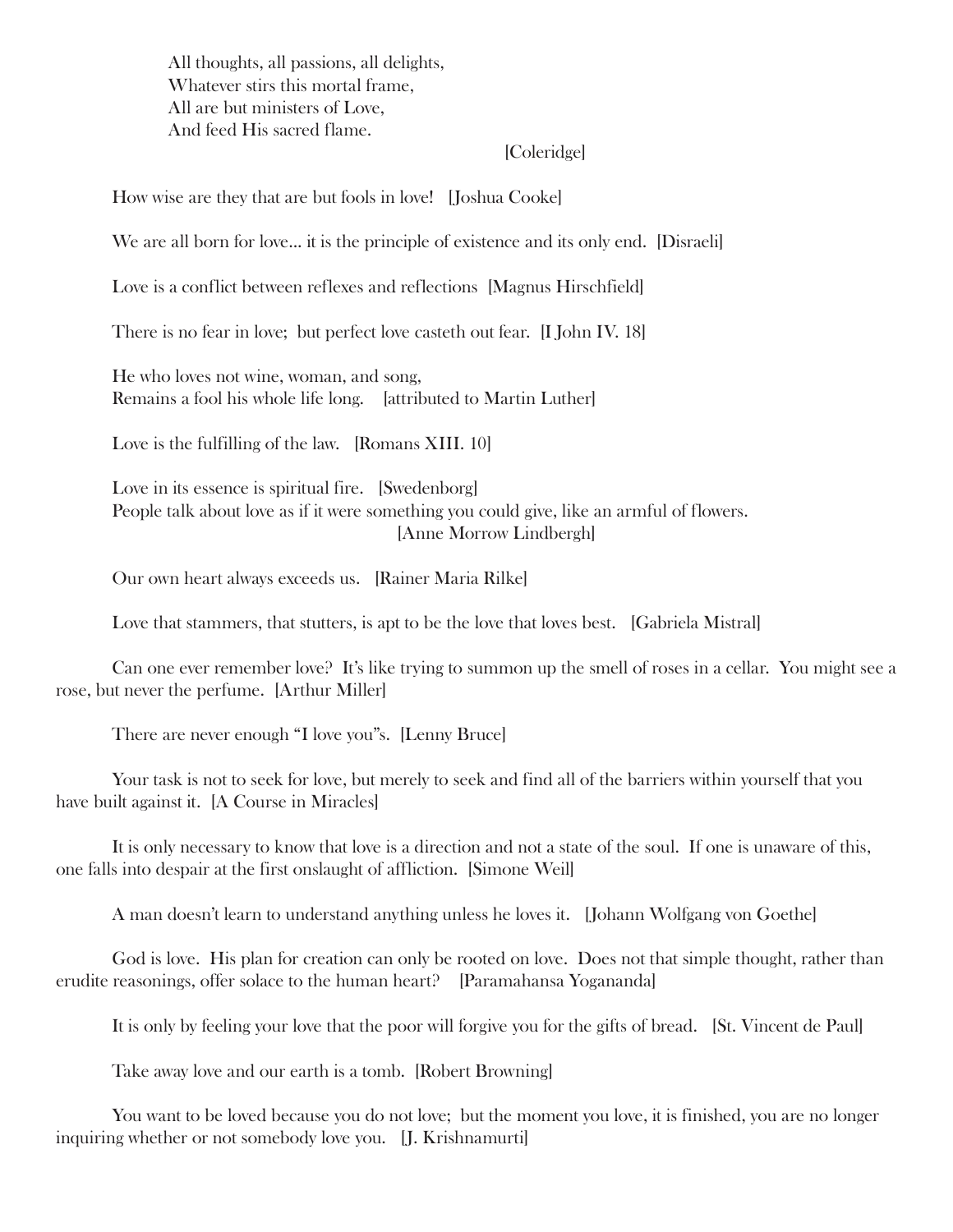If the seed is not subjected to heat and humidity, it becomes useless. Cold contracts the heart and dryness hardens it, but the fire of divine love dilates it, and the water of intelligence dissolves the residue. [Henry Madathanas]

 God is Love. And Love must love. And to love there must be a Beloved. But since God is Existence infinite and eternal there is no one for Him to love but Himself. And in order to love Himself He must imagine Himself as the Beloved whom He as the Lover imagines He loves. Beloved and Lover implies separation. And separation creates longing; and longing causes search. And the wider and the more intense the search the greater the separation and the more terrible the longing. When longing is most intense separation is complete, and the purpose of separation, which was that Love might experience itself as Lover and Beloved, is fulfilled; and union follows. And when union is attained, the Lover knows that he himself was all along the Beloved whom he loved and desired union with; and that all the impossible situations that he overcame were obstacles which he himself had placed in the path to himself. To attain union is so impossibly difficult because it is impossible to become what you already are! Union is nothing other than knowledge of oneself as the Only One. [Meher Baba]

 Love tells me I am everything. Wisdom tells me I am nothing. And between the two my life flows. [Sri Nisargadatta]

 O Belovèd, how óften háve I fóund mysélf to bé appréntic'd tó your compássionate lóve of mé? [Jim Shere]

 When I asked about his relationship with Saint Claire, Saint Francis replied: "I can be as I am with her because I must be alone with God, and in her presence I find myself alone with God. For all women can bring you to God, easily; and as easily most can bring you away as well. But those women such as Claire will choose to remain with you, with Him." [Jim Shere]

 When you have guided your Belovèd safely across the River, you too will have arrived at the Opposite Shore. [Jim Shere]

 Let no one believe that he has received the divine kiss, if he knows the truth without loving it or loves it without understanding it. But blessed is that kiss whereby not only is God recognized but also the Father is loved: for there is never full knowledge without perfect love. [St. Bernard]

Undisciplined love dwells in the senses for it is still entangled with earthly things... Disciplined love lives in the soul and rises above the human senses and forbids the body its own will. It is modest and very still. It folds it wings and listens to an unspeakable voice and gazes into incomprehensible light and seeks eagerly the will of its Lord. [Mechtild of Magdeburg]

Love is the astrolabe of the mysteries of God. [Rumi]

Lo, verily, not for love of all is all dear, but for love of the Self all is dear. [Upanishad]

 Lover, Beloved and Love am I in one, Beauty and Mirror and the Eyes which see. [Abu Sa'id ibn Abi 'l-Khayr]

Love that ends is the shadow of love; true love is without beginning or end. [Hazrat Inayat Khan]

Love is all fire; and so heaven and hell are the same place. [Norman O. Brown]

Whoever loves true life, will love true love. [Elizabeth Barrett Browning]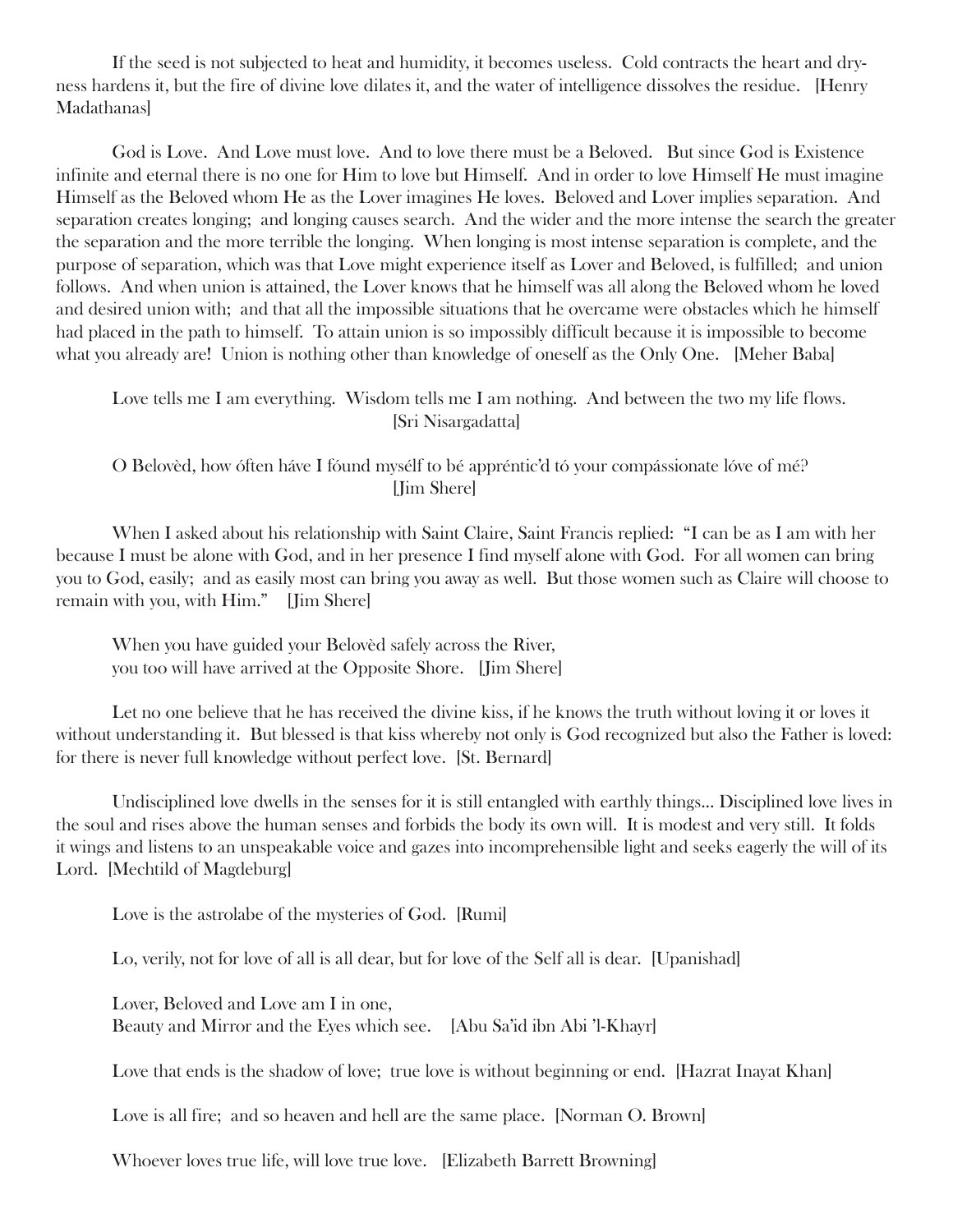My love is my weight. [St. Augustine]

Marriage is half the tradition... the other half is patience. [Muhammad]

 Supreme happiness lies in wanting to keep another person safe and warm and happy, and being privileged to try. [Robert Heinlein, "Time Enough for Love"]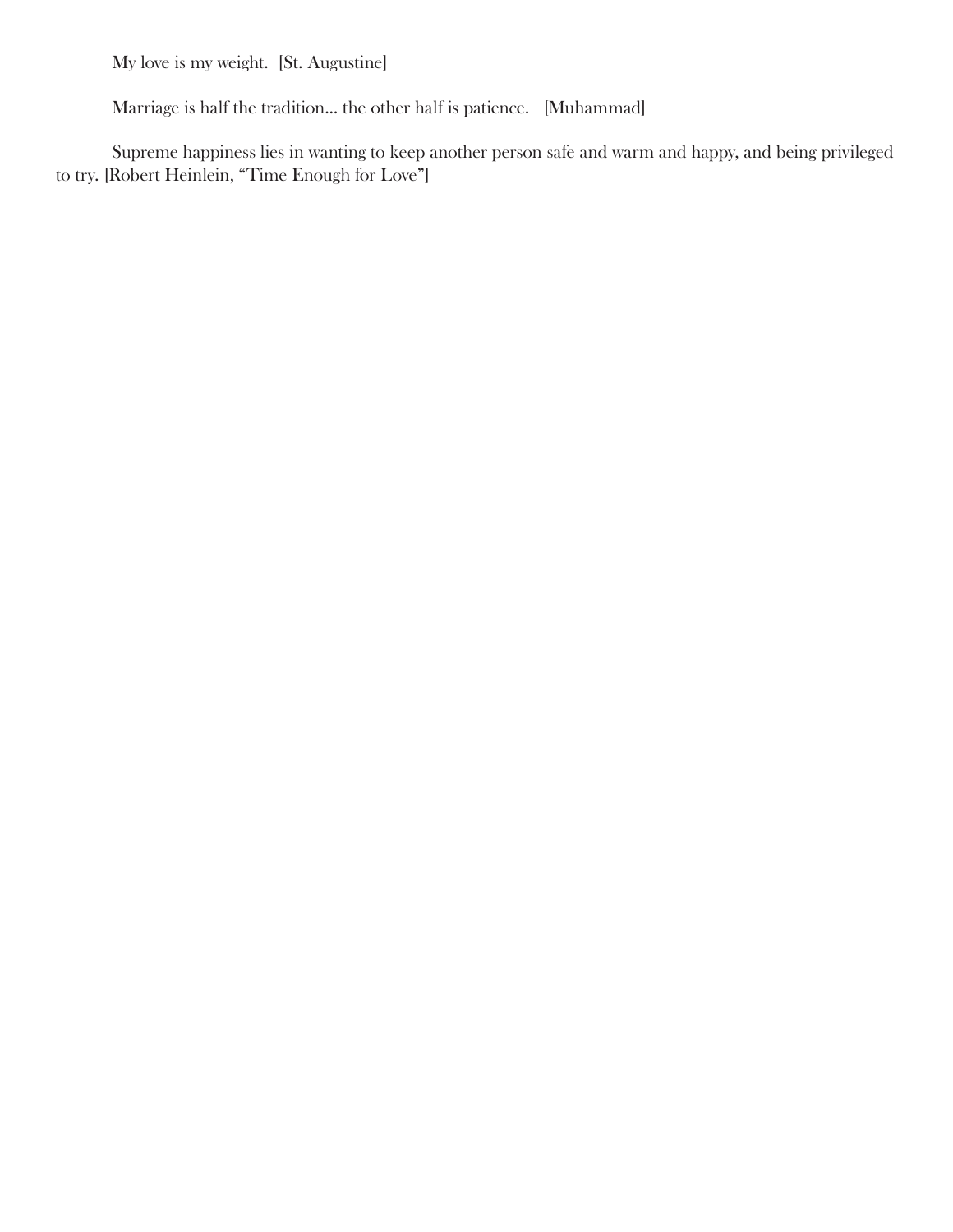# Part Two: We Did

[The following eighteen wedding ceremonies appear with the understanding that they will not be further reproduced without the express permission of the participants, in respect for their privacy.]

## Dan and Cathy

#### Processional:

[While Bob escorts Dan's mother, Ann, to her seat during the introductory music, Audrey escorts Dan's father. They then light the candles and take their seats. Meanwhile, the members of the groom's party take their places from the side in the following way: first the minister enters, followed by Dan and John, and then the ushers, Steve and Jim. the minister then announces: "In place of the traditional wedding march, Cathy has chosen this song for Dan." Then Pamela and Jeff begin singing "I'll Always Love You" by Taylor Dane, while the bridesmaids Liz, Denny, and Darla come down the aisle, followed by the maid of honor, Kathy, and finally Cathy, escorted by Bruce. Dan steps forward to shake hands with Bruce, who then takes his place with the other ushers while Dan escorts Cathy to stand before the minister.]

#### Greeting:

"Cathy and Dan have honored us by inviting us to be with them on this very special day, their wedding day. What Cathy and Dan mean to each other may seem obvious to us by the vows they take today; still, it is not completely expressed by a ceremony such as this: may that love continue to be more fully expressed each day from now. Let us pray, and ask God to be with us on this special day."

#### Invocation:

"Lord, as clearly as we know Your Presence now, we ask that it be known throughout the time shared by these two, from this day forward. Attend them with Your Grace, protect them with your Mighty Power, and guide them with your Love."

#### Homily:

"Love is the greatest experience we people may have; it can add a depth of meaning that matches the highest aspirations of our lives. A marriage such as this we celebrate this day; it inaugurates and symbolizes the intimate sharing of two lives in one love. And yet, this sharing must enhance and not diminish the individuality of each partner. Sharing love requires great strength. To live in love is life's greatest challenge, for it requires more constant trust, sensitivity, and respect than any other human endeavor. A marriage that lasts is one that is continually developing and growing in the nourishing, caring, and understanding of each one for the other. Deep knowledge of one another is not something achieved in a brief time, and real understanding of one another's feelings can develop fully only with years of intimacy. This wonderful knowledge grows out of caring for the other with the desire to understand as completely as possible what the other is thinking and feeling. To know and to be known in this way is the priceless gift that we call love. To love one another, you must first love yourselves; for you can only give to others what you have first given to yourself, and this is especially true of love. Since love is not a thing,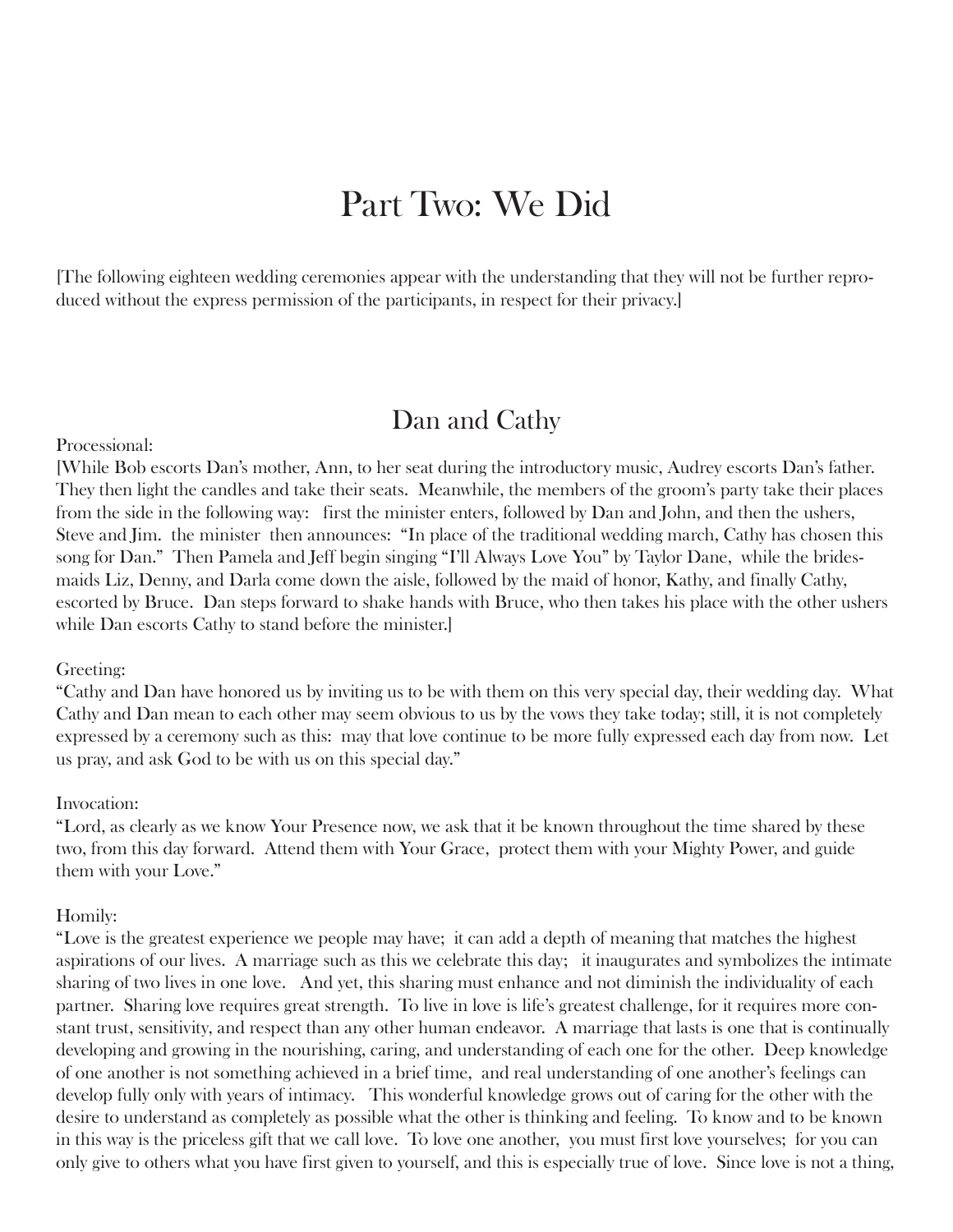it is not diminished when it is given. You can offer your love completely, and still retain as much love as that with which you originally began. Rather than saying 'love is given to one another', it would be better to say 'love is shared in the giving and in the receiving'. These two people each know this love, and, with God as their witness, ask to share this love in one another's life."

#### Candle Ceremony:

"Cathy and Dan have expressed a hope that their marriage will be as loving and forgiving as the love shared by Dan's parents, Ann and Jim. They have given Cathy and Dan a wonderful gift by setting the example of a marriage that is caring, understanding, affectionate, and unselfish, a marriage that continues to grow and develop through the years. We all know how very difficult this is to do. It would be well in a ceremony such as this to honor couples that make their marriage work this well; and so we would be honored to have Ann and Jim join us at this time." [Dan's father stands next to Cathy and Dan's Mother next to Dan.]

"Dear Lord, by the lighting of these candles may you give to Cathy and Dan the knowledge and strength to keep their marriage sacred; may you watch over them and guide them, helping them through any difficulties that may arise in their marriage." [While "With You I Am Born Again" is sung, Dan's parents each light a candle at the candelabra, and then hand the candles to Dan and Cathy, who then light a single unity candle together.] "By the lighting of these candles, may Ann and Jim share their knowledge, strength and love with Cathy and Dan." [Parents are seated.]

#### Ring Exchange:

"Do you have the rings?" [John gives the ring to Dan while Cathy gives her flowers to Kathy.] "As tokens of the vows you are making today, these rings that each of you give symbolize the complete love and commitment that you have for one another. Let wearing them always be a reminder of this." [Dan puts the ring on Cathy's finger. Cathy then takes the other ring from Kathy and puts it on Dan's finger.]

#### Vows:

"Dan, do you take Cathy to be your lawful wedded wife, to have and to hold, for better and for worse, for richer and for poorer, in sickness and in health, to love, honor, and cherish, from this day forward? [He says "I do."] And Cathy, do you take Dan to be your lawful wedded husband, to have and to hold, for better and for worse, for richer and for poorer, in sickness and in health, to love, honor, and cherish, from this day forward?" [She says "I do."]

#### Pronouncement and Benediction:

"Then with the power vested in me, I do witness and affirm your union of love, and pronounce you husband and wife. God bless you both. [To Dan:] You may now kiss your bride. [To the guests:] Ladies and gentlemen, I now present to you: Mr. and Mrs Daniel and Catherine —."

#### Recessional:

"Tonight I Celebrate My Love" by Roberta Flack is sung by Pam and Jeff while Cathy and Dan go up the aisle, followed by Denny with Jim, Darla with Bruce, and Liz with Steve, who are then followed by the minister, while John, the best man, escorts Dan's mother, Kathy, the maid of honor, escorts Dan's father, and Bob escorts his grandmother, a signal for the guests to exit as well.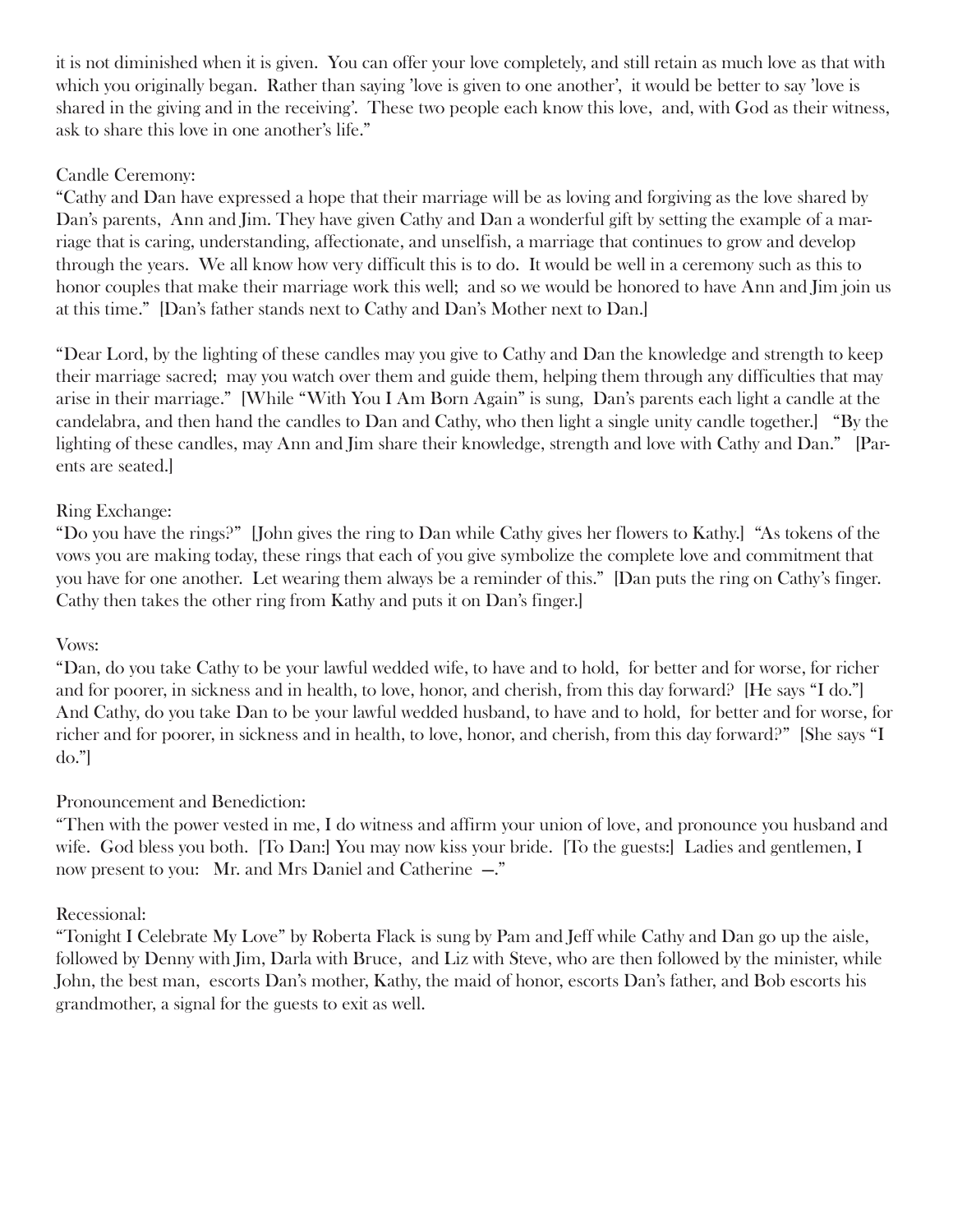## William and Aimee

#### Processional:

[This wedding took place on the brow of a hill overlooking the Pacific Ocean. The guests and wedding party climbed to this spot together, and while the guests prepared themselves William and Aimee went for a brief walk. As they returned, the wedding ceremony began.]

#### Greeting:

"We are gathered here today to participate in the marriage ceremony of Bill and Aimee, and to c elebrate their love. You were asked to participate because Bill and Aimee love you, and want to share their love with you." [Bill and Aimee arrive.]

#### Invocation:

"Our God of Spirit in Nature: we who stand here on this mountain number ourselves among your tall trees; our roots plough deeply into Mother Earth, our branches comb out Father Sky. We know that You have always moved forever and relentless within us and among us, with enthusiasm, with passion; we ask also to know that You will always thus carry us forward in this, Your Way of Life and Path of Love."

#### Homily:

"Marriage is a special way of being together, of sharing life and love to the breadth and depth your hearts can hold. Marriage is a joyous time to recognize that you are an extension of Divine Light-- a spark of God. Living within this context allows one to pass by the personalities of misunderstandings. It allows one to let his or her actions be of a truly loving nature. "

#### Readings:

[Pierette reads from The Prophet by Gibran, then Bill L. reads "Imagine" by John Lennon.]

## Personal Commitments:

[Aimee recites to Bill:] "Let me count the ways how I love you: it's like the gentle wind you feel at dawn, it's like that first sun that hits the dew, it's like that cloud with a gold lining telling us softly that it'll be a good day for us. Thank you."

[Bill recites to Aimee:] "Grow old along with me; the best is yet to be. Spending our lives together, man and wife together, whatever fate decrees, we will see it through, for our love is true. God bless our love."

#### The Vows:

[First Aimee, then Bill recites:] "I promise with all my heart to be honest and faithful, to respect and honor your individuality, to support your spiritual growth, to love you, and to be your true and lasting friend."

[The minister then says to the gathered guests:] "And will you, friends and family, acknowledge and support this marriage? You may say 'we do'."

## Ring Exchange:

"Do you have the rings? These rings that you give each other today stand as symbols of the complete yet endless perfection of your relationship. Let wearing them always be a reminder of this. [To Bill:] Bill, take Aimee's left hand with yours, and place this ring you give her on her hand, but only to the first knuckle: in this way you place your offer of marriage in her hands. [To Aimee:] And Aimee, bring this ring to its rightful place, thus signalling that you accept Bill's offer, and marry yourself to him. Now take this ring that you give Bill and place it on his hand, but again only to the first knuckle: in this way you place your offer of marriage in his hands. [To Bill:]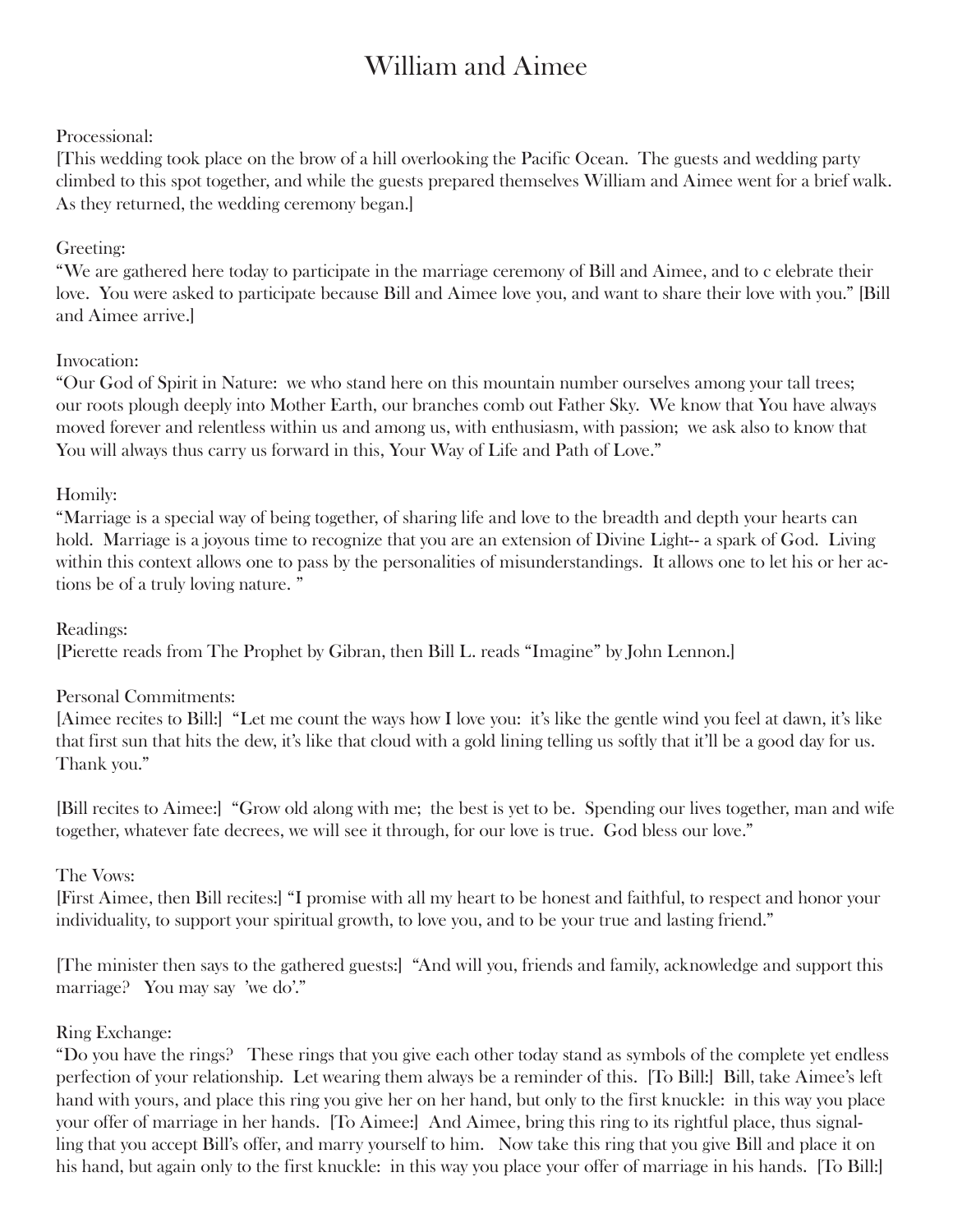And Bill, bring this ring to its rightful place, thus signalling that you accept Aimee's offer, and marry yourself to her."

Pronouncement and Benediction:

"And so, with the power vested in me, I do witness and affirm your union of love, and pronounce you husband and wife. God bless you both."

## Robert and Patricia

## Processional:

[This very simple ceremony took place in their apartment, with only their immediate family members present.]

## Greeting:

"Bob and Trisha have asked you to be here today to take part in this wedding, because this is how they want to start their married life together, in the presence of their family.

## Homily:

"Marriage is a special way of being together, of sharing love and life each day. When you marry, in a sense, you are committing your future to each other. Do this with wisdom, and with love. Speak kind and loving words to each other every day, and nurture each other's spirit, so that you can grow— together."

#### Vows:

"Bob: do you take Trisha to be your wife, to share your life with, from this day on? (He says "I do.") "Trisha: do you take Bob to be your husband, to share your life with, from this day on? (She says "I do.")

#### Ring Exchange:

"These rings that you give one another stand as symbols of the complete yet endless perfection of your relationship. Let wearing them always be a reminder of this.

#### Pronouncement:

"With the power vested in me, I do witness and affirm your union of love, and pronounce you husband and wife. You may now kiss the bride."

## Eric and Pam

## Processional:

Pam and Eric descend the stairway into the livingroom and join the guests and the minister when they are ready to perform the ceremony. A table has been prepared with the rings, the written vows, a pitcher of water, and a special goblet.]

## Greeting:

"Pam and Eric have asked you to be here today, to take part in this wedding, because this is how they want to start their married life together, in the presence of their most special friends and family."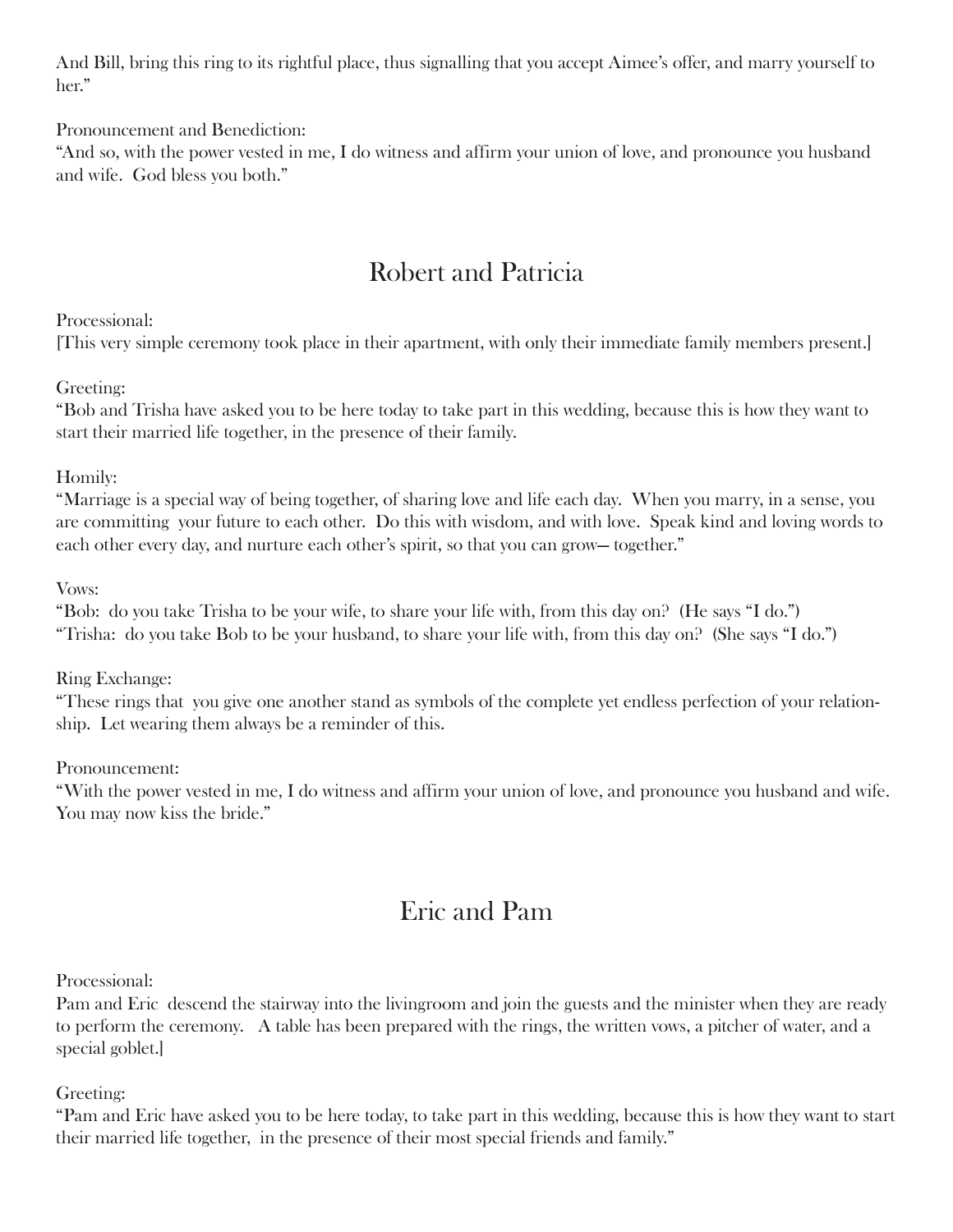Invocation:

"Lord, as clearly as we know Your Presence now, we ask that it be known throughout the time shared by these two. Attend them with Your Grace, protect them with your Mighty Power, and guide them with your Love."

Readings:

"Pam and Eric have chosen readings by Victor Hugo and Anne Morrow Lindbergh, together with a third whose source is unknown, to be included in this celebration:"

[the minister:] "The supreme happiness of life is the conviction that we are loved, loved for ourselves, or rather, loved in spite of ourselves.'"

[Eric:] "'A good relationship has a pattern like a dance, and is built on the same rules. The partners do not need to hold on tightly, because they move confidently in the same pattern, intricate but swift and free, like a country dance of Mozart's.'"

[Pam:] "'To touch heavily would be to arrest the pattern and freeze the movement, to check the endlessly changing beauty of its unfolding.'"

[Eric:] "'When you love someone, you do not love that person all the time in exactly the same way, from moment to moment; that is an impossibility.'"

[Pam:] "'And yet this is exactly what most of us demand. We have so little faith in the ebb and flow of life, of love, of relationships. We leap at the flow of the tide and resist in terror its ebb.'"

[Eric:] "'We are afraid it will never return. We insist on permanence, on duration, on continuity; when the only continuity possible in life, as in love, is in growth, in fluidity—'"

[Pam:] "'—in freedom, in the sense that the dancers are free, barely touching as they pass, but partners in the same pattern."

[Eric:] "'I love you, not only for what you are, but for what I am when I am with you.'"

[Pam:] "'I love you, not only for what you have made of yourself, but for what you are helping me to become.'"

[Eric:] "'I love you for the part of me that you bring out. I love you for putting your hand into my heaped-up heart and passing over all the foolish, weak things that you can't help dimly seeing there; and for drawing out into the light all the beautiful belongings that no one else had looked quite far enough to find.'"

[Pam:] "'I love you because you are helping to make of the lumber of my life not a tavern but a temple, and out of the works of my every day not a reproach but a song...'"

Contributions:

"At this time, any of you who choose to may speak to Pam and Eric, including your own spontaneous observations and blessings with their wedding." [These contributions conclude with the following poem, written by the minister for Pam and Eric:]

> Don't fall in love with only her or him, but with your entire world and life; and love that one you share them with, as husband, or as wife.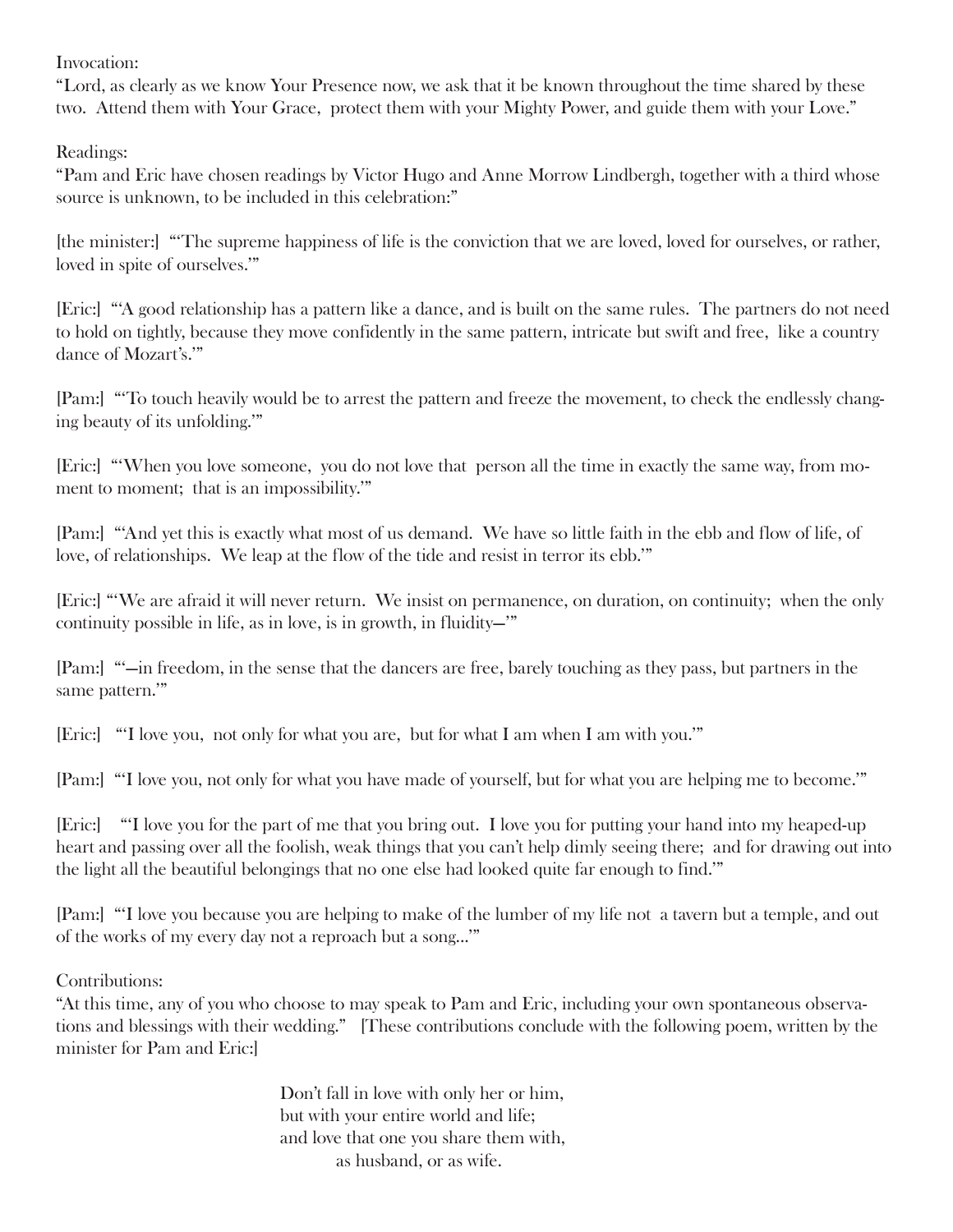## Homily:

"Marriage is a special way of being together, of sharing life and love to the breadth and depth your hearts can hold. But to love one another, we must first love our own selves; for we can only give to others what we have first given to ourselves, and this is especially true of love. To know, and to be known, in this way may require great strength, but it provides as well great joy. For, since love is not a thing, it is not diminished when it is given; indeed, it flourishes by the sharing.

"Courage is a wonderful word, and it has a special meaning here, for it comes from the Old French word for heart. In the time that I have come to know these two people, Pam and Eric, I have come to recognize in them the courage to know life uncompromisingly, each in his or her own way, and the courage to discover in that life this kind of undiminished love, and the courage to ask to share this love in one another's life. Let Heartfelt Courage then become the emblem of these days that you will share."

#### Personal Commitments:

[Pam and Eric tell one another spontaneous personal affirmations of their relationship.]

## Water Ritual:

"This marriage is such a reservoir, that we may each pour into it the love we have to give, and that we may each draw from it the love we need. May these waters be always as pure as they are today." [Eric then pours water from a pitcher into a goblet, and gives it to Pam to drink; she in turn refills the goblet with water from the pitcher, and gives it to Eric to drink.]

## Music:

"Just the Way You Are", by Billy Joel.

#### Vows:

[Eric recites to Pam:] "Pam, I give to you my love and strength, so that we may grow together in the happiness and contentment of our love. I promise with all my heart to be honest and faithful, to respect and honor your individuality, and to support your personal growth; I promise to share with you my heart, my joys, and my sorrows, to love you, and to be your true and lasting friend. This commitment is made in love, kept in faith, lived in hope, and eternally made new. I love you."

[Pam recites to Eric:] "Eric, I give to you my love and strength, so that we may grow together in the happiness and contentment of our love. I promise with all my heart to be honest and faithful, to respect and honor your individuality, and to support your personal growth; I promise to share with you my heart, my joys, and my sorrows, to love you, and to be your true and lasting friend. This commitment is made in love, kept in faith, lived in hope, and eternally made new. I love you."

[The minister then requests of the guests present, as vows of support::] "And will you, who have gathered here, support Pam and Eric with the freedom and love which they need? Will you share your experience and wisdom with them, and seek to learn from them as well? You may say 'We will'."

## Ring Exchange:

"As tokens of the vows you are making today, these rings that you give one another symbolize the complete love and commitment that you have for one another. Let wearing them always be a reminder of this." [Eric places his ring on Pam's hand, and then she places her ring on his.]

## Pronouncement and Benediction:

"Then with the power vested in me, I do witness and affirm your union of love, and pronounce you husband and wife. God bless you both. [To Eric:] You may now kiss your bride."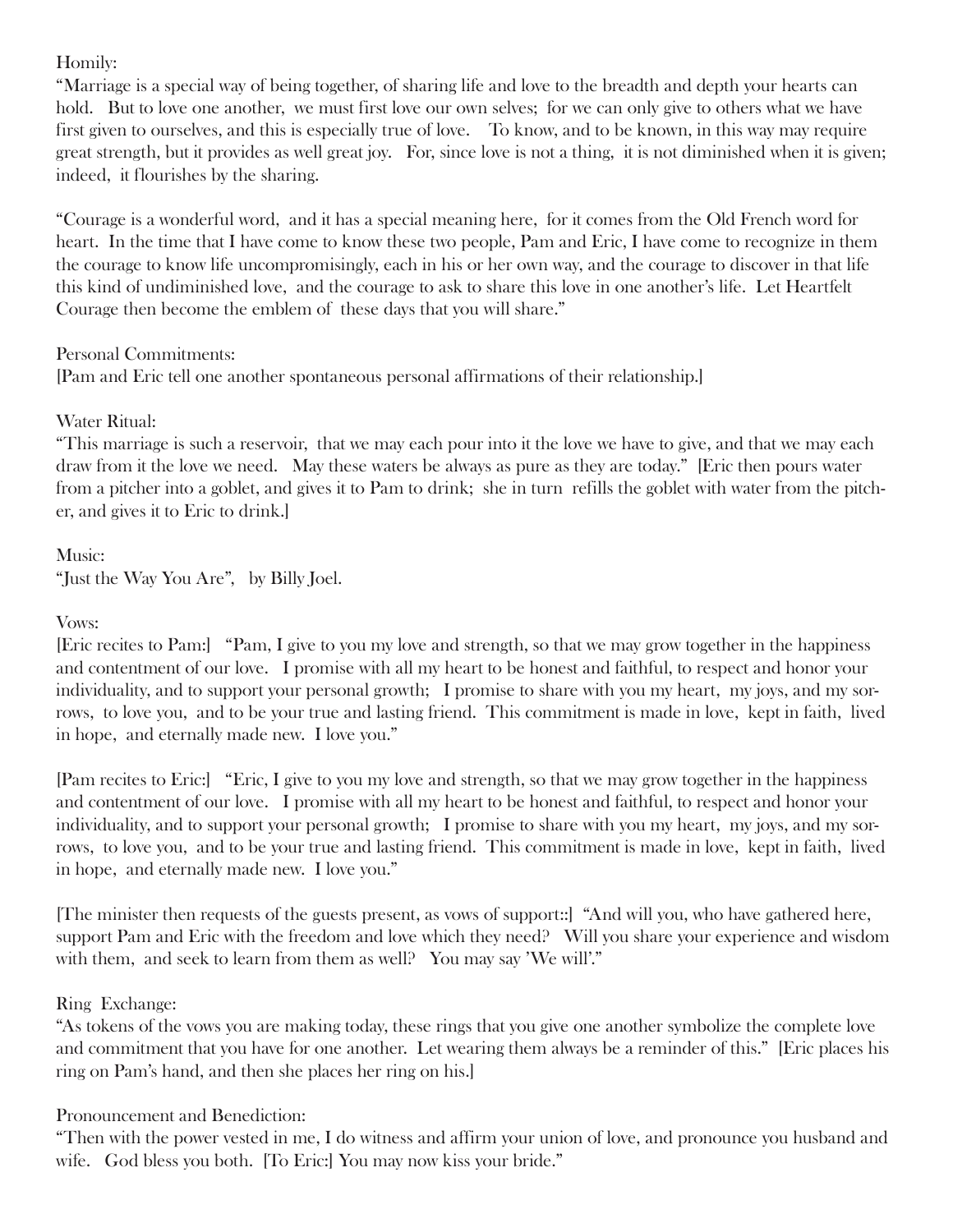Recessional:

[When Pam and Eric are ready, the guests are encouraged to approach and offer their congratulations.]

# Daniel and Patricia

Processional:

[After the guests have been seated, the mother of the bride (who has been cloistered with her daughter) is escorted down the aisle to her seat by Matt, the groom's brother and best man. The minister then enters from the side, followed by Dan and Matt. The music for the bride's processional is begun, as Chris, the matron of honor, walks down the aisle, followed by Patricia on the arm of her father, Bob. As they approach the front, Dan steps forward to meet them and shakes her father's hand, before escorting Patricia to stand before the minister.]

#### Greeting and Invocation:

"Patricia and Dan have asked us to be with them to celebrate this day of their wedding. They have based this ceremony of their marriage upon the words of Wendell Berry, and we begin with this invocation:

> True harvests no mere intent may reap. Finally we must lie down to sleep And leave the world, all we desire To darkness, malevolence, and fire. Who wakes and stands his shadow's mark Has passed by mercy through the dark. We save the good, lovely, and bright By will in part, in part delight; But they live through the night by grace That no intention can efface.

#### Homily:

"Marriage is the basic and central community tie; it begins and stands for the relation we have to family and to the larger circles of human association, which, in turn, stand within Nature. Just so, our relation to the human community and to creation is basic to, and may stand for, our relationship to God-- or to the sustaining mysteries and powers of creation.

"These relationships stand within a cycle of renewal: renewal of season, fertility, love, faith. And renewal is always accompanied by loss and change. In order for renewal to take place, the old must not be forgotten, but relinquished; in order to become what we may be, we must cease to be as we are; in order to have life, we must lose it.

"Marriage then is as solemn, demanding and blessed as our relationship to our place in the world. It should be respected as one respects the mysteries and transcendent powers. Loyalty, devotion, faith, dignity, generosity are not ethereal virtues, but the concrete terms upon which the possibility of love is kept alive in the world.

"There will never come an age of benefit without responsibility. When the metaphor of atonement ceases to live in our consciousness, we lose the means of relationship. We become isolated in ourselves, and our behavior be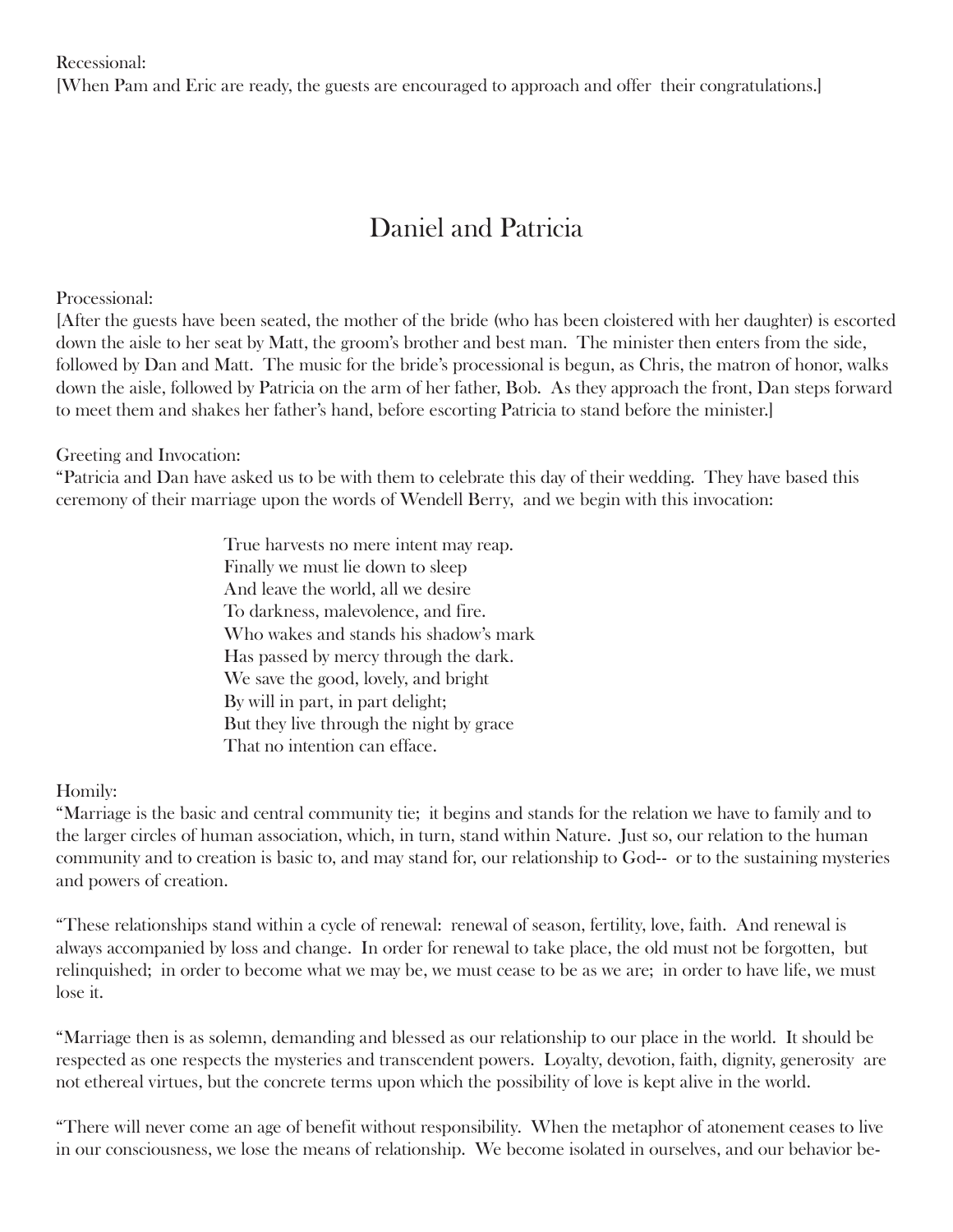comes that of people without bonds or limits. Though the forms of marriage may change, it can only continue to exist through the same sustaining disciplines, and to incorporate the same tragic awareness: that it is made "for better, for worse, for richer, for poorer, in sickness and in health, to love and to cherish, 'til death..."

"It would be a mistake to imply that two lives can unite and make a life between them without discord and pain. Marriage is a perilous and fearful effort. There can't be enough knowledge at the beginning. It must endure the blundering of ignorance. It is both the cause and the effect of what happens to it. It creates pain that it is the only cure for. It is the only comfort for its hardships. To read a poem from Country of Marriage, by Wendell Berry :

> Sometimes our life reminds me of a forest in which there is a graceful clearing and in that opening a house, an orchard and garden, comfortable shades and flowers red and yellow in the sun, a pattern made in the light for the light to return to. The forest is mostly dark, its ways to be made anew day after day, the dark richer than the light and more blessed provided we stay brave enough to keep on going in.

#### Ring Exchange:

"Do you have the rings? [Matt gives the ring to Dan while Patricia gives her flowers to Chris.] As tokens of the vows you are making today, these rings that each of you give symbolize the love and commitment that you have for one another. Let wearing them always be a reminder of this." [Dan puts the ring on Patricia's finger. Patricia then takes the other ring from Chris and puts it on Dan's finger.]

#### Vows:

"Dan, will you repeat these words to Patricia, after me? 'I, Dan, do take you, Patricia... to be my lawful wedded wife... to have and to hold... for better, for worse... for richer, for poorer... in sickness and in health... from this day forward... 'till death do us part..' And Patricia, will you repeat these words to Dan, after me? 'I, Patricia, do take you, Dan... to be my lawful wedded husband... to have and to hold... for better, for worse... for richer, for poorer... in sickness and in health... from this day forward... 'till death do us part..'"

#### Pronouncement and Benediction:

"Then with the power vested in me, I do witness and affirm your union of love, and pronounce you husband and wife. God bless you both. [To Dan:] You may now kiss your bride."

#### Recessional:

Patricia leaves with Dan, and Chris with Matt, followed by the minister, the parents, and the guests.]

## James and Judith

Processional:

[The parents are escorted to their seats by the maid of honor, Norah, and the best man, John. The minister then enters from the side with James and John. As the music is changed to announce their entrance, Norah precedes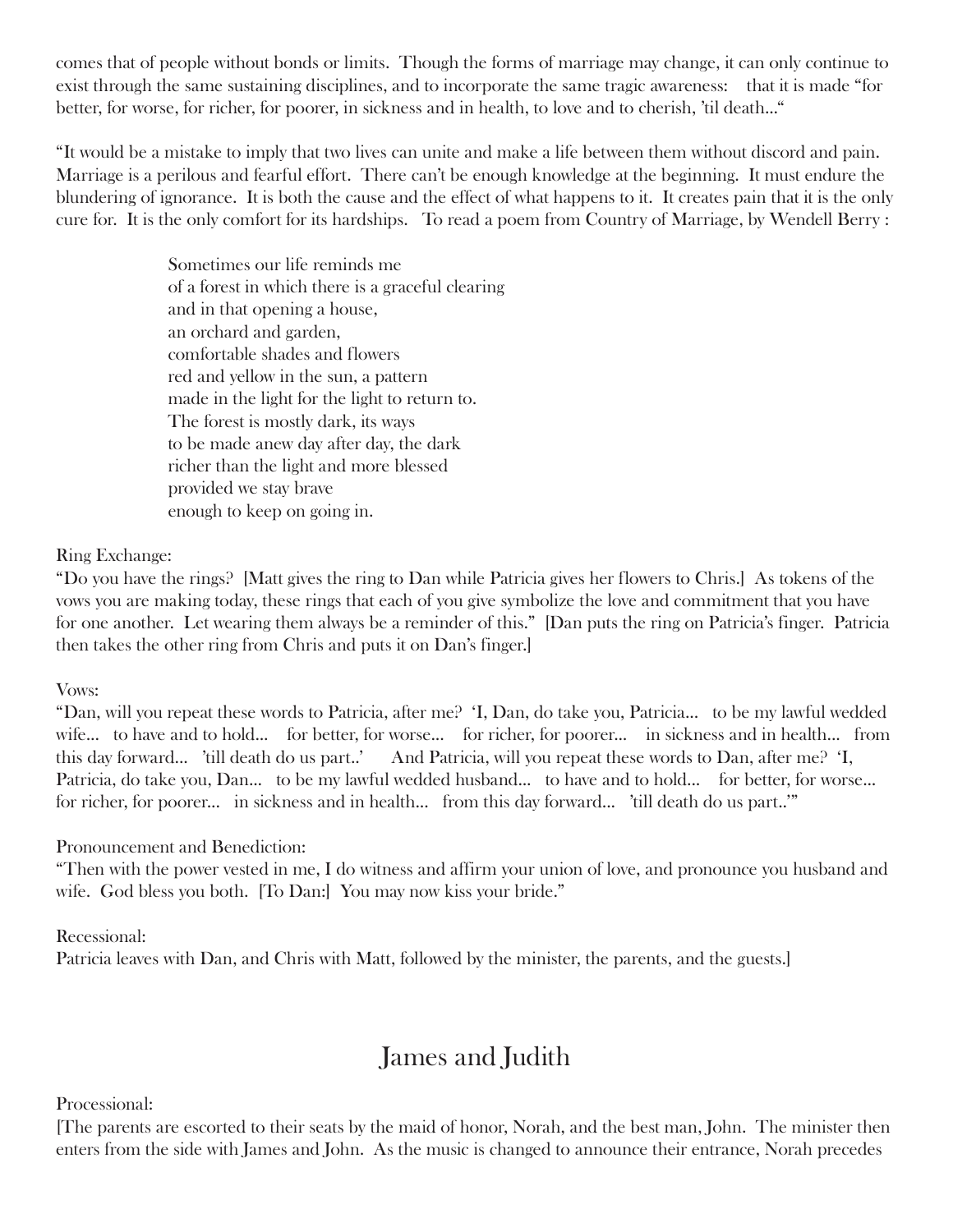Judith down the aisle. When Norah has arrived at the front, James walks up the aisle to meet and escort Judith the rest of the way.]

#### Greeting:

"James and Judith have honored us by inviting us to be with them on this very special day, their wedding day. What James and Judith mean to each other may seem obvious to us by the vows they take today; still, it is not completely expressed by a ceremony such as this: may that love continue to be more fully expressed each day from now. Let us pray, and ask God to be with us on this special day."

#### Invocation:

"Lord, as clearly as we know Your Presence now, we ask that it be known throughout the time shared by these two, from this day forward. Attend them with Your Grace, protect them with your Mighty Power, and guide them with your Love."

## Homily:

"Marriage is a special way of being together, of sharing life and love to the breadth and depth your hearts can hold. A good marriage— such as this one you have so consciously, so intentionally chosen— is labor intensive, yes; but intensively it is a labor of love. Let the passion of this love proclaim and celebrate a love for each of you as much as for one another, and give to yourselves a good life, in a good home, as much as you give it to one another.

"You have already learned that there was never as much distance between you as there was you each had to travel in order to know how close you have always been. Continue to enjoy yourselves thoroughly in the presence of one another, as you continue to challenge yourselves in the encounter and unconditional confrontation of this matrimony. Allow the ferment of its frank intimacy to become a reservoir of dangerous vitality, for— to paraphrase The Gnostic Gospel of Thomas— "That which you have within you will save you, if you bring it forth from yourself; and that which you do not have within you will destroy you, if you do not bring it within you." Do this for one another and so for yourselves, for— as Saint Francis said— it is in the giving that we receive.

"Following her death three years ago, a book of favorite poems was found on the bedside table of Judith's grandmother, Blanche Doble. Besides sharing a birthday with Judith, this special woman means a great deal to Judith's family, many of whom are with us today. By way of invitation to Blanche to join in the joy of this day, we would like to share one of those poems; one which is very special to James and Judith." [or: "By way of invitation to Blanche that she join us in the joy of this day, John and Norah will read Saint Francis" Simple Prayer from this book."]

Reading:

| [John:   | Lord, make me an instrument of Thy peace:          |
|----------|----------------------------------------------------|
|          | Where there is hatred, let me sow love;            |
|          | Where there is injury, pardon;                     |
|          | Where there is discord, union;                     |
|          | Where there is doubt, faith;                       |
|          | Where there is despair, hope;                      |
|          | Where there is darkness, light!                    |
| [Norah:] | O Divine Master, grant that I may not so much seek |
|          | To be consoled, as to console;                     |
|          | to be understood, as to understand;                |
|          | To be loved, as to love;                           |
|          | For it is in giving that we receive;               |
|          | It is in pardoning that we are pardoned;           |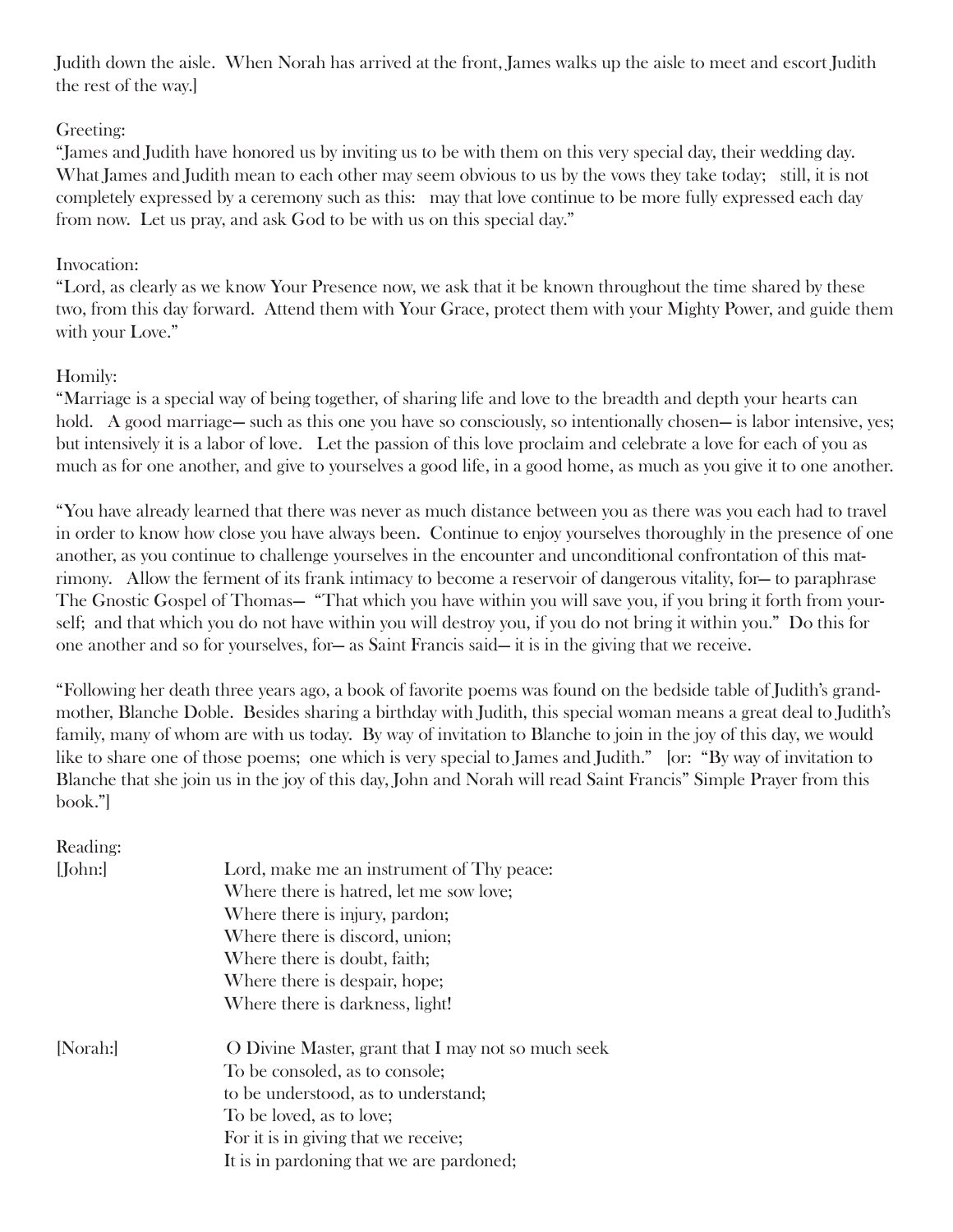And it is in dying that we are born To eternal life.

### "A Simple Prayer" from The Little Flowers of Saint Francis of Assisi

### Homily [continued]:

"Fill up and occupy, even challenge your own boundaries, and the boundaries of this relationship that you choose to create anew each day together; fill yourself and this relationship each day to the brim, and discover the grace and mercy of an integrity that has been dared and tested by the courage of your love for one another and the pledge that you have chosen and made to grow together. Commit yourself to the frontiers of life to the hilt, with no gaps and with no reservations, for boundaries will tolerate and shape the radiance of true growth as it is folded and contained within the devoted embrace of love, just as a discipleship will sanction the covenant of your destiny by the commitments that you make in each moment.

"The most significant ways in which James and Judith are different are not those that measure what sets them apart, but instead are ways that acknowledge the existence of a fundamental interdependence and mutuality. Men and women come together in intimate relationship because they require and savor the presence of one another in the mysterious potency of their shared lives. To live in love this way is life's greatest challenge, for it requires more constant trust, sensitivity, and respect than any other human endeavor.

"There is a traditional passage, whose origin is now unknown, that Judith and James have chosen to read at this time."

#### Reading:

[Judith:] "I love you, not only for what you are, but for what I am when I am with you. I love you, not only for what you have made of yourself, but for what you are helping me to become. I love you for the part of me that you bring out."

[James:] "I love you for putting your hand into my heaped-up heart and passing over all the foolish, weak things that you can't help dimly seeing there; and for drawing out into the light all the beautiful belongings that no one else had looked quite far enough to find."

[Judith:] "I love you because you are helping to make of the lumber of my life not a tavern but a temple…"

[James:] "…and out of the works of my every day not a reproach but a song..."

## Homily [continued]:

"A marriage that lasts grows out of caring for one another, with the desire to understand as completely as possible what the other is thinking and feeling. To know and to be known in this way is the priceless gift that we call love. Since love is not a thing, it is not diminished when it is given. You can offer your love completely, and still retain as much love as that with which you originally began. Rather than saying "love is given to one another," it would be better to say "love is shared in the giving and in the receiving." These two people each know this love, and, with God as their witness, ask that they might share this love in one another's life."

#### The Vows:

"James, will you repeat these words after me? 'I, James... take you, Judith... to be my wife... and in so doing... commit my life to you... encompassing all joys and sorrows... all triumphs and hardships... all experiences and adventures in life... a commitment made in love... kept in faith... lived in hope... and eternally made new.'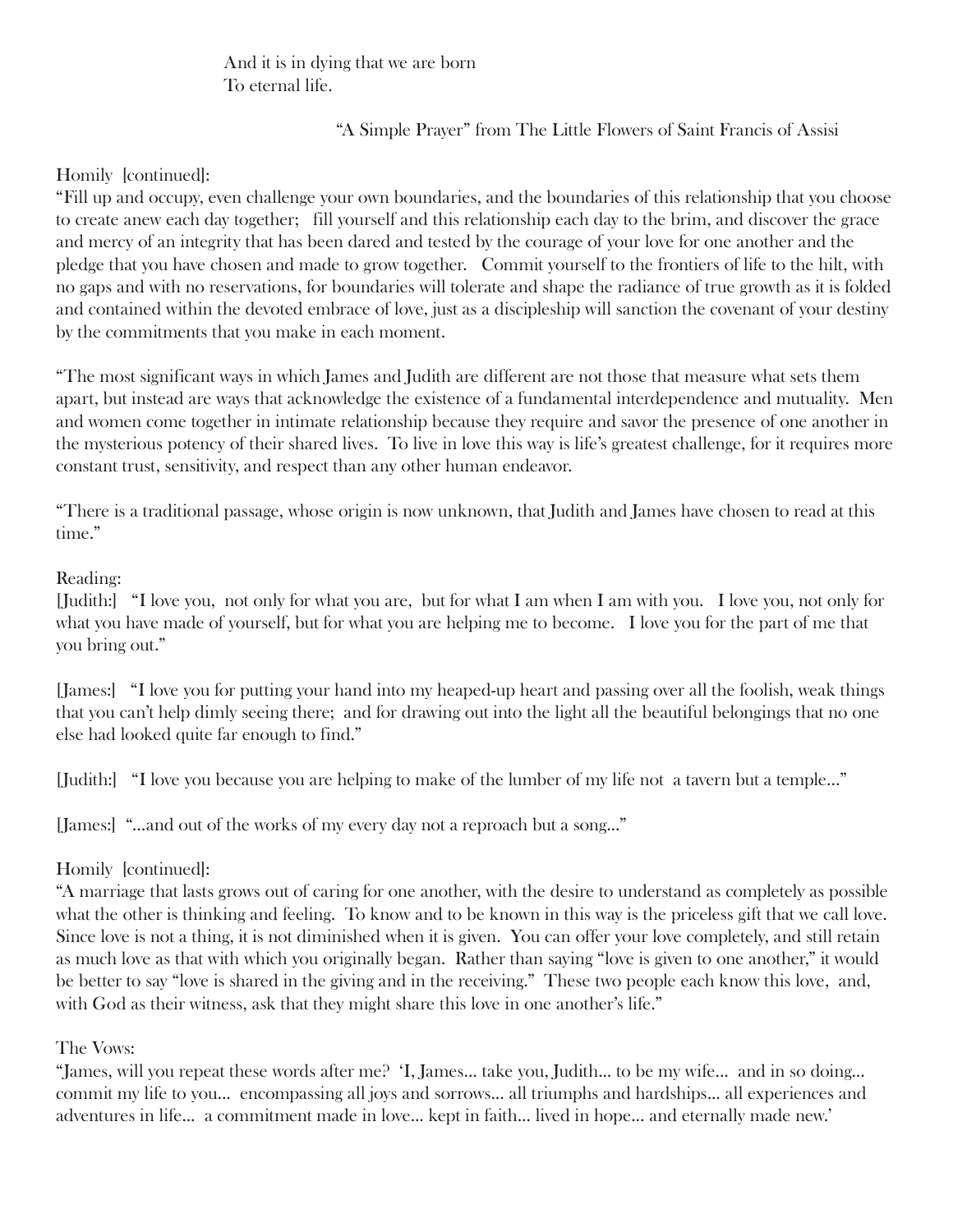"And Judith, will you repeat these words after me? 'I, Judith... take you, James... to be my husband... and in so doing... commit my life to you... encompassing all joys and sorrows... all triumphs and hardships... all experiences and adventures in life... a commitment made in love... kept in faith... lived in hope... and eternally made new.'"

### Ring Exchange:

"Do you have the rings? These rings that you give each other today stand as symbols of the complete yet endless perfection of your relationship. Let wearing them always be a reminder of this.

[To James:] "James, take Judith's left hand with yours, and place this ring you give her on her hand, but only to the first knuckle: in this way you place your offer of marriage in her hands.

[To Judith:] "And Judith, bring this ring to its rightful place, thus signalling that you accept James' offer, and marry yourself to him. Now take this ring that you give James and place it on his hand, but again only to the first knuckle: in this way you place your offer of marriage in his hands.

[To James:] "And James, bring this ring to its rightful place, thus signalling that you accept Judith's offer, and marry yourself to her."

#### Pronouncement, Benediction, and Proclamation:

"And so, with the power vested in me, I do witness and affirm your union of love, and pronounce you husband and wife. God bless you both. You may now kiss as husband and wife. Ladies and gentlemen, I now present to you: James T— and Judith W—, husband and wife."

Recessional:

[James and Judith return up the aisle, followed by Norah and John, and finally the minister.]

## John and Christina

[A table is arranged with three candles in their holders and matches, and a bottle of wine with a wineglass and napkin. The mothers of the bride and groom are escorted down the aisle by the best man, David; the minister then enters by a side path, followed by John, accompanied by David, and then by the groomsmen: Shawn, Juan, Tom and Tony. Jacqueline and Teresa then come down the aisle as flower girls, with the bridesmaids: Debbie, Rebecca, Kathleen, and Kristen; then the maid of honor, Maureen, enters, followed by Christina, who is escorted by her fathers. John steps forward to meet them, and escorts Christina to the front. The minister then begins speaking:]

#### Greeting:

"Christina and John have asked you to be here today, to take part in this wedding, because this is how they want to start their married life together, in the presence of their most special friends and family."

#### Invocation:

"Let us pray: Lord, as clearly as we know Your Presence now, we ask that it be known throughout the time shared by these two. Attend them with Your Grace, protect them with your Mighty Power, and guide them with your Love."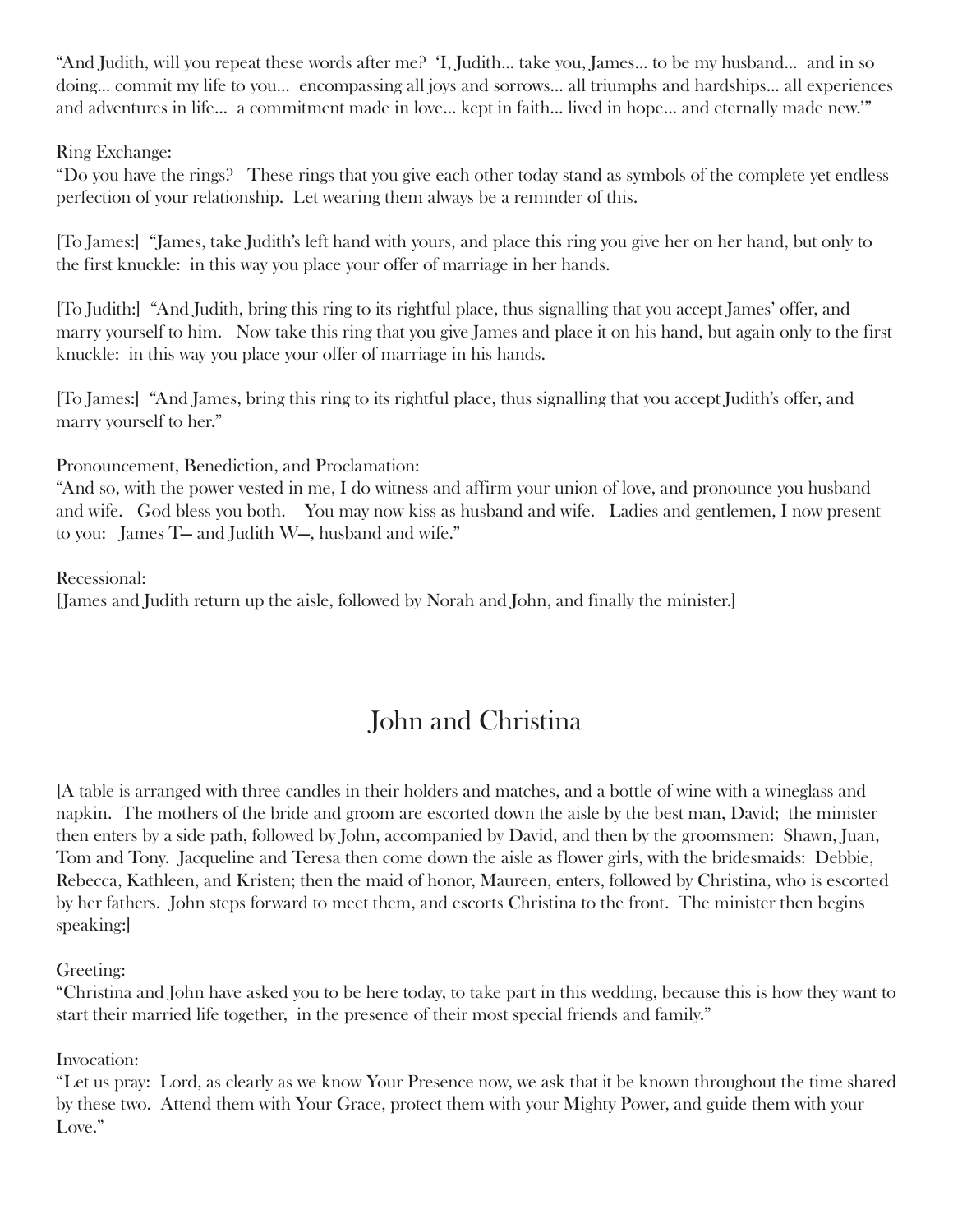#### Readings:

"A good relationship has a pattern like a dance, and is built on the same rules. The partners do not need to hold on tightly, because they move confidently in the same pattern, intricate but swift and free, like a country dance of Mozart's. To touch heavily would be to arrest the pattern and freeze the movement, to check the endlessly changing beauty of its unfolding.

"When you love someone you do not love that person all the time in exactly the same way, from moment to moment; that is an impossibility. And yet this is exactly what most of us demand. We have so little faith in the ebb and flow of life, of love, of relationships. We leap at the flow of the tide and resist in terror its ebb. We are afraid it will never return. We insist on permanence, on duration, on continuity; when the only continuity possible in life, as in love, is in growth, in fluidity-- in freedom, in the sense that the dancers are free, barely touching as they pass, but partners in the same pattern." [Anne M. Lindbergh]

"I love you, not only for what you are, but for what I am when I am with you. I love you, not only for what you have made of yourself, but for what you are helping me to become. I love you for the part of me that you bring out. I love you for putting your hand into my heaped-up heart and passing over all the foolish, weak things that you can't help dimly seeing there; and for drawing out into the light all the beautiful belongings that no one else had looked quite far enough to find. I love you because you are helping to make of the lumber of my life not a tavern but a temple, and out of the works of my every day not a reproach but a song..."

## Homily:

"There is a tradition in which it is sometimes asked that, if there be persons present who know why a wedding such as this should not take place, they should speak now or forever keep their peace. Of course this statement is no longer delivered as an invitation to disrupt the celebration; such opinions will have by now been shared more privately.

Instead this statement, when it is given, is made as an admonition that reminds us of the very real significance of matrimony, and the need for each of us in attendance here today to set aside even the thought of those personal reservations, which might otherwise discourage the commitments being made, that we might join sincerely and wholeheartedly in full support of the decision by these two to wed. Your silence at this time is an eloquent declaration of your assent.

"John, Christina: I will speak to you today of marriage, and of the home; of temper and of humor; of opening yourselves to one another in the constant workings of the heart and mind in a true partnership, and of the reservoir of love that you will build together, to nourish and enjoy in the time that lies ahead.

"Marriage is a special way of being together, of sharing life and love to the breadth and depth your hearts can hold. The home that you are building together for your marriage is a place for that way of being together, a place of commitment, a place of companionship and mutual support. I wish for you such a home of peace.

"Tempered hearts and humorous minds bring pliability and flow to a relationship. Like tempered steel, the tempered heart has been subjected to the extremes of heat and cold at the forge of life, and it is strong, and resilient. The heart that can experience the extremes of anger, fear, and sadness, without becoming overwhelmed, has not lost its temper, and therefore has an emotional integrity in the balance of love and growth.

"The mind that keeps its sense of humor, on the other hand, is one that is not confused by the flowing movement of feelings in all their expression; instead the mind is lubricated by these elixirs of emotion, and is therefore not become dry and humorless. Therefore keep your sense of humor, and your temper, with one another, and exercise them rigorously; for there is a joy in playful teasing, and an art in the scuffle of fair fight.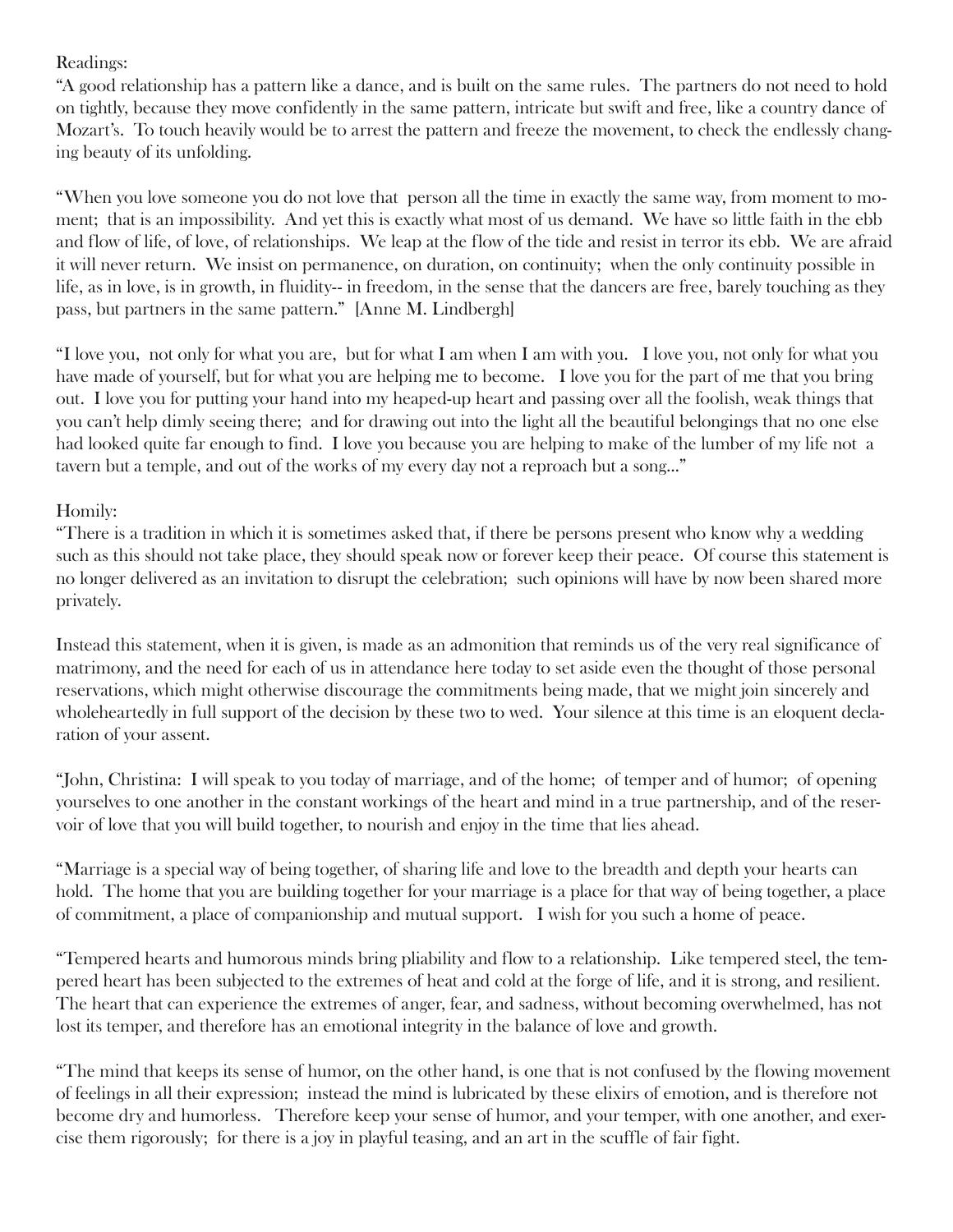"A marriage that won't unmake itself is continually at work upon itself, opening and unfolding as a flower through the ebb and flow of every hour of every season, in its eager willingness to live a life filled by events that will decide its eventual form. Trust and trusting in the process of growth are for this reason fundamental, as is trust in the relationship with one who loves you, with one who is willing and eager to grow in your presence.

"John, Christina: such a person loves you, knowing who you are, beyond any image that you might project. Such a person, in honest and loving respect of you, has no judgments of you, and enjoys being with you, and has chosen you, and stands with you here today. Stand with yourself as well, today, as you stand with one another.

Finally, my wish for you is that this marriage the two of you create today be as a great reservoir, such a reservoir that you would each pour into it the love you have to give, and you would each draw from it the love you need and may these waters always be as pure as they are today."

#### Vows:

"John, please repeat these words after me: 'Christina, I give to you my love and strength… so that we may grow together… in the happiness and contentment of our love... and I ask you to be my lawful wedded wife... to love, honor and cherish… in sickness and in health… for richer and for poorer… to have and to hold… from this day forth… as long as we both shall live.'

"And Christina, please repeat these words after me: 'John, in giving you my love… I give my total self… and yet I am not diminished… for I am strengthened by the love I give... and I ask you to be my lawful wedded husband... to love, honor and cherish… in sickness and in health… for richer and for poorer… to have and to hold… from this day forth… as long as we both shall live.'

"And will the members of the families present please stand to give their blessings to Christina and to John in this new relationship? Will you support them with the freedom and love which they need? Will you share your experience and wisdom with them, and seek to learn from them as well? You may say "We will." And you may be seated, thank you."

#### Ring Exchange:

"Do you have the rings? As tokens of the vows you are making to one another today, these rings that you give each other stand as symbols of the complete yet endless perfection of your relationship. Let wearing them always be a reminder of this.

"John, take Christina's left hand with your own, and place this ring you give to her upon her hand, but only to the first knuckle; in this way you place your offer of marriage in her hands. And Christina, bring this ring to its rightful place upon your hand, thus signalling that you accept John's offer, and marry yourself to him. Now take this ring that you give to John and place it upon his hand, but again only to the first knuckle; in this way you place your offer of marriage in his hands. And John, bring this ring to its rightful place upon your hand, thus signalling that you accept Christina's offer, and marry yourself to her."

#### Candle Ceremony:

"Will the mothers of the bride and groom please step forward now? [The mothers come forward to light the candles that are held by John and Christina. Jim then excuses them, and resumes:]

"You may be seated, thank you. The ring is an ancient symbol of oneness and wholeness, representing the endless cycling of an eternal continuity. The candleflame symbolizes that portion of the Light of Infinite Spirit that burns within the soul of each one of us. Despite its vulnerable fragility, bending in the transient breezes of this material world, its brightness still stands forward to punctuate the deep blanket of darkness that would otherwise fill and devour the universe.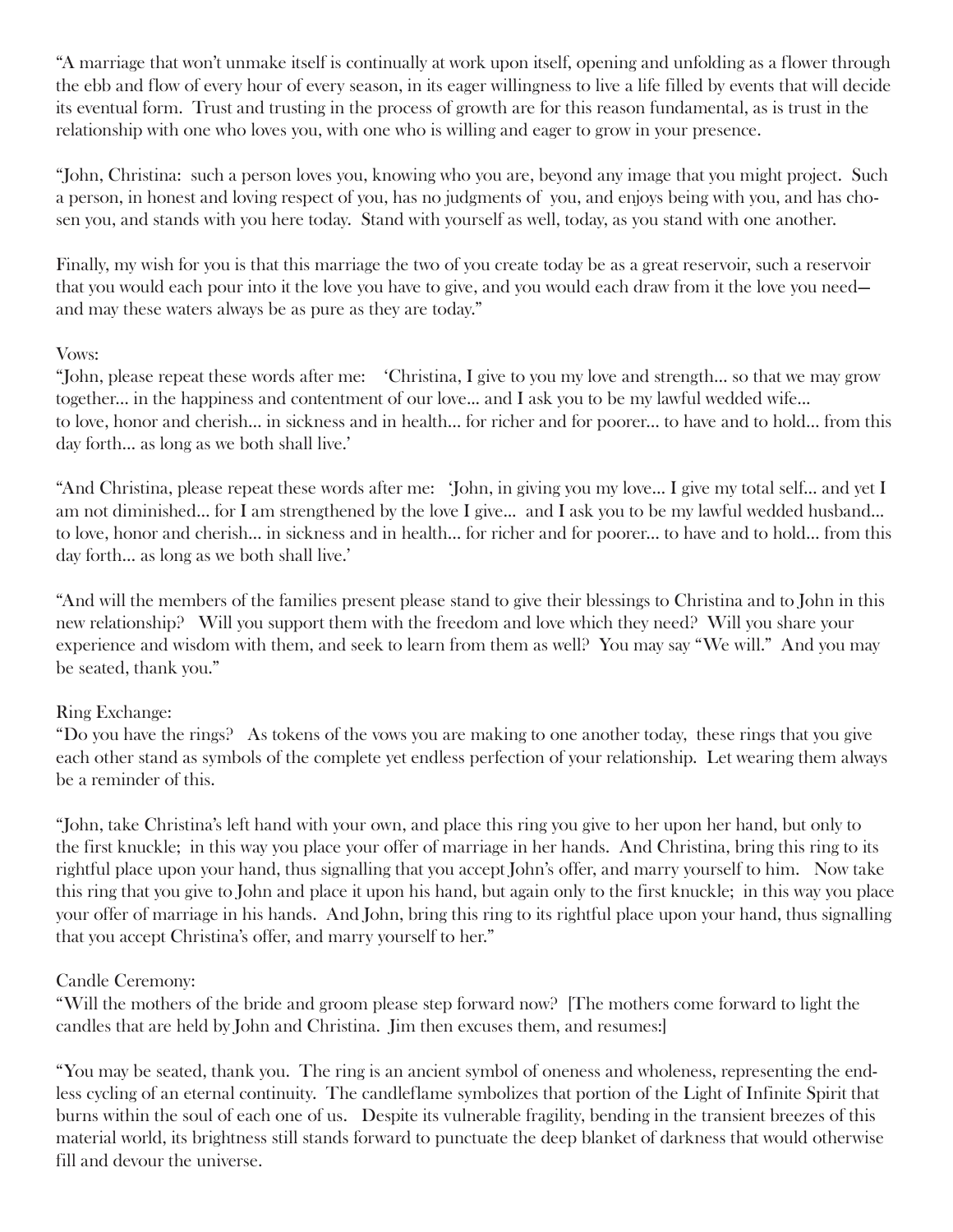"In the sharing of this Light with the person that you marry, you are saying, "this that I am is given to you for protection, and for good safekeeping." And yet, as you share this light, you do not abandon it, nor do you let it go. [Together, John and Christina light the unity candle with their candles, and then place their candles in holders on each side of it.]

"This is the unity between you, and within which you two stand. Always keep the Light of God between you, within you, and surrounding you. Always keep this image of the perfection of Spirit present. And if you should have disagreement, light this candle again, and bring it to you, and let it bring the two of you together again; who you are today will rejoin you then, and awaken you once again to the spiritual promise within each one of you that, together, you will nourish, share, and enjoy."

Pronouncement, Benediction, and Proclamation:

"And with the power vested in me, I do witness and affirm your union of love, and pronounce you husband and wife. God bless you both. You may now kiss your bride. Ladies and gentlemen, I now present to you: Mr. and Mrs. John and Christina W—!"

[A glass of wine is poured and presented to the couple. They drink a silent toast to one another in ritual communion. They present the empty glass to Jim.]

The Breaking of the Wineglass:

"There are many reasons given for the Jewish tradition of breaking a glass at the close of a wedding ceremony. This ritual dates back to the Talmud, in which it is written: 'Mar bar Rabina made a wedding feast for his son, at which he observed the rabbis present had become perhaps too exhilarated. So he seized a very expensive goblet and broke it before them, thus making them sober.'

"Rabina's point was: where there is rejoicing, there should yet be responsibility. I prefer to look upon this ritual as a reminder that there must now be a clean break with the past, that a truly new future together is born upon the shards of what has gone before in each of your individual lives. You are as forever changed by what has happened here today as is this glass.

"It is in this mood that the blessing is given: 'May you drink always from the full, and crush the empty beneath your feet. In accordance with ancient tradition, we wish that the years of your marriage be not less than the time it would take to fit these fragments together again.'

"Tibetan Buddhism provides a similar teaching in the following anecdote: 'One day some people came to the master and asked: How can you be happy in a world of such impermanence, where you cannot protect your loved ones from harm, illness and death? —The master held up a glass and said: Someone gave me this glass, and I really like this glass. It holds my water admirably and it glistens in the sunlight. I touch it and it rings! One day the wind may blow it off the shelf, or my elbow may knock it from the table. I know this glass is already broken, so I enjoy it incredibly.'

"I myself, in witness of this ritual, am reminded of William Blakes' poem:

 He who binds to himself a joy Does the wingèd life destroy; But he who kisses the joy as it flies Lives in eternity's sun rise.

[The glass is then wrapped in the napkin and placed on the ground at their feet, and John and Christina step on it, crushing it. Then Christina takes her bouquet back from Maureen, and, joining hands, she and John walk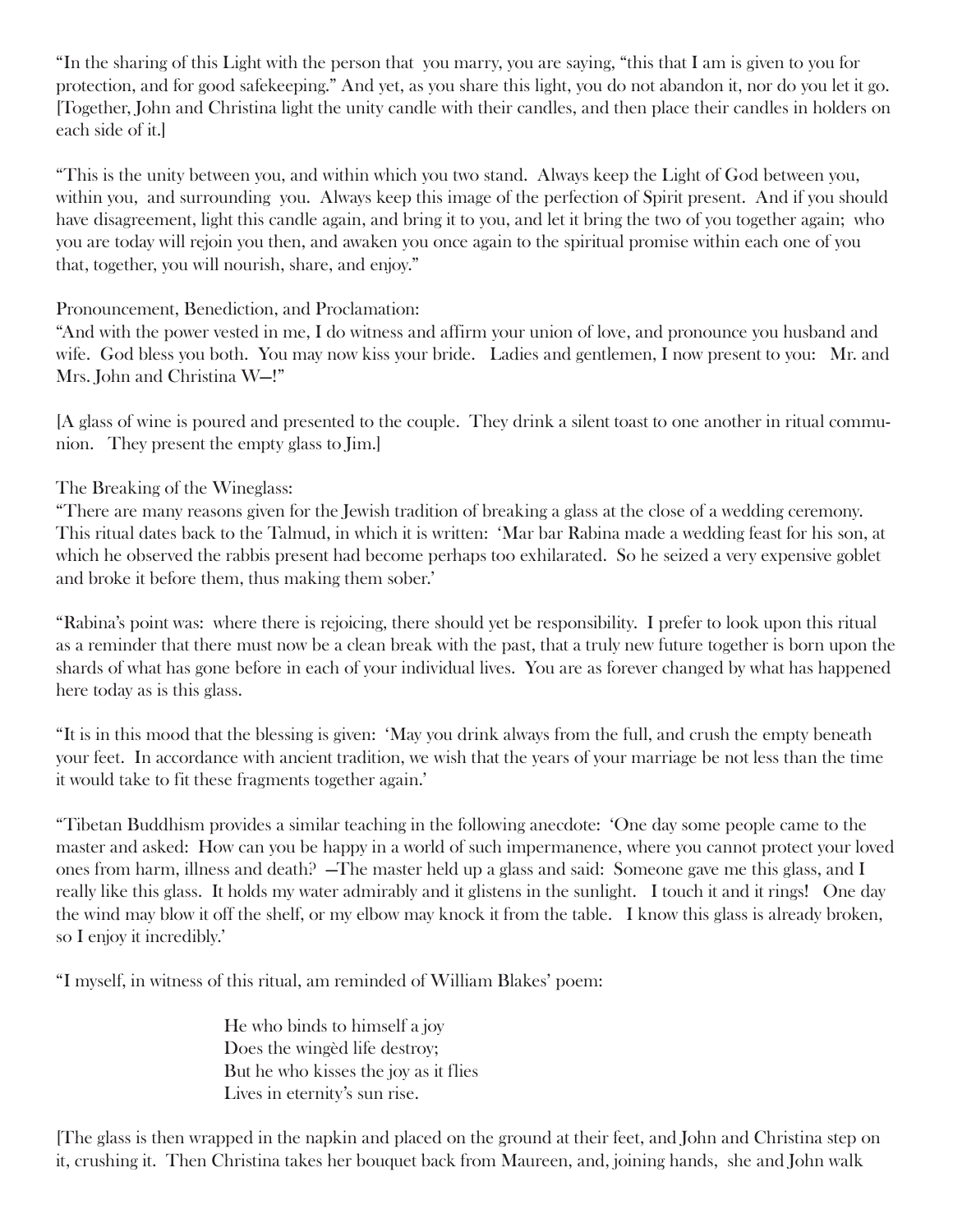back up the aisle together, followed by Maureen and David, Debbie and Shawn, Rebecca and Juan, Kristen and Tony, Kathleen and Tom, Jacqueline and Teresa, and finally the minister.]

## Martin and Bianca

Processional:

[Martin and the minister enter from the side and take their places. "Manha de Carnival" (the theme from the film Black Orpheus.) is heard, and Bianca is escorted by her father; Martin meets them and escorts Bianca to stand before the minister.]

Greeting:

"One year ago today, two people— who had long before briefly touched one another's lives, and then had faded apart for twenty years of time— were by some design brought from the west, from California and Washington, to meet again in Chicago where they had touched before.

"This time, in a short space of days, one year ago today, Bianca and Martin began a love that yet keeps surprising and delighting them both. This day, today, has been set by them for all of us here to recognize and acknowledge their love, their desire to be together, and their desire to cultivate a true partnership of devotion, trust, sharing and understanding.

"Bianca and Martin thank you for coming together today, to take part of their joy as they wed here, amid the rolling hills of California summer. In deciding to marry, they acknowledge the wisdom of Mark Twain, who is said to have said, "Grief can take care of itself, but to get the full value of a joy you must have somebody to divide it with."

[Musical Interlude]

Readings:

Let me not to the marriage of true minds Admit impediments. Love is not love Which alters when it alteration finds, Or bends with the remover to remove. O no! it is an ever fixèd mark That looks on tempests and is never shaken; It is the star to every wandering bark, Whose worth's unknown, although his height be taken. Love's not Time's fool, though rosy lips and cheeks Within his bending sickle's compass come; Love alters not with his brief hours and weeks, But bears it out even to the edge of doom. If this be error and upon me proved, I never writ, nor no man ever loved.

[Shakespeare]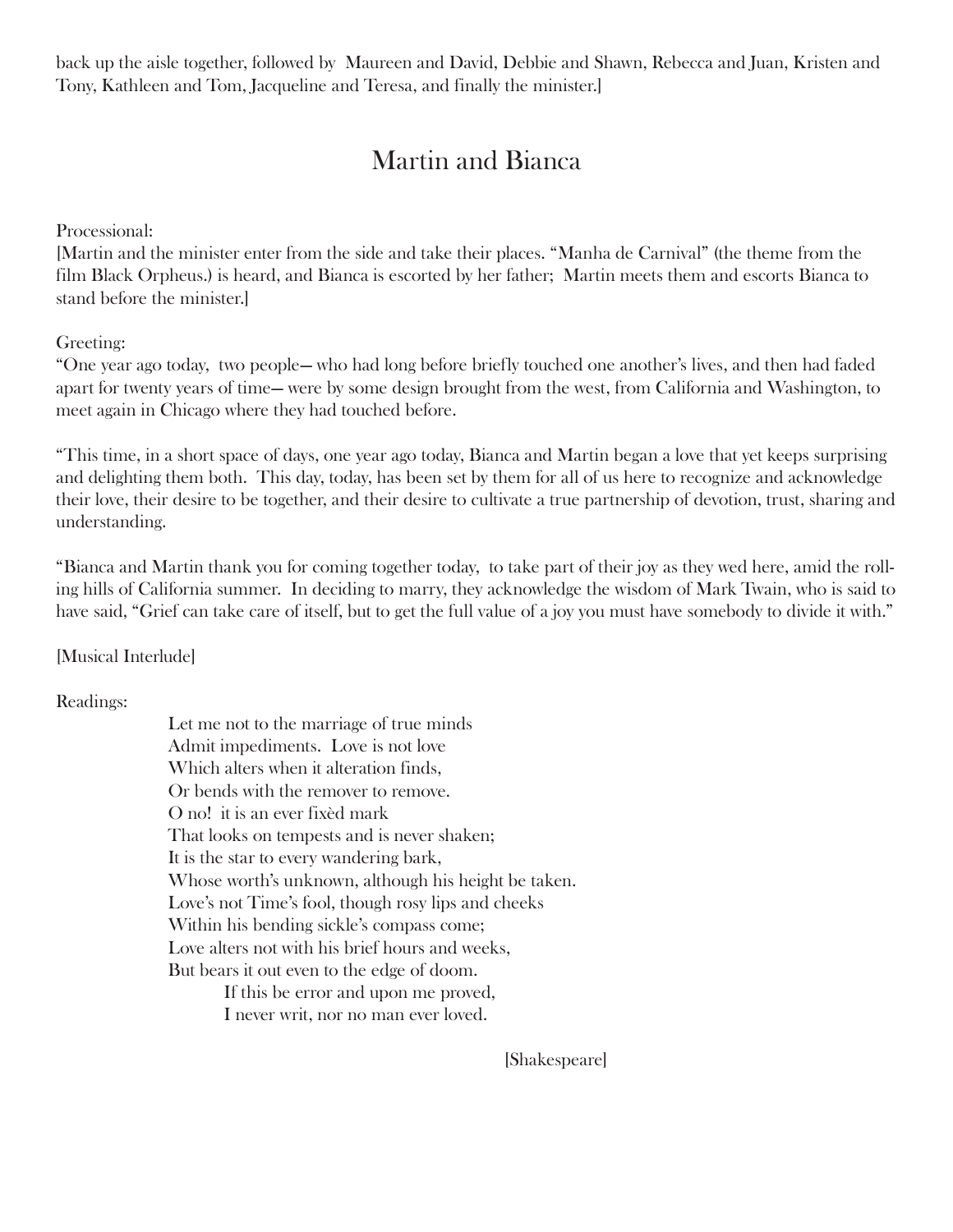Fluorescent interludes past passed through me today. The way through years entwined and apart, of lives that touched once at the start of our awakening return to bring an opening of hope, of joy and openness to tears and thunderstorms. Delayed lightening arrives.

#### [Cahill]

#### Homily:

"Love is the greatest experience we people may have; it can add a depth of meaning that matches the highest aspirations of our lives. A marriage such as this we celebrate this day; it inaugurates and symbolizes the intimate sharing of two lives in one love. And yet, this sharing must enhance and not diminish the individuality of each partner.

"Sharing love requires great strength. To live in love is life's greatest challenge, for it requires more constant trust, sensitivity, and respect than any other human endeavor. A marriage that lasts is one that is continually developing and growing in the nourishing, caring, and understanding of each one for the other.

"Deep knowledge of one another is not something achieved in a brief time, and real understanding of one another's feelings can develop fully only with years of intimacy. This wonderful knowledge grows out of caring for the other with the desire to understand as completely as possible what the other is thinking and feeling. To know and to be known in this way is the priceless gift that we call love.

"To love one another, you must first love yourselves; for you can only give to others what you have first given to yourself, and this is especially true of love. Since love is not a thing, it is not diminished when it is given. You can offer your love completely, and still retain as much love as that with which you originally began. Rather than saying 'love is given to one another', it would be better to say 'love is shared in the giving and in the receiving'. These two people each know this love, and, with God as their witness, ask to share this love in one another's life."

| Readings: |                                                      |
|-----------|------------------------------------------------------|
| [Martin:] | I wonder, by my troth, what thou and I               |
|           | Did, till we loved? were we not weaned till then?    |
|           | But sucked on country pleasures, childishly?         |
|           | Or snorted we in the Seven Sleepers' Den?            |
|           | Twas so; but this, all pleasures fancies be.         |
|           | If ever any beauty I did see,                        |
|           | Which I desired, and got, 'twas but a dream of thee. |
|           |                                                      |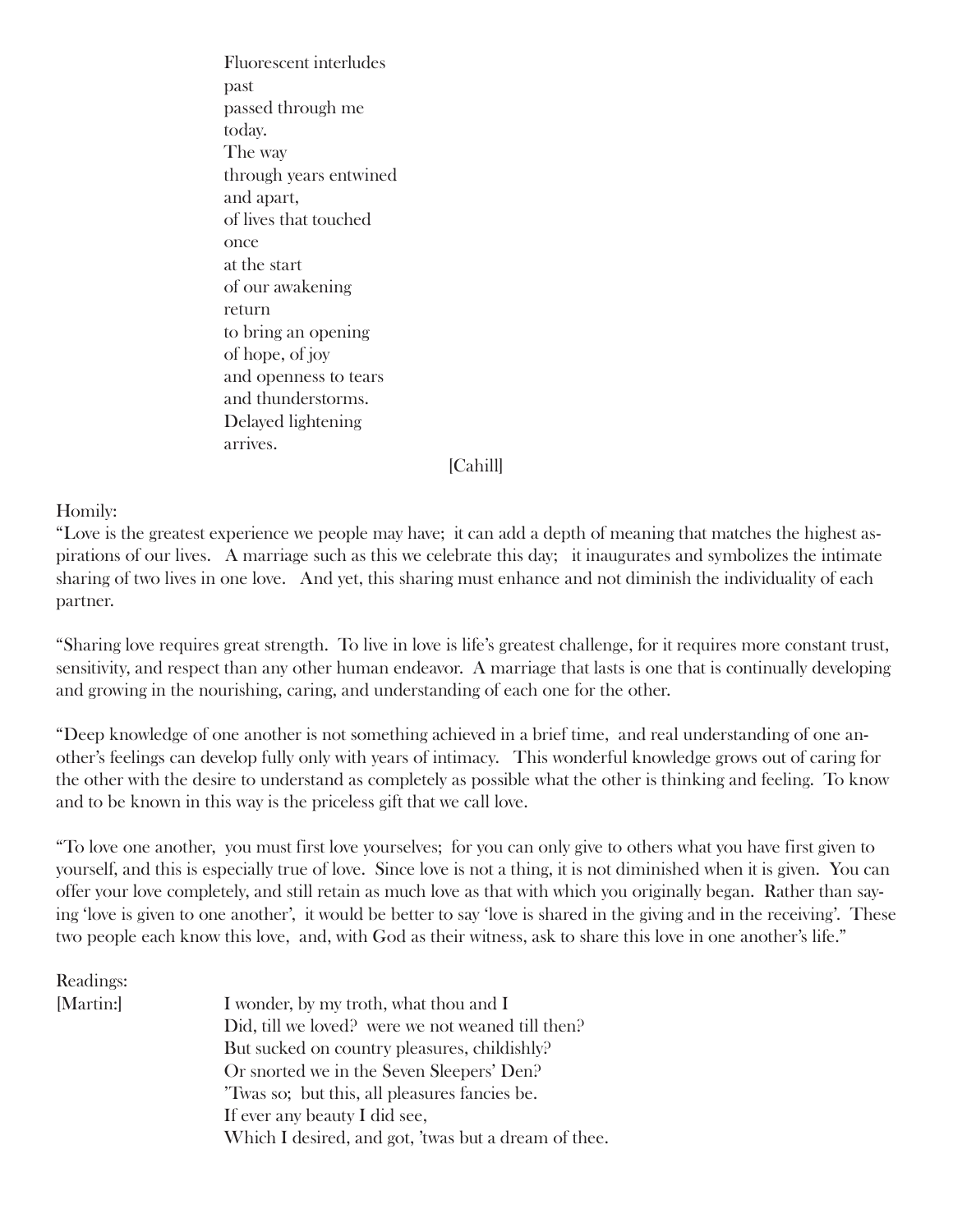| [Bianca:]   | And now good morrow to our waking souls,                                                         |                                                      |  |
|-------------|--------------------------------------------------------------------------------------------------|------------------------------------------------------|--|
|             | Which watch not one another out of fear;                                                         |                                                      |  |
|             | For love all love of other sights controls,                                                      |                                                      |  |
|             | And makes one little room an everywhere.                                                         |                                                      |  |
|             | Let sea-discoverers to new worlds have gone;<br>Let maps to others, worlds on worlds have shown; |                                                      |  |
|             |                                                                                                  | Let us possess one world; each hath one, and is one. |  |
|             | [Martin:]                                                                                        | My face in thine eye, thine in mine appears,         |  |
|             | And true plain hearts do in the faces rest;                                                      |                                                      |  |
| [Bianca:]   | Where can we find two better hemispheres                                                         |                                                      |  |
|             | Without sharp north, without declining west?                                                     |                                                      |  |
| [Martin:]   | Whatever dies, was not mixed equally;                                                            |                                                      |  |
|             |                                                                                                  |                                                      |  |
| [Bianca:]   | If our two loves be one, or thou and I                                                           |                                                      |  |
| [together:] | Love so alike that none can slacken, none can die.                                               |                                                      |  |
|             | [Donne]                                                                                          |                                                      |  |

Vows:

[Martin:] "Bianca, when we remet one year ago today, I knew in some deep part of my soul that this day would follow. I pledge to you my love, my trust, to be understanding, to be supportive of you and your goals, and to do the best for you and for me that I know how."

[Bianca:] "When we were seventeen we went for a train ride, and we talked and laughed and sang songs for and with each other all day. I didn't realize that we were planting a seed that day. Then last year, Martin, you tapped me on the shoulder, opened your arms, heart, soul, and welcomed me home. I accept your love, and give you all of mine."

[Minister:] "Bianca, will you repeat these words to Martin, after me? 'I, Bianca... do take you, Martin... to be my lawful wedded husband... and my friend... to share with you my strength... and love of life.' And Martin, will you repeat these words to Bianca, after me? 'I, Martin... do take you, Bianca... to be my lawful wedded wife... and my friend... to share with you my strength... and love of life.'" Bianca, do you take Martin to be your lawful wedded husband? [She says "I do."] And Martin, do you take Bianca to be your lawful wedded wife?" [He says "I do."]

#### Ring Ceremony:

"Do you have the ring? Martin, this ring that you give Bianca today stands as a symbol of the complete yet endless perfection of your relationship together. Let wearing it always be a reminder of this. Now, take Bianca's left hand with yours, and place this ring that you give her upon her hand, but only to the first knuckle: in this way you place your offer of marriage in her hands. And Bianca, now bring this ring to its rightful place upon your hand, thus signalling that you accept Martin's offer, and marry yourself to him."

Pronouncement, Benediction, and Proclamation:

"And with the power vested in me, I do witness and affirm your union of love, and pronounce you husband and wife. God bless you both. You may now kiss your bride. Ladies and gentlemen, I now present to you: Martin C— and Bianca R—, husband and wife."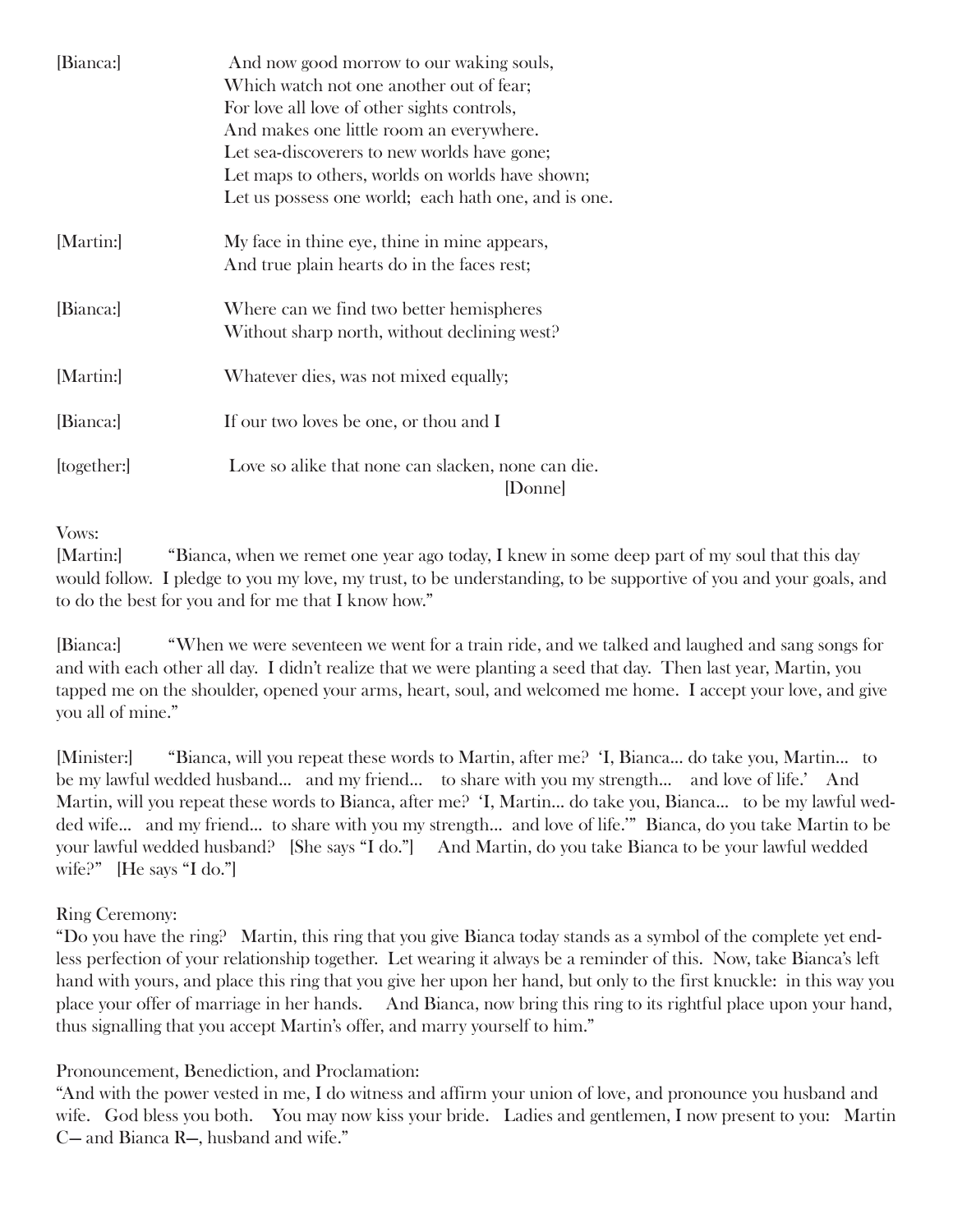Reading:

 Life has loveliness to sell, All beautiful and splendid things, Blue waves whitened on a cliff, Soaring fire that sways and sings, And children's faces looking up, Holding wonder like a cup.

 Life has loveliness to sell, Music like a curve of gold, Scent of pine trees in the rain, Eyes that love you, arms that hold, And for your spirit's still delight, Holy thoughts that star the night.

 Spend all you have for loveliness, Buy it and never count the cost; For one white singing hour of peace Count many a year of strife well lost, And for a breath of ecstasy Give all you have been, or could be.

[Teasdale]

Recessional:

[Martin and Bianca turn and walk back up the aisle arm in arm, followed by the minister. They are followed to the reception area by the guests.]

## Richard and Kathleen

Processional:

[A few chairs indicate the place where the wedding will take place. After the guests have gathered, Pablo begins playing incidental classical guitar music as Richard and Jim enter. When Kathleen enters, escorted by her uncle, Fran , Richard meets her, shakes hands with Fran, and escorts her to stand before the minister.]

Greeting:

"Kathleen and Richard have asked you to be here today, to take part in this wedding, because this is how they want to start their married life together, in the presence of their most special friends and family."

Invocation:

 Adorable presence, Thou who art within and without, above and below and all around, Thou who art interpenetrating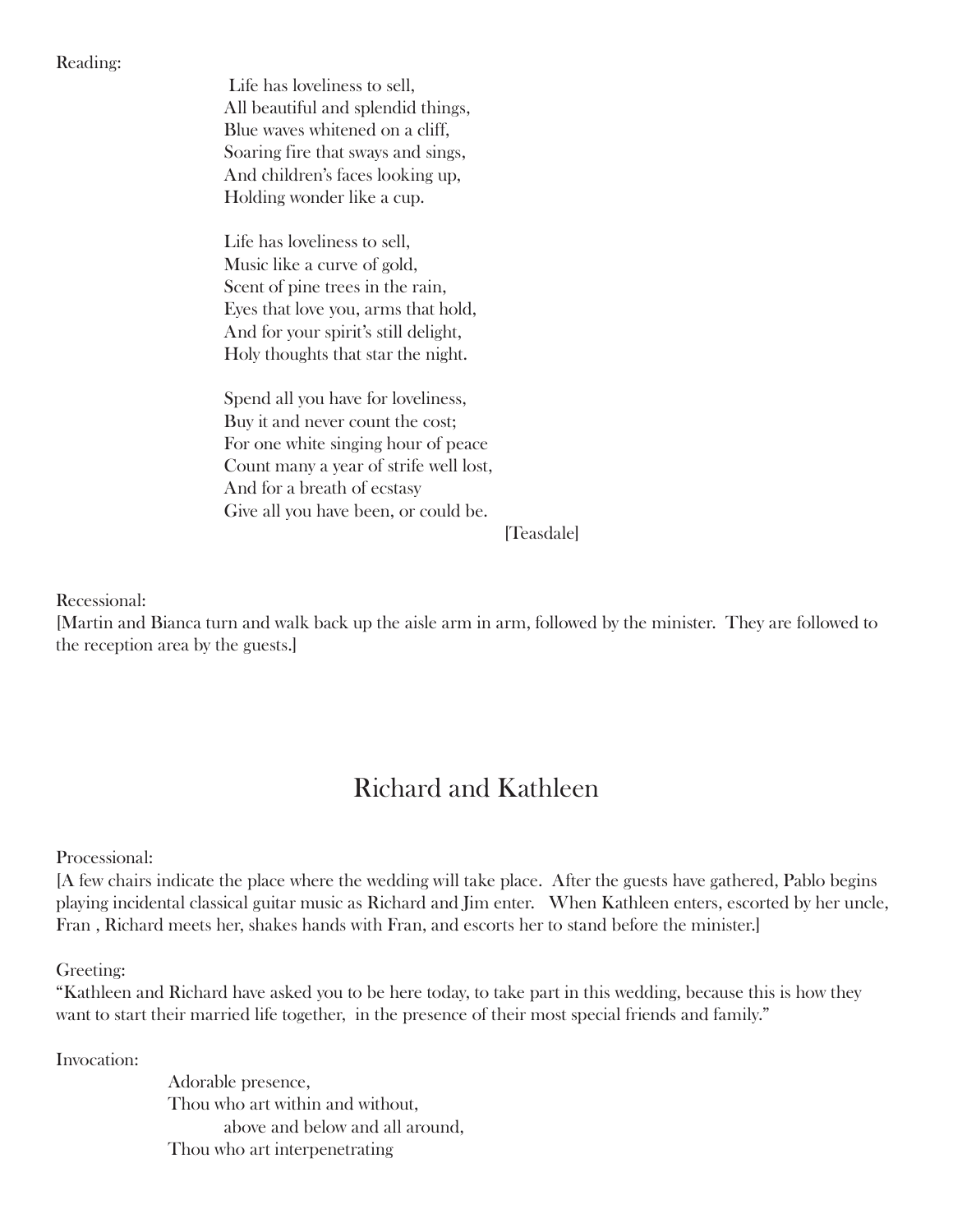every cell of my being, Thou who art the eye of my eyes, the ear of my ears, the heart of my heart, the mind of my mind, the breath of my breath, the life of my life, the soul of my soul, Bless us, dear God, to be aware of thy presence now and here. May we all be aware of thy presence in the East and the West, in the North and the South. May peace and good will abide among individuals, communities and nations. This is my earnest prayer. May peace be unto all!

[Swami Omkar, Prayer for Peace]

#### Readings:

"Richard and Kathleen have selected these readings, from several different traditions, to be heard this afternoon."

[Fran:] When the one man loves the one woman and the one woman loves the one man, the very angels leave heaven and come and sit in that house and sing for joy. [Brahma]

[Minister:] There's a bliss beyond all that the minstrel has told, When two, that are link'd in one heavenly tie, With heart never changing, and brow never cold, Love on thro' all ills, and love on till they die. One hour of a passion so sacred is worth Whole ages of heartless and wandering bliss; And oh! if there be an Elysium on earth, It is this— it is this!

[Thomas Moore]

#### [Michael:]

 A man and a woman sit near each other, and they do not long at this moment to be older, or younger, nor born in any other nation, or time, or place. They are content to be where they are, talking or not talking. Their breaths together feed someone whom we do not know. The man sees the way his fingers move; he sees her hands close around a book she hands to him. They obey a third body that they share in common. They have made a promise to love that body. Age may come, parting may come, death will come. A man and a woman sit near each other; as they breathe they feed someone we do not know, someone we know of, whom we have never seen.

[Robert Bly]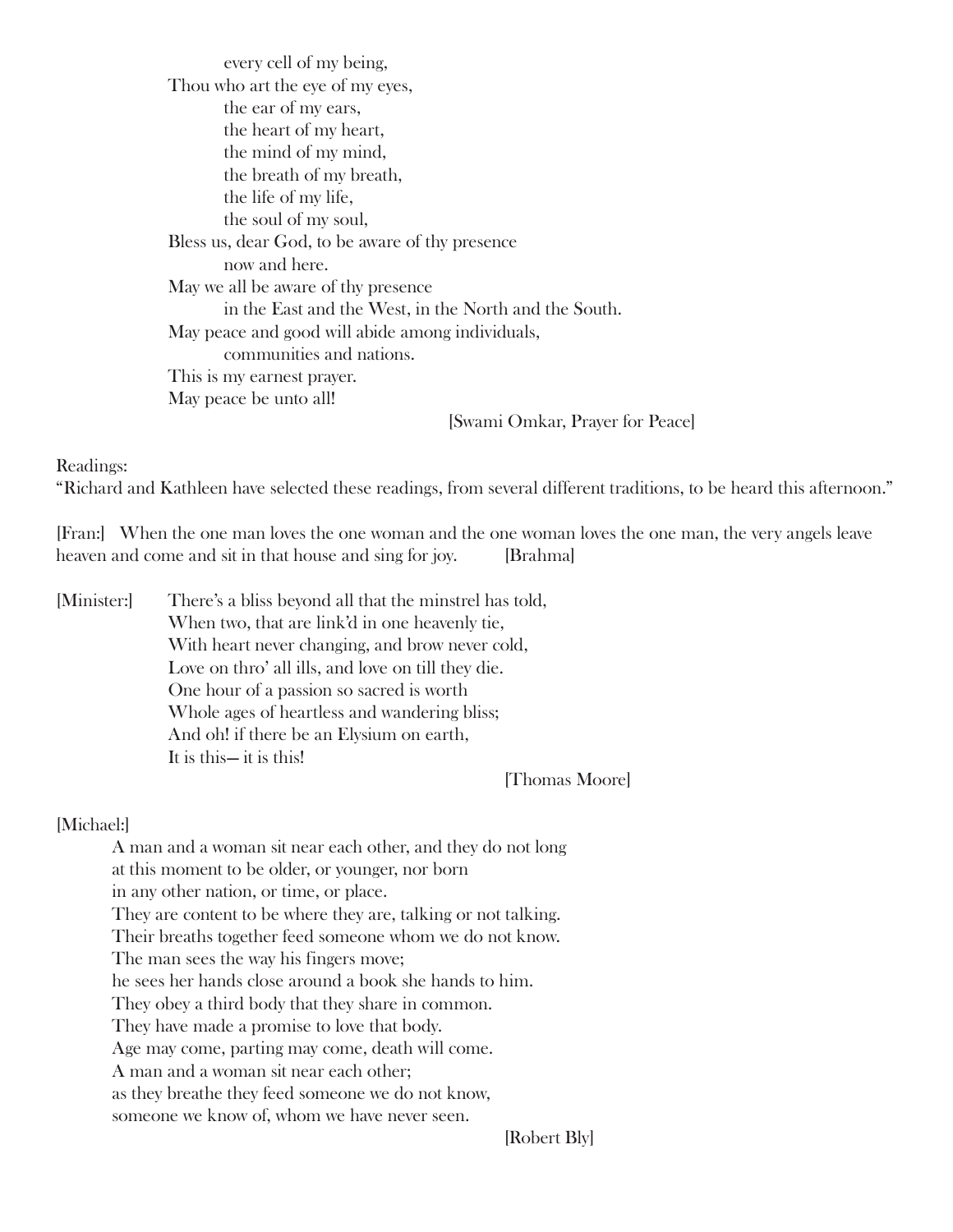#### Song: [Fran and Pablo sing Stevie Wonder's "Ribbon in the Sky" together.]

The Epistle of Saint Paul:

"Though I speak with the tongues of men and of angels, and have not love, I am become as sounding brass, or a tinkling cymbal. And though I have the gift of prophecy, and understand all mysteries, and all knowledge; and though I have all faith, so that I could remove mountains, and have not love, I am nothing. And though I bestow all my goods to feed the poor, and though I give my body to be burned, and have not love, it profiteth me nothing.

"Love suffereth long, and is kind; love envieth not; love vaunteth not itself, is not puffed up, doth not behave itself unseemly, seeketh not her own, is not easily provoked, thinketh no evil; rejoiceth not in iniquity, but rejoiceth in the truth; beareth all things, believeth all things, hopeth all things, endureth all things.

"Love never faileth: but whether there be prophecies, they shall fail; whether there be tongues, they shall cease; whether there be knowledge, it shall vanish away. For we know in part, and we prophesy in part. But when that which is perfect is come, then that which is in part shall be done away.

"When I was a child, I spake as a child, I understood as a child, I thought as a child: but when I became a man, I put away childish things. For now we see through a glass, darkly; but then face to face: now I know in part; but then shall I know even as also I am known. And now abideth faith, hope, love, these three; but the greatest of these is love. [I Corinthians 13]

## Song:

[Fran and Pablo sing "How Deep is the Ocean" by Irving Berlin.]

Homily:

"The poem by Robert Bly that was read this afternoon tells of a man and a woman who are near to one another. What is this "nearness" of which he spoke? What can it mean, for one of us to be near another in this way?

"Kahlil Gibran, in speaking of marriage in The Prophet, spoke of being near, ...yet not too near together: For the pillars of the temple stand apart, And the oak tree and the cypress grow not in each other's shadow.

This nearness is elsewhere spoken of as a sea in which the tidal currents of many thoughts and feelings flow; if there is to be contact without confusion, if the intimacy that is aroused is not to become engulfing, then free movement must be possible for each of you. Anne Morrow Lindbergh spoke of this nearness as a moving thing, like a country dance of Mozart's. 'To touch heavily' she warns 'would be to arrest the pattern and freeze the movement, to check the endlessly changing beauty of its unfolding...'

"Whether we look out towards the dancing galaxies embedded within the depths of the universe, or into the very heart of atomic structure, we know that everything is made of extremely finite particles that whirl in dizzying patterns about one another, in great realms of what seem to be empty space.

"But what constitutes this space, this realm of nearness, what is this sea in which lovers swim, what is the measure of the music to which those who marry dance? Science has recognized it as the counterplay of two perfectly balanced forces, the forces of attraction and expansion known as gravity and motion. When two people have come into one relationship, these two forces are known as love and growth.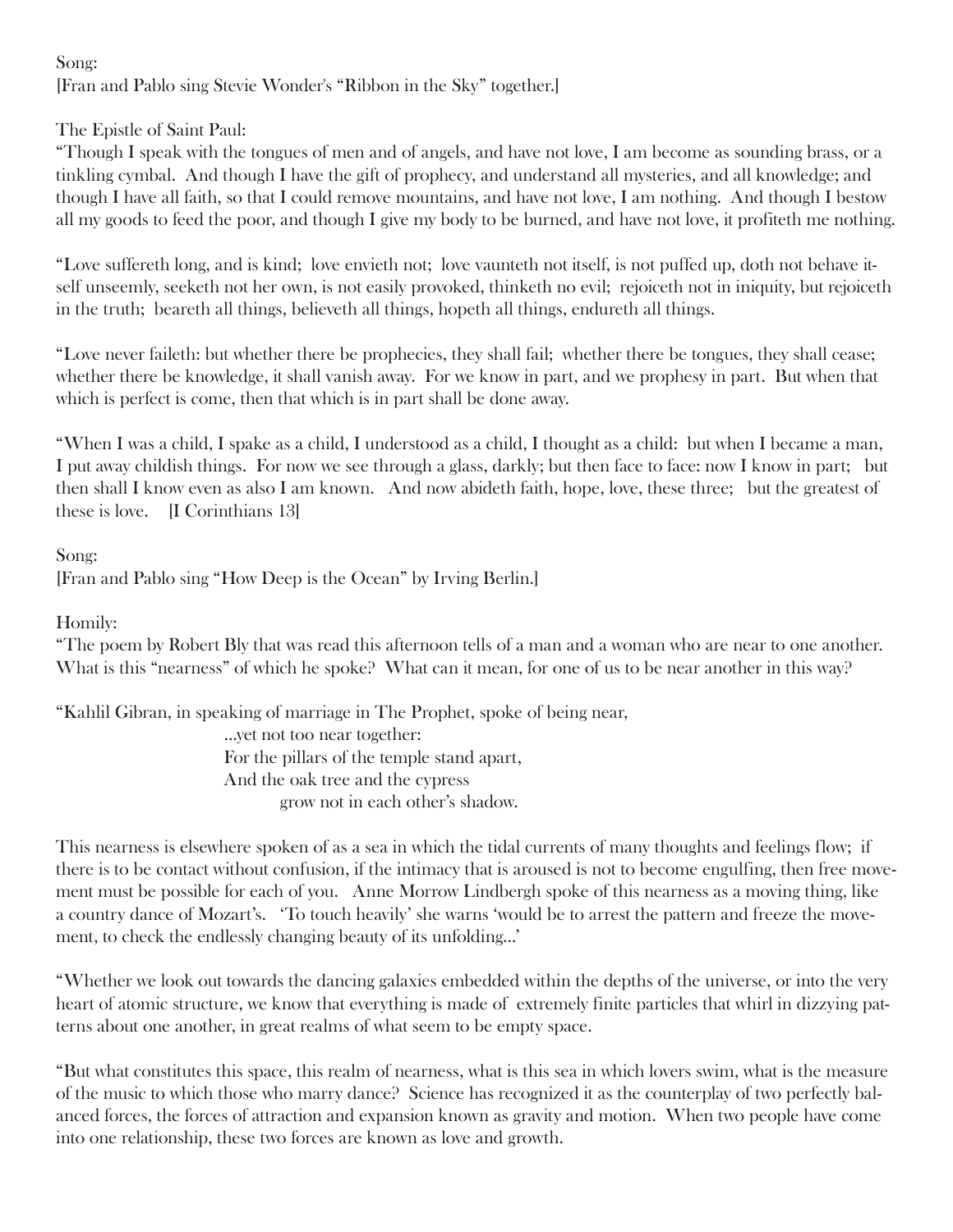"The two lovers are brought into orbit with one another, and so encircle one another in respectful and caring affection. Their mutual fascination and desire is in fact so strong that, if each of them did not desire to grow as well, they would collide. This other force, this innate desire we have to grow, to move in ever expanding circles, demands autonomy; and were it not for the inspiration that lovers gain from one another, they would therefore grow increasingly apart and become lost in the distance.

"Richard, Kathleen: the differences that lie between you are also a part of your nearness. They will be felt at times with the intensity of emotion that great intimacy can sometimes arouse. They will stretch your love for one another, and your love will therefore grow. Even the tides of trust and well-being will rise and fall in their natural cycle between you, though you may prefer that it be constant and kept to a narrow course, for fear of misunderstandings and confusion. Trust in and enjoy the wholeness of your nearness to one another, in all its phases, and be not troubled by the different qualities that it may take on from day to day, or hour to hour, but take joy in its infinite variation.

"Another poet, William Blake, spoke of the need to enjoy what is in the present moment, rather than require guarantees of permanence, when he wrote:

 He who binds to himself a joy Does the wingèd life destroy; But he who kisses the joy as it flies Lives in eternity's sunrise.

"True lovers marry not in the attempt to make their love permanent, to shoot it through with some sort of preservative, but rather to vividly acknowledge to one another, before their friends and their families, the eternal nature of their love. Do not bind yourselves to one another, nor ask that the pleasure you know today be bound up in an enduring routine, for such great expectations most assuredly will create great disappointments. Instead, kiss lightly the joy as it flies from one of you to the other, and allow yourselves to be delightfully surprised by one another, and by the depth of life that you two will share, throughout the uneven times that lie ahead.

"The integrity of your nearness is best maintained by attending to the quality of your communication with one another. This communication is not exchanged by words alone but also by your gestures, and beneath your words and gestures by your very attitudes and intentions, for they too will be conveyed, most assuredly. Seek neither to convince nor acquiesce in your relationship, but to partake with great and tender respect and care.

"In his poem Robert Bly speaks of the nearness between a man and a woman, not as a field of energy but as a third embodiment, a separate being that together they have promised to feed and to love, a spiritual quality that is tangible and discernible only to them. It is something we may know of, as Bly says, but we do not take part in it. We invoke this third embodiment today as a guardian angel that will preside over their marriage, and whose angelic presence they will nourish with their love for one another from this very day forward.

"This angelic being, this nearness, this marriage that we see includes the two of you, enfolds you, and nests you. And within it, Richard, Kathleen, you will border one another's life always and entirely, in mutual content and in ever confirming orbits, as in the two circling parts of the one great Tao. As Lao Tsu said,

> Returning is the motion of the Tao. Yielding is the way of the Tao. The ten thousand things are born of being. Being is born of not being.

"Returning is the completion of your journeys in the arms of one another, where all is one. Yielding is the manner in which this nearness, this moving sea, this dance, this angelic being, is acknowledged, and accepted, and af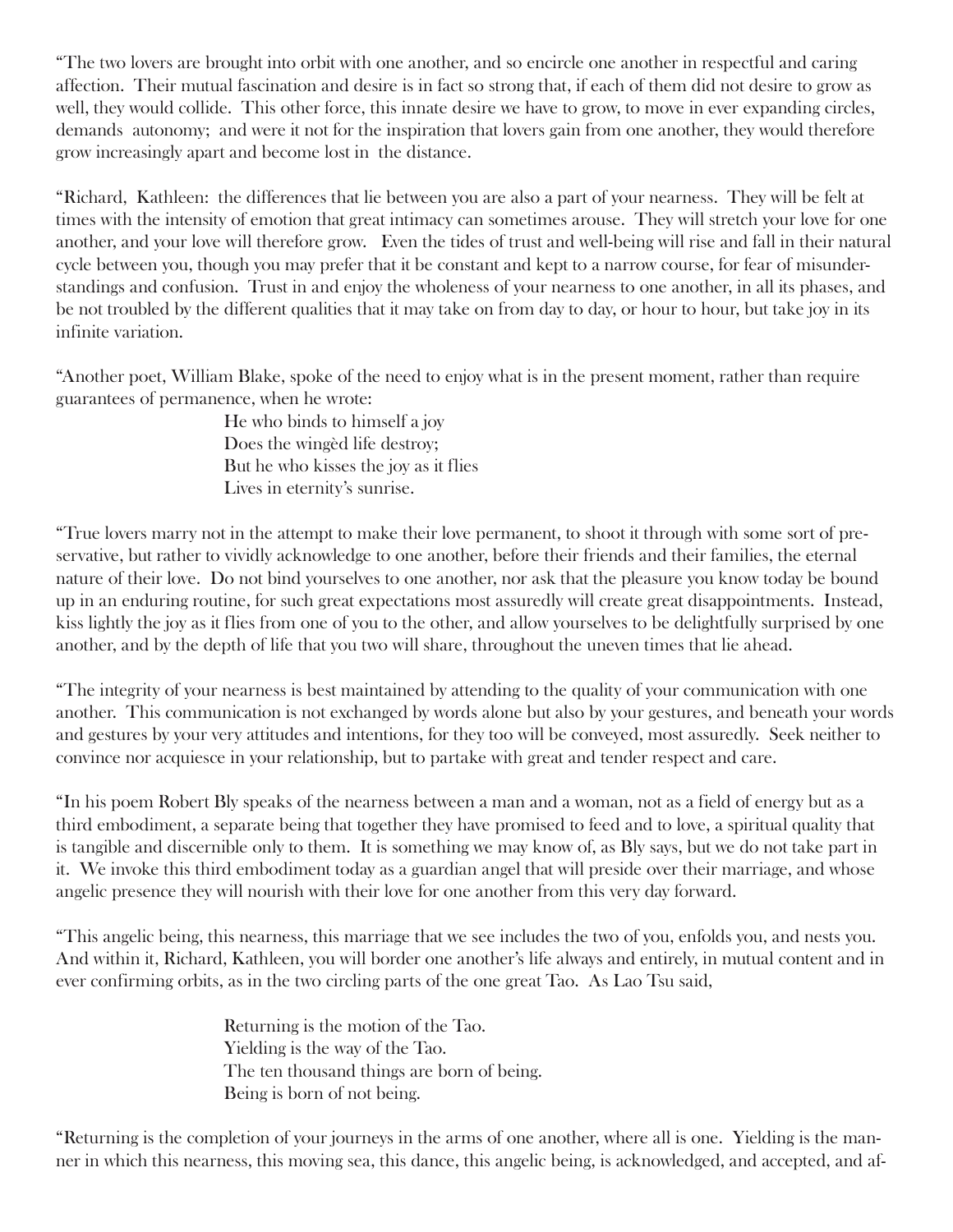firmed by each of you. Yielding is neither compromise nor capitulation; it is recognizing a Presence that neither you, Richard, nor you, Kathleen, may any longer ignore; the Presence you are to one another, and the Presence that is with you, and which is witnessed and celebrated here this day by every one of us. For us it is an honor to be included in this way, and we thank you for allowing us to be here with you."

#### Song:

[Don, father of the groom, sings "My Romance", by Rogers and Hart.]

## Vows:

[Richard:] "Kathleen, I promise to love you with my heart and soul. I will respect you and share my life, my passions, and my dreams with you. I will stand by you in all things, your passions, your dreams, with compassion and honesty. I will seek to understand our life together as it unfolds. I give you my faith, in love, in partnership, and in life."

[Kathleen:] "Richard, I come with a deep love and respect for you. I promise to share my whole self with you, so that our love and trust may always grow... and to embrace the wonder and joy of this sacred journey with you with humor, receptivity, and compassion."

## Ring Exchange

 "These rings that you give each other today stand as symbols of the complete yet endless perfection that is possible in your relationship. Let wearing these rings always be a reminder of this. [Richard takes up the ring he is to give Kathleen.]

[To Richard:] "Richard, take Kathleen's left hand with yours, and place this ring that you give to her upon her hand, but only to the first knuckle: in this way you place your offer of marriage in her hands.

 [To Kathleen:] "And Kathleen, bring his ring to its rightful place upon your hand, thus signaling that you accept Richard's offer, and marry yourself to him. [Then she takes up the ring that she will give to Richard.] Now take this ring that you give to Richard and place it upon his hand, but again only to the first knuckle: in this way you place your offer of marriage in his hands.

[To Richard:] "And Richard, bring her ring to its rightful place upon your hand, thus signaling that you accept Kathleen's offer, and marry yourself to her."

## Affirmations:

"Richard, with this exchange of vows and rings, do you now take Kathleen to be your wife?" [He says "I do."]

"And Kathleen, with this exchange of vows and rings, do you now take Richard to be your husband?" [She says "I do."]

## Pronouncement:

"Then, in acknowledgment of your love, and with the authority that is vested in me, I do witness and affirm this union, and pronounce you husband and wife. God bless you both! [To Richard:] You may now kiss your bride. [To Kathleen:] You may now kiss your groom." [They kiss.]

Benediction:

Look to this day, for it is life-- the very life of life. In its brief course lie all the verities and realities of your existence: the bliss of growth, the glory of action,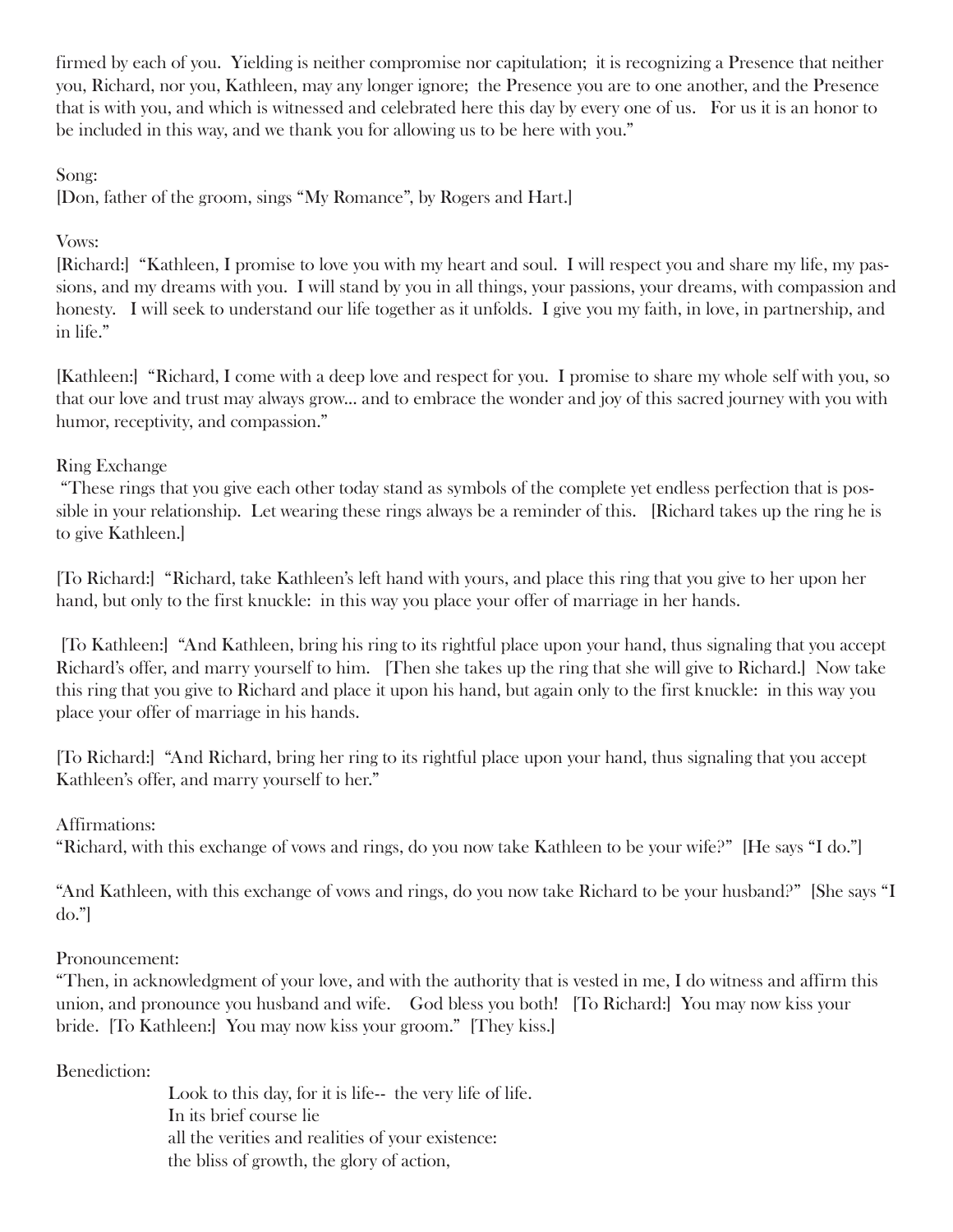the splendor of achievement. For yesterday is but a dream and tomorrow is only a vision; but today, well lived, makes every yesterday a dream of happiness and every tomorrow a vision of hope. Look well, therefore, to this day! Such is the salutation to the dawn. [Sanskrit Prayer]

#### Recessionalal:

[Richard and Kathleen then lead the guests informally toward the tables that have been prepared for their reception.]

## Jim and Nedra

Processional:

[The guests follow Jim and the minister to the edge of the sea. As drumming and flute music begins (performed by Ben and Jonathan) Nedra appears at the top of the cliff overlooking the beach, and the guests form a line alongside the path to welcome her as she comes down, preceded by Sarah and Beth, her two flower girls, and escorted by Jim M. The groom steps forward to take her arm, and guides her to where the ceremony will take place, the guests following to form a semicircle about them. The music stops as the wedding begins.]

#### Greeting:

"We are gathered together here today to participate in the marriage ceremony of Jim and Nedra. They have asked you to be here today, to take part in their wedding, because this is how they want to start their married life together, in the presence of their most special friends and family. Thank you for being here."

#### Invocation:

"Our Lord of the Sea, of the Land, and of the Sky: we know that You have always moved forever and relentless within us and among us, with enthusiasm, and with passion; we ask also to know that You will always thus carry us forward in this, Your Way of Life and Path of Love. As clearly as we know Your Presence here today, we ask that it be known throughout the time shared by these two; attend them with Your Grace, protect them with your Mighty Power, and guide them with your Love."

#### Reading:

[Nedra:] "A good relationship has a pattern like a dance, and is built on the same rules. The partners do not need to hold on tightly, because they move confidently in the same pattern, intricate but swift and free, like a country dance of Mozart's. To touch heavily would be to arrest the pattern and freeze the movement, to check the endlessly changing beauty of its unfolding..."

[Jim:] "...When you love someone you do not love that person all the time in exactly the same way, from moment to moment; that is an impossibility. And yet this is exactly what most of us demand. We have so little faith in the ebb and flow of life, of love, of relationships. We leap at the flow of the tide and resist in terror its ebb. We are afraid it will never return. We insist on permanence, on duration, on continuity; when the only continuity possible in life, as in love, is in growth, in fluidity-- in freedom, in the sense that the dancers are free, barely touching as they pass, but partners in the same pattern." [Anne Morrow Lindbergh]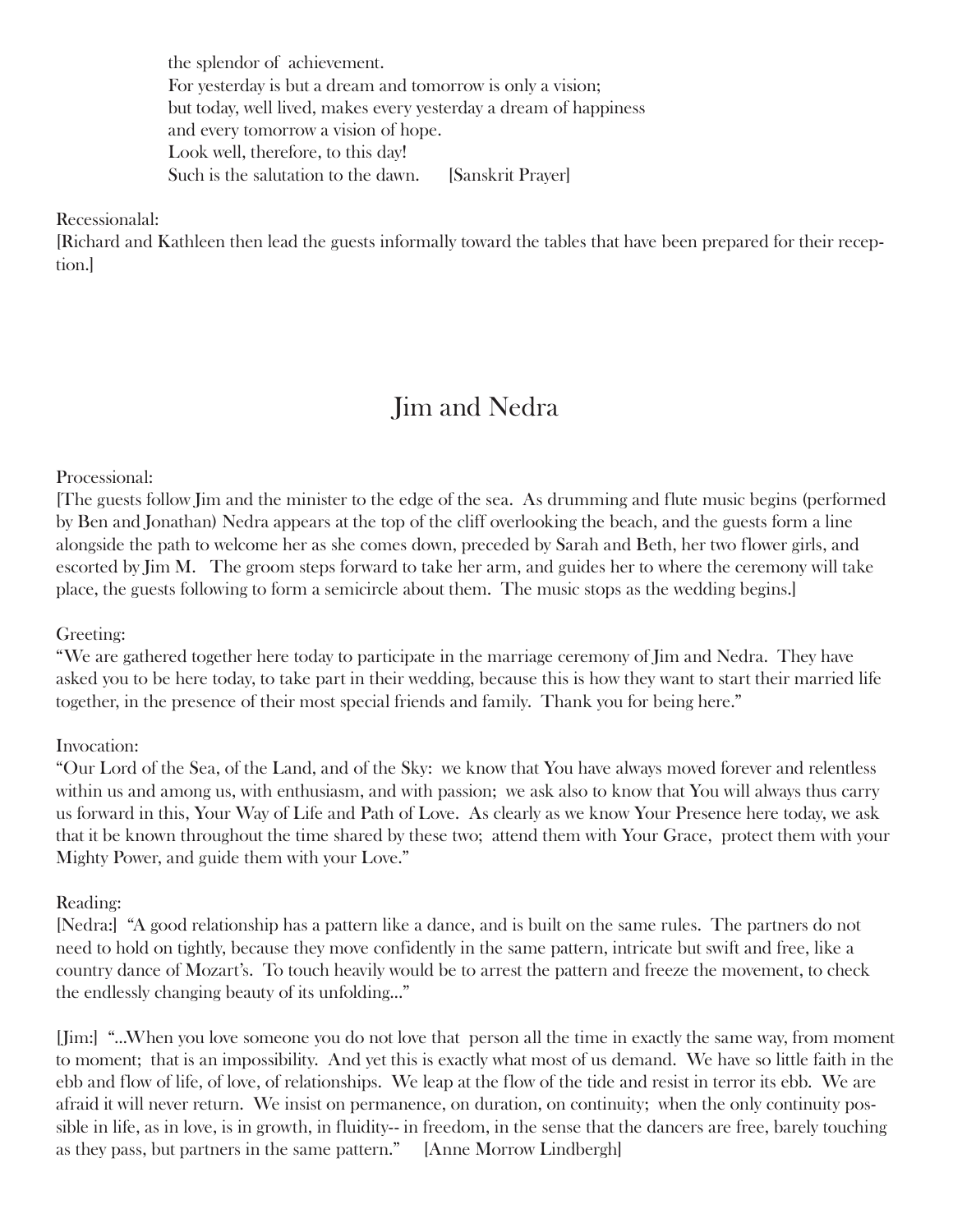[Nedra:] "I love you, not only for what you are, but for what I am when I am with you. I love you, not only for what you have made of yourself, but for what you are helping me to become. I love you for the part of me that you bring out..."

[Jim:] "...I love you for putting your hand into my heaped-up heart and passing over all the foolish, weak things that you can't help dimly seeing there; and for drawing out into the light all the beautiful belongings that no one else had looked quite far enough to find..."

[Nedra:] "...I love you because you are helping to make of the lumber of my life not a tavern but a temple, and out of the works of my every day not a reproach but a song..." [Unknown]

Music:

["Give Yourself to Love", by Kate Wolf, is sung by Lyndie:]

Kind friends all gathered 'round There's something I would say That which brings us together here Has blessed us all today Love has made a circle that holds us all inside Where strangers are as family And loneliness can't hide

You must give yourself to love If love is what your after Open up your heart to the tears and laughter And give yourself to love Give yourself to love

Love is born in fire It's planted like a seed Love can't give you everything But it can give you what you need Love comes when you are ready Love comes when you're afraid It will be your greatest teacher The best friend you have made You must give yourself to love If love is what your after Open up your heart to the tears and laughter And give yourself to love Give yourself to love

I've walked these mountains in the rain I've learned to love the wind I've been up before the sunrise Just to watch the day begin I always knew I'd find you I never did know how And like sunshine on a cloudy day I find you with me now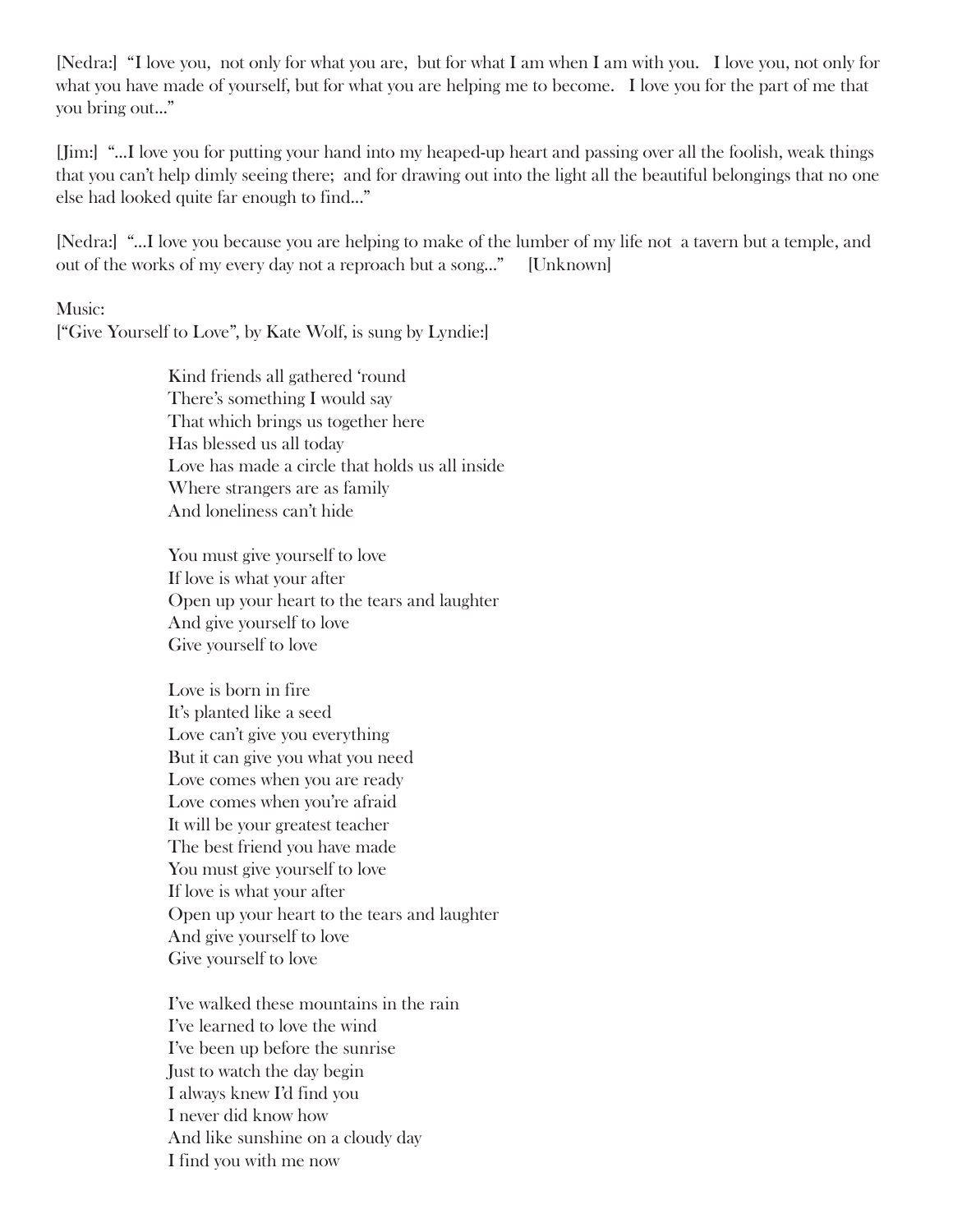You must give yourself to love If love is what your after Open up your heart to the tears and laughter And give yourself to love Give yourself to love

#### Homily

"Dear friends: it is fitting that we have come here— where the edges of the land and the water meet to be knit together— to recognize and celebrate this marriage of Jim and Nedra today; for it is within the boundaries of high and low tide, in their constant cycling, that we may find a true middle ground. Here, earth is always rhythmically moistened by the waves that play across it; and here the mysteries of the sea may be explored in tidal pools for a while each day; and here the enormity of the depths of their affinity— their trusting vulnerability and their constant presence— are briefly exposed, as the yawning surf once again draws back to throw itself upon the sand.

"Land is distinguished from sea as man is from woman, in a rhythmic pulse that measures out the dance of their relationship— and they distinguish themselves from one another more in a manner of degree than in difference, for the granite of the mountains rise and fall in the same pattern as the breakers of the sea, only in greater amplitude and duration, the one constantly changing— and becoming changed by— the other. Jim, Nedra— may your days together rise and fall in these same cadences, changing each of you in ways that are natural, and may your differences bring you together in celebration of a flowing unity.

"Two powerful forces make up this physical universe in which we live, gathering and holding it together, and awakening it, stirring it into life: gravity— and motion. Just as in the physical universe, two powerful forces are at play within this human condition that make it possible for us to be here: love— and growth. Love, like gravity, is that wonderfully mutual attraction that brings us closer to one another, gathering us into circles of families, friends, communities, and societies.

"The other great force that invigorates the human condition is growth, which— like motion— is an outpouring radiance that flexes the integrity of these circles of love. Growth challenges love in every experience of the human condition— sometimes painfully, sometimes dangerously, but often with an eventual explanation, and always, ultimately, with an enduring personal significance. Jim, Nedra— may each of you, throughout your days together, support the other in loving growth, by means of growing love.

"There is another relationship present here— illustrated by the attendance of these companions, these members of your circle of friends and family that you have invited to be with you today— the relationship of the home to its community. Here too there is a rhythmic dance, a pulse, a tidal ebb and flow, as gifts developed within the home find their way into the world, while society provides a caring human circumstance that will cradle and nourish the family within that home.

"Benjamin Franklin proposed this kind of mutual stewardship, in which the strength and prosperity on the part of each of us is seen as a community resource, to be invested upon the collective level, where it may build a positive society that provides motivation and opportunity for developing in each of one us self-improvement, selfreliance, and ultimately that sort of self-esteem that is necessary for a true intimacy, rather than an enmeshed and enabling co-dependency.

"Jim, Nedra— may you enjoy a love together that makes each of you a better person, by giving you a joy and zest for living, and providing energy to meet the many challenges of life. May your home be not merely a place of stone and wood, but a place of sanity, serenity and security. May your home be filled with love and peace, and filled with kindness, warmth, caring and laughter. May your home encompass simplicity, beauty, silence and color, in harmony with the rhythms of life. May your home find its place in your community, and may your com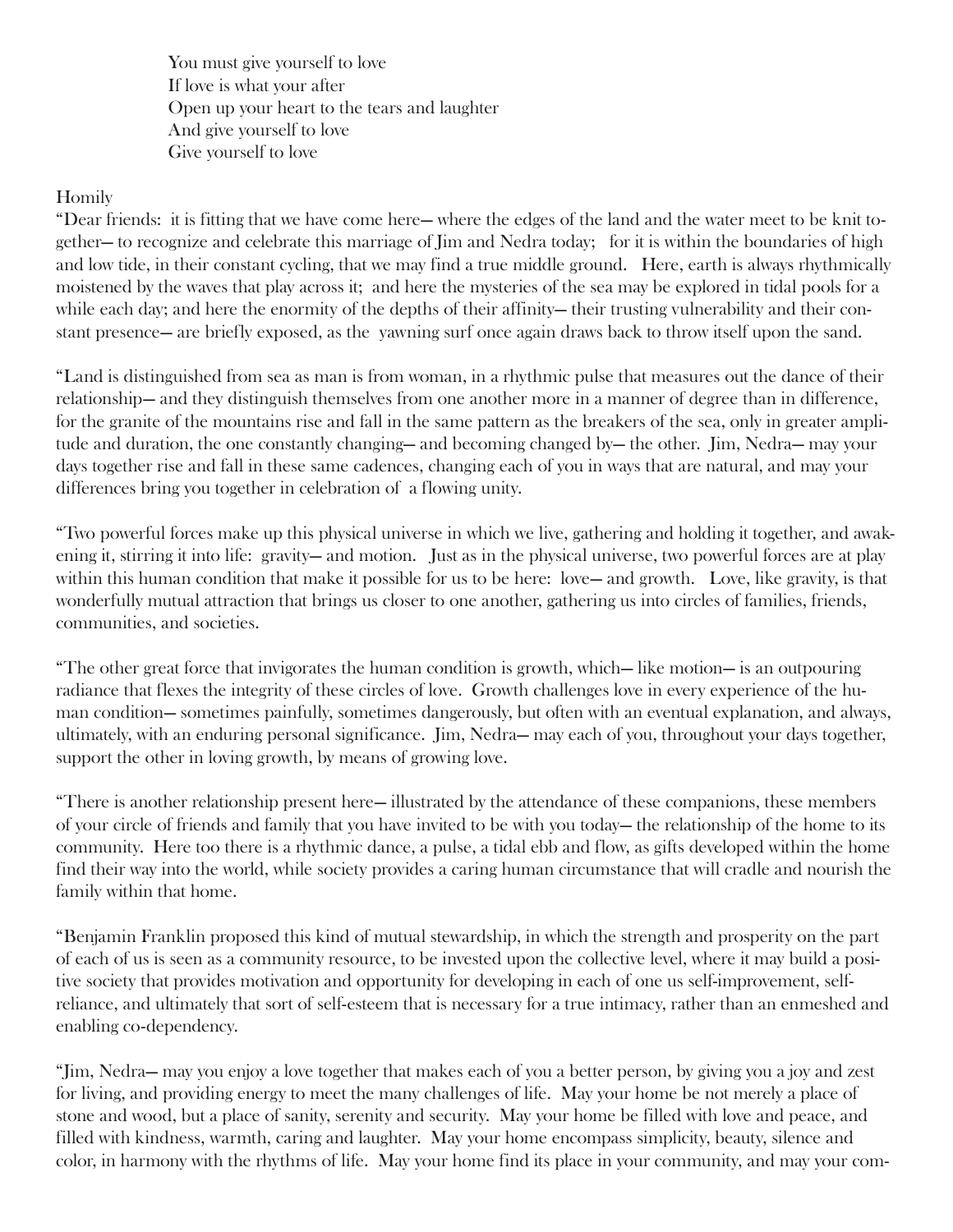munity find its place in your home. And finally, when you have come to the next great threshold of this life that you will have shared from this day forward, may you be able to say to one another: "because you have loved me, my life has been enriched and made complete."

### Acknowledgment:

"Who is it that has brought this woman to this ceremony? [Jim signals his presence from the gathering.] We are grateful for all of you that have made this day possible, not just in being here, but in bringing this day— and these two people— with you."

#### Ring Exchange:

"The ring is an ancient symbol of oneness and wholeness, representing the endless cycling of an eternal continuity." [The rings are then exchanged in silence as ceremonial tokens of the bond that is being established between husband and wife.]

#### Personal Commitments:

[Jim speaks to Nedra:] "Nedra, grow old with me; there is still more magic to be created. No matter how the waves move, we will see it through. Trust me: I share my heart with you and give you my word to love you incredibly, to honor the beautiful soul you are, to be honest and faithful, and to support your spiritual growth. I promise to have loving words and thoughts for you every day, and to be your true and lasting lover and best friend. We have no ordinary love." [Nedra's words to Jim are not recorded.]

#### Water Ritual:

[Nedra goes to the water's edge with the flower girls, Sarah and Beth, to bring two glasses of water back to Jim.] "This water reminds us that relationships are very much like the ocean. No matter how the waves may appear on the surface, whether they be choppy or calm, we can seek the quiet and stillness of the deeper currents beneath it all." [They pour the two glasses of water into one bottle.]

#### Vows:

"Jim, Nedra— in speaking the vows that you have prepared for one another, please remember this: love is not an object, and is therefor not diminished when it is given. As you can offer your love fully, you will retain as much love as that with which you originally began."

[Jim:] "Nedra, for your caring sensitivity, your trustworthiness and integrity, and for achieving such high aspirations, I give to you my love, my respect, my acceptance, and my sensitivity from this very day forward."

[Nedra:] "Jim, for your sensitivity and your strength, for your great optimism, and because you have accepted me as myself, I give to you my love, my caring, my tenderness, my strength and support, from this very day forward."

[They speak in unison:] "We hereby commit ourselves to sharing our lives and love with one another. Let us venture forth into the sunshine and the rainstorms, the lightning and the rainbows, with kindness, commitment, compassion, and a sense of humor."

[They then speak antiphonal, in turns, first Nedra, then Jim:] "As my best friend and lover... (As my best friend and lover...) I will walk with you throughout time... (I will walk with you throughout time...) because love goes beyond time ... (because love goes beyond time ... ). In this way I honor you... (in this way I honor you...) as my soul's heart (as my soul's heart)."

[The minister addresses the gathering:] "And will you, family and friends of Nedra and Jim, support them with the freedom and love that they desire? Will you share your experience and wisdom with them, and seek to learn from them as well? You may say 'we will'."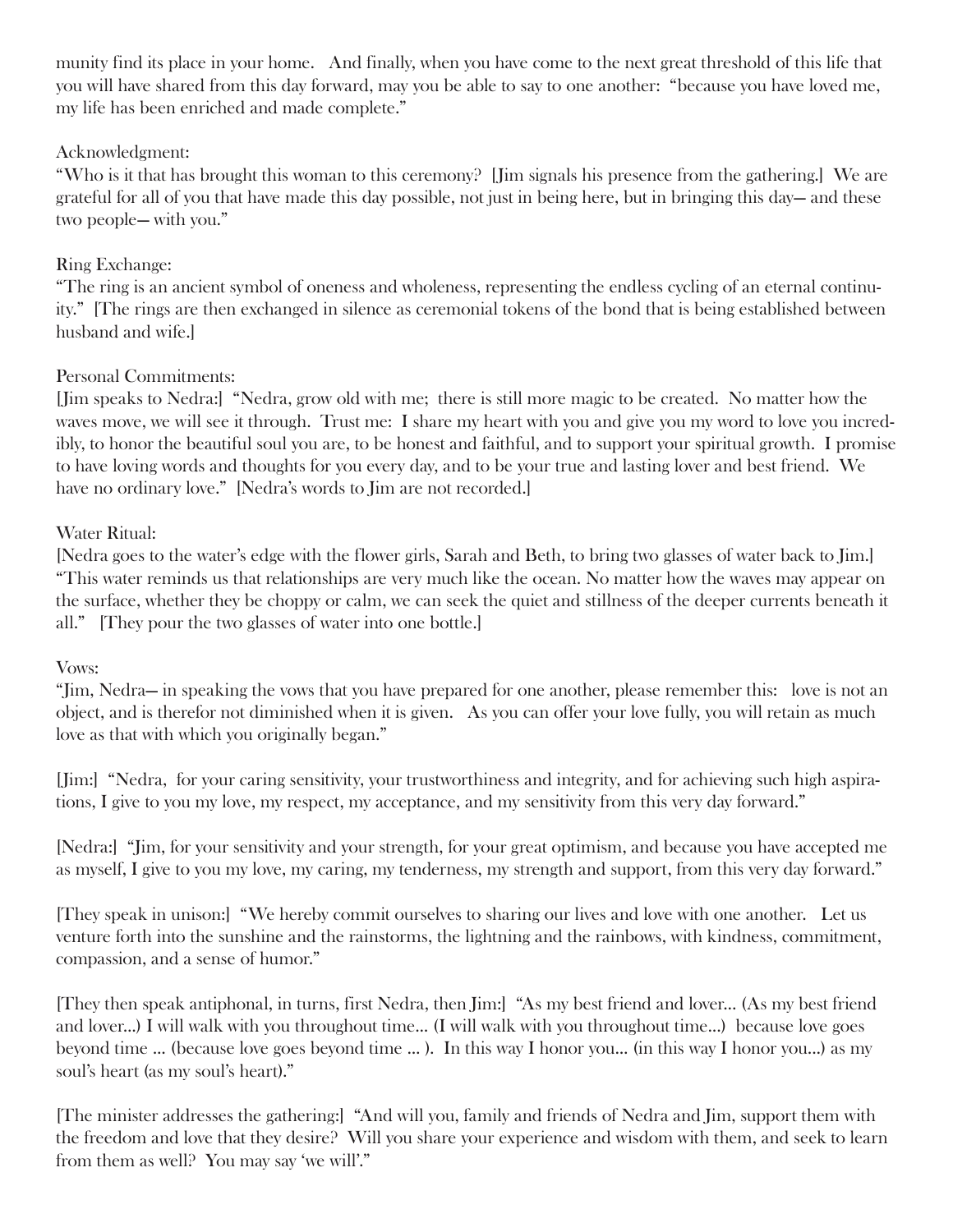The Breaking of the Glass: [Handing an empty glass to Jim, the minister says:] "One day some people came to the master and asked..."

[Jim:] "How can you be happy in a world of such impermanence, where you cannot protect your loved ones from harm, illness and death?"

[Handing an empty glass to Nedra, the minister says:] "The master held up a glass and said..."

[Nedra:] "Someone gave me this glass, and I really like this glass. It holds my water admirably and it glistens in the sunlight. I touch it and it rings! One day the wind may blow it off the shelf, or my elbow may knock it from the table. I know this glass is already broken, so I enjoy it incredibly." [The glasses are placed in a bag and broken under their feet to the shouts of "Mazel tov!"]

#### Pronouncement:

"With the power vested in me, I do witness and affirm your union of love, and pronounce you husband and wife." [Jim kisses Nedra.]

#### Benediction:

"May the Source of all life sustain your life together, and fill it with many blessings. May It's radiance be a continuing presence in your life, to touch it with grace and beauty. And may your life be a long one together, filled with health, happiness, love, and peace. Peace in your home, and peace in your hearts."

#### Recessional:

[The drumming and flute music resumes as the guests follow Jim and Nedra back up the trail from the beach.]

## Norman and Julie

#### Processional:

[A table is arranged beneath an archway, and upon it there are a goblet of wine and a wineglass to be broken in its napkin. After the guests are seated, the following people are escorted to their seats: thee grandmothers of the groom, the grandmother of the bride, the mother of the bride, and the mother of the groom. Then the rabbi and the minister enter from the side as officiants, followed by the groomsmen, including Mike as the best man, and then Norman. Mike returns to escort Debbie to the front; and as she sings "You Light Up My Life", Joel comes down the aisle as the ringbearer, followed by Jenni as the bridesmaid, Robin as the Maid of Honor, and finally Julie, on the arm of her grandfather, Ted.]

#### Greeting:

"We are gathered here today to witness the joining in marriage of Norman  $G-T-$  and Julie  $D-T-$ . During this celebration we will be drawing from the Jewish and Christian heritage alike, in recognition of the two traditions that have come together today to establish an entirely new way, an entirely new home, for these two people, together."

#### Invocation:

[The rabbi invokes God's Presence in Hebrew, and then in English.]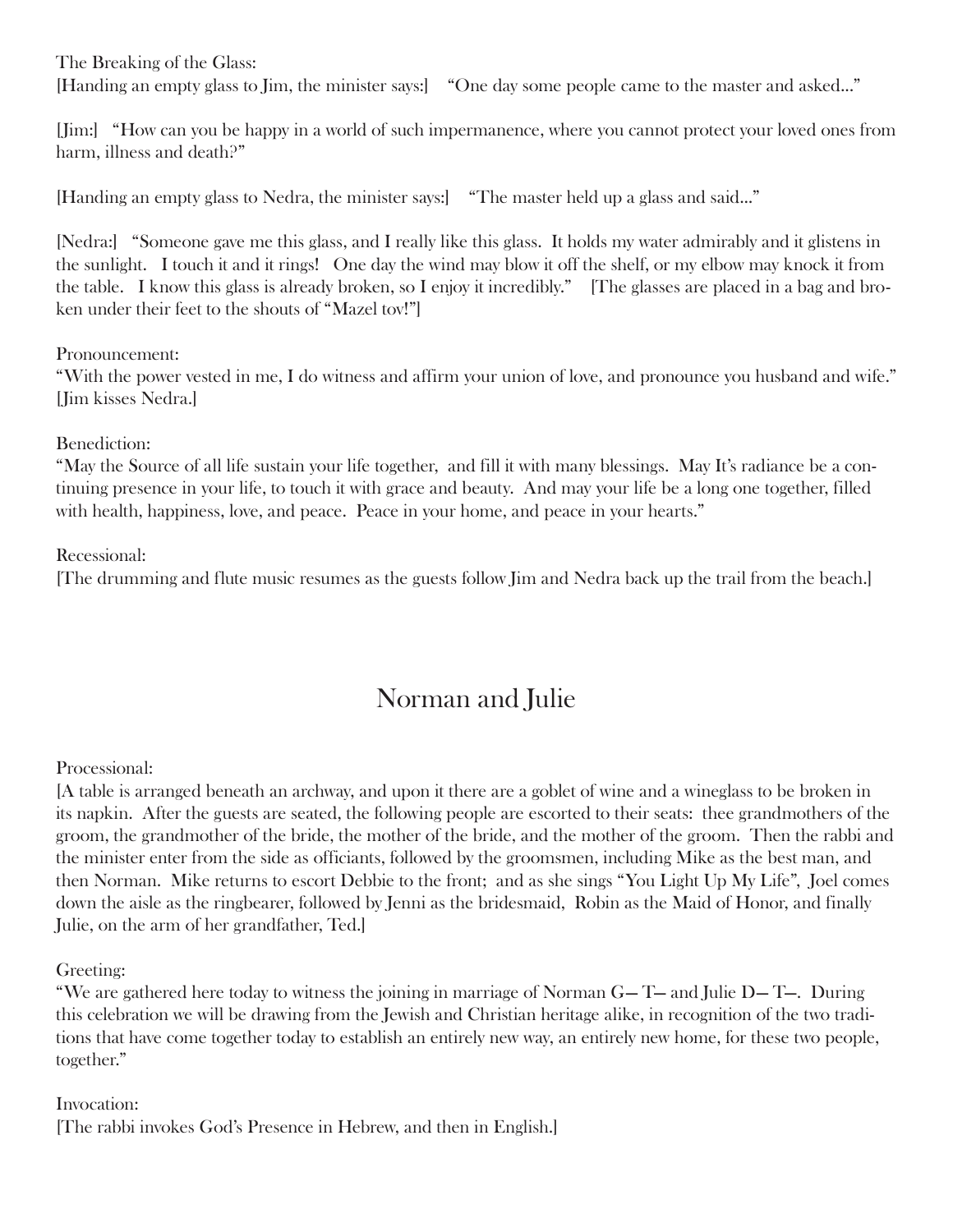#### Reading:

"This reading is from the Book of Ruth, chapter one, verses sixteen and seventeen:

And Ruth said, Entreat me not to leave thee, or to return from following after thee: for whither thou goest, I will go; and where thou lodgest, I will lodge. Thy people shall be my people, and thy God my God; where thou diest, will I die, and there will I be buried.

The Lord do so to me, and more also, if aught but death part thee and me.

#### The Seven Blessings:

"According to the Jewish tradition, we will now hear the Seven Blessings, read in Hebrew by Sheldon T—, father of the groom, and in English by Chris C—, mother of the bride. These Seven Blessings remind us of the Seven Days of Creation at the beginning of time, when life was whole; and they look forward to that time when it will be whole again, in such complete joy as we have here, today."

> 1. We acknowledge the Unity of All, grateful as we are for the fruit of the vine, both symbol and instrument of our rejoicing.

2. We acknowledge the Unity of All, knowing that each separate moment and every distinct object indicates and shares in this oneness.

3. We acknowledge the Unity of All, recognizing and appreciating the blessing of being human.

4. We acknowledge the Unity of All, realizing the special gift of awareness that lets us know this unity, and the wonder we experience as a man and a woman are joined together today to live as one.

5. May rejoicing resound throughout the world as the homeless are given homes, as persecution and oppression cease, and as all people learn to live in peace with each other and in harmony with their environment.

6. From the source of all energy we call forth an abundance of love to envelop this couple.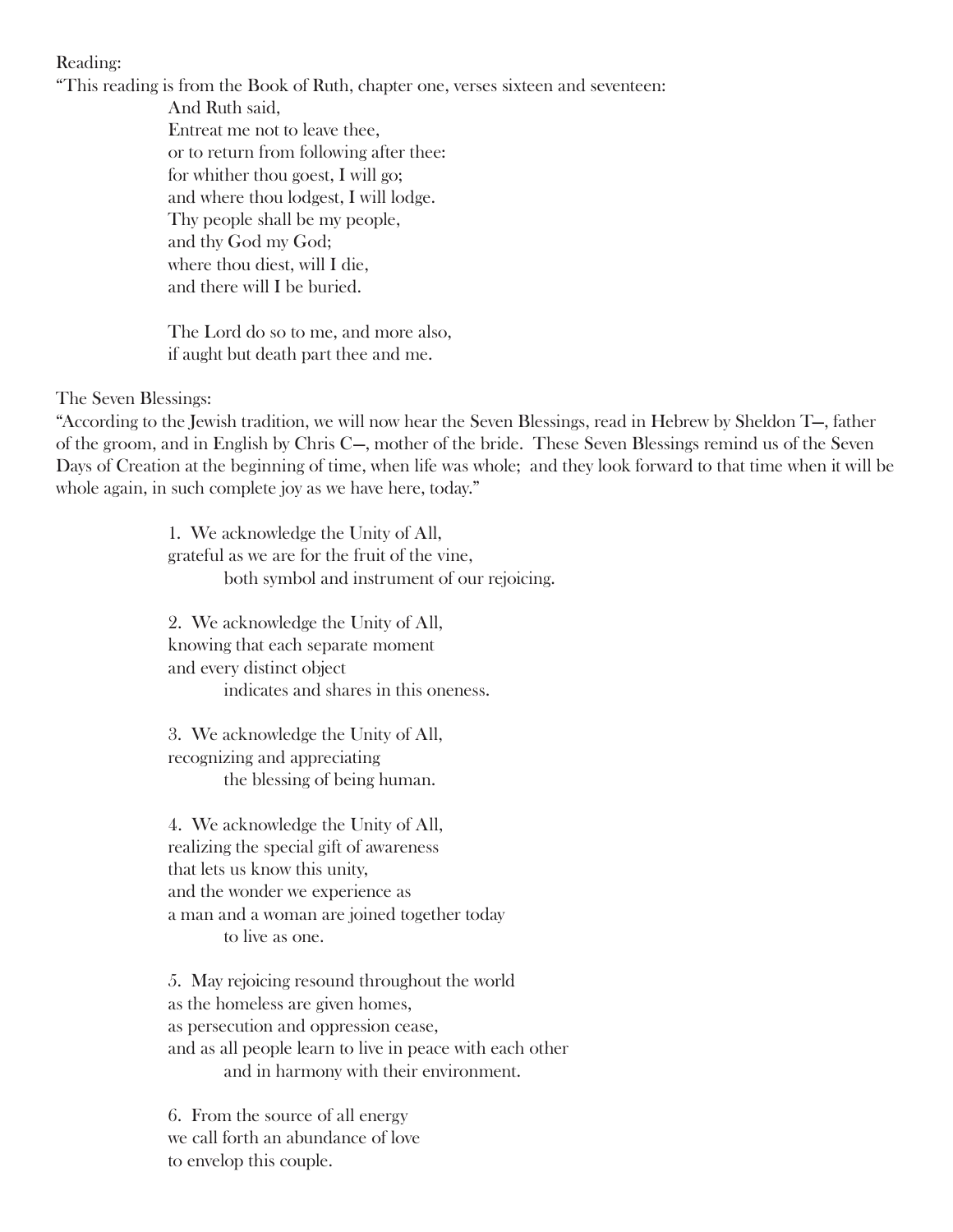May they be for each other lovers and friends, and may their love have that same innocence, purity, and sense of discovery that the First Couple had known in Eden.

7. We acknowledge the Unity of All, and we celebrate today with joy and gladness, bridegroom and bride in pleasure and delight, love and harmony, peace and companionship. May we all witness that day when these sounds of happiness, the voices of lovers in feasting and in singing, can be heard in Jerusalem and throughout the world. Praised is love; blessed be this marriage. May the bride and bridegroom rejoice together.

[Julie and Norman drink from the goblet.]

#### Homily:

"Norman, Julie: I want you to know marriage in the way that I know it, in the way it has inspired my own life, and made it wonderful. Marriage is a commitment made to one another, yes, but more than that: it is a commitment that each of you make to yourselves. For this reason, make every promise that you make to one another doubly strong, by making it a promise to yourself as well. And remember that, as each gift that you give one another is fully shared in the giving, so any trouble that you may cause one another will surely bring pain to yourself as well. Do good deeds, speak kind words, and hold loving thoughts for one another, for every forgiveness that you extend will forgive yourself as well, and every moment of your gratitude will fill this time that you two share with loving peace and contentment."

#### The Ketuba:

"In repeating these words after me, you make the following promises to one another. Norman: 'Julie, as your husband... I promise to love and respect you... to be patient with you... to be supportive... and to be honest and open... and with this promise... I accept you as my wife.' And Julie: 'Norman, as your wife... I promise to be honest... thoughtful and faithful;... and with this promise... I accept you as my husband.'"

#### The Vows:

"According to the Christian tradition, we will now have a recitation of the wedding vows. Norman, do you take this woman to be your lawfully wedded wife, to have and to hold, in sickness and in health, for richer and for poorer, forsaking all others and cleaving unto her, 'til death do you part? [Norman responds, 'I do.'] And Julie, do you take this man to be your lawfully wedded husband, to have and to hold, in sickness and in health, for richer and for poorer, forsaking all others and cleaving unto him, 'til death do you part? [Julie responds, 'I do.']"

#### Ring Exchange:

"May we have the rings? [Norman takes his ring for Julie from Joel, and, holding Julie's left hand with his own left hand, he repeats after the minister:] "With this ring I thee wed... in keeping with the heritage... of Moses and Israel. [Norman then places his ring on her finger, thereby offering himself to her; Julie adjusts the ring so that it fits comfortably in its rightful place on her hand, thereby accepting his offer. She then takes her ring for Norman from Joel, and, holding Norman's left hand with her own left hand, she repeats after Jim:]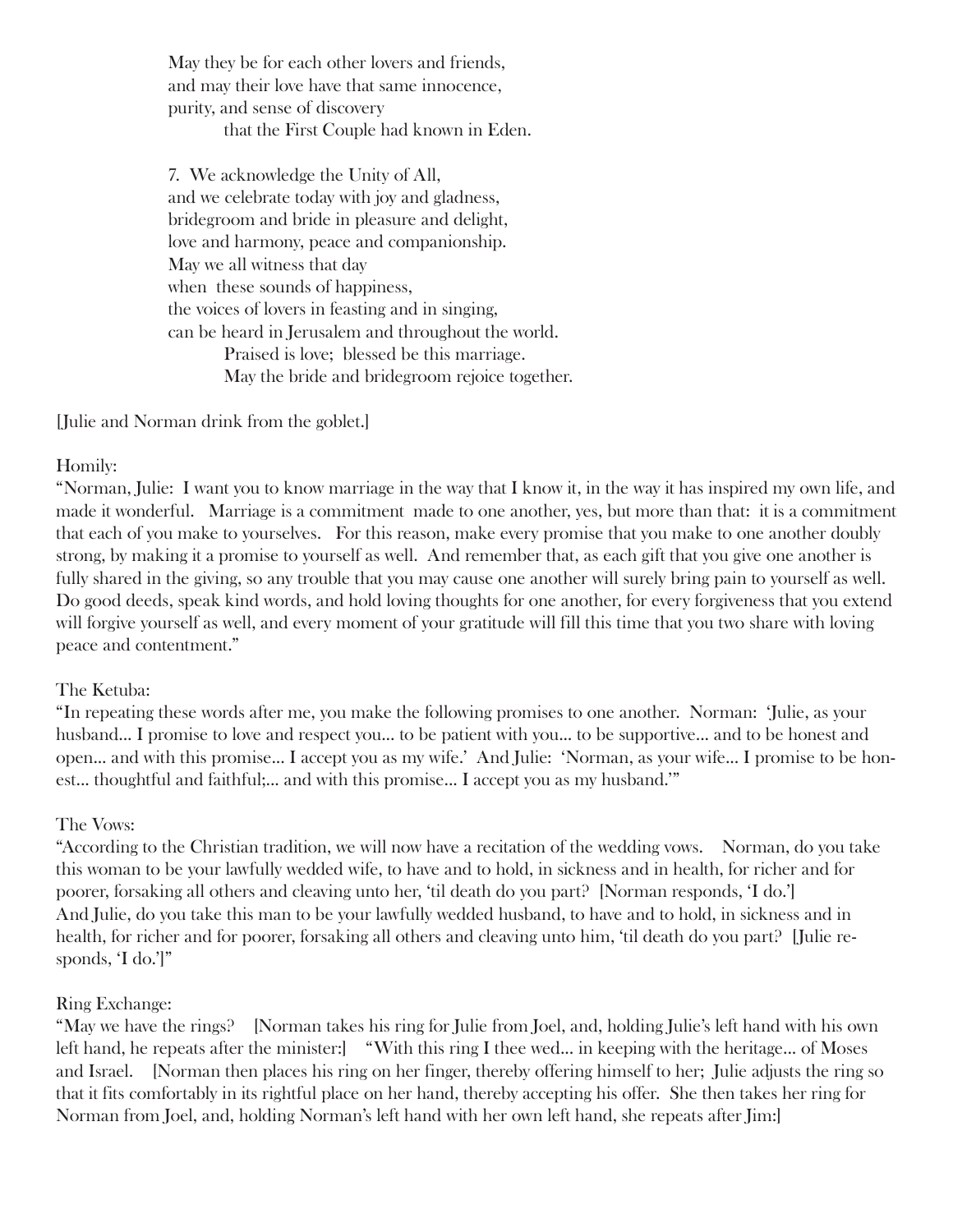"This ring that I give to you... is a symbol of the togetherness... and love that we both share." [Julie then places her ring on Norman's finger, thereby offering herself to him; he then adjusts the ring so that it fits comfortably in its rightful place on his hand, thereby accepting her offer .]

The Pronouncement:

"With the authority vested in me, I now pronounce you husband and wife."

#### Benediction:

[Rabbi Weiss enfolds Norman and Julie within his prayer shawl and explains the traditions of the breaking of the wineglass and the tallit. He then recites a benediction in Hebrew and in English, the glass is broken, and the couple exchange the matrimonial kiss.]

#### Recessional:

[Norman and Julie are quickly escorted by Robin and Ira down the aisle to a quiet, secluded place for a few minutes while their reception is prepared for them. Upon their return, the minister says:] Ladies and gentlemen, I now take great pleasure in introducing to you: Mr. and Mrs. Norman and Julie T—.

## Robert and Rachael

### Processional:

[After the guests are seated, Pachelbel's "Canon in D" is heard as Robert comes from the house and around the right of the pond towards the gazebo, accompanied by Darrel as best man and the minister. Rebecca, sister of the bride and her maid of honor, is then escorted down the grassy slope and around the left of the pond towards the gazebo by Jeff, who then takes his seat. Then everyone stands as Rachael is escorted down the grassy slope around the left of the pond towards the gazebo by her father, Juan; Robert meets them and, shaking hands with Juan, he escorts Rachael to stand before Jim while Juan takes his seat with the immediate family.]

## Greeting:

"Robert and Rachael have asked you to be here with them today, and to take part in this wedding, because this is how they want to start their married life together— in the presence of their most special friends and family. So, in honor of our very human desire, ability, and need to love, let us now recognize and celebrate their marriage."

#### Invocation:

"Our God of Spirit in Nature: just now we ask for the healing that— in love— makes whole the family. We ask that we might find as well the wisdom to move with this love, according to our faith in You, even as our trust in the path that we have chosen might at times be shaken. Standing here, within this garden, upon this hillside, above this city, we number ourselves among your tall trees; with them our roots plough deeply into Mother Earth, and our branches comb out Father Sky. We know that You have always moved, forever and relentless, within us and among us, with enthusiasm and with passion; we ask to know as well that You will always thus carry us forward in this, Your Way of Life and Path of Love."

#### Music:

"Love can Build a Bridge", written by Winona and Naomi Judd and sung by Rebecca and Jeff.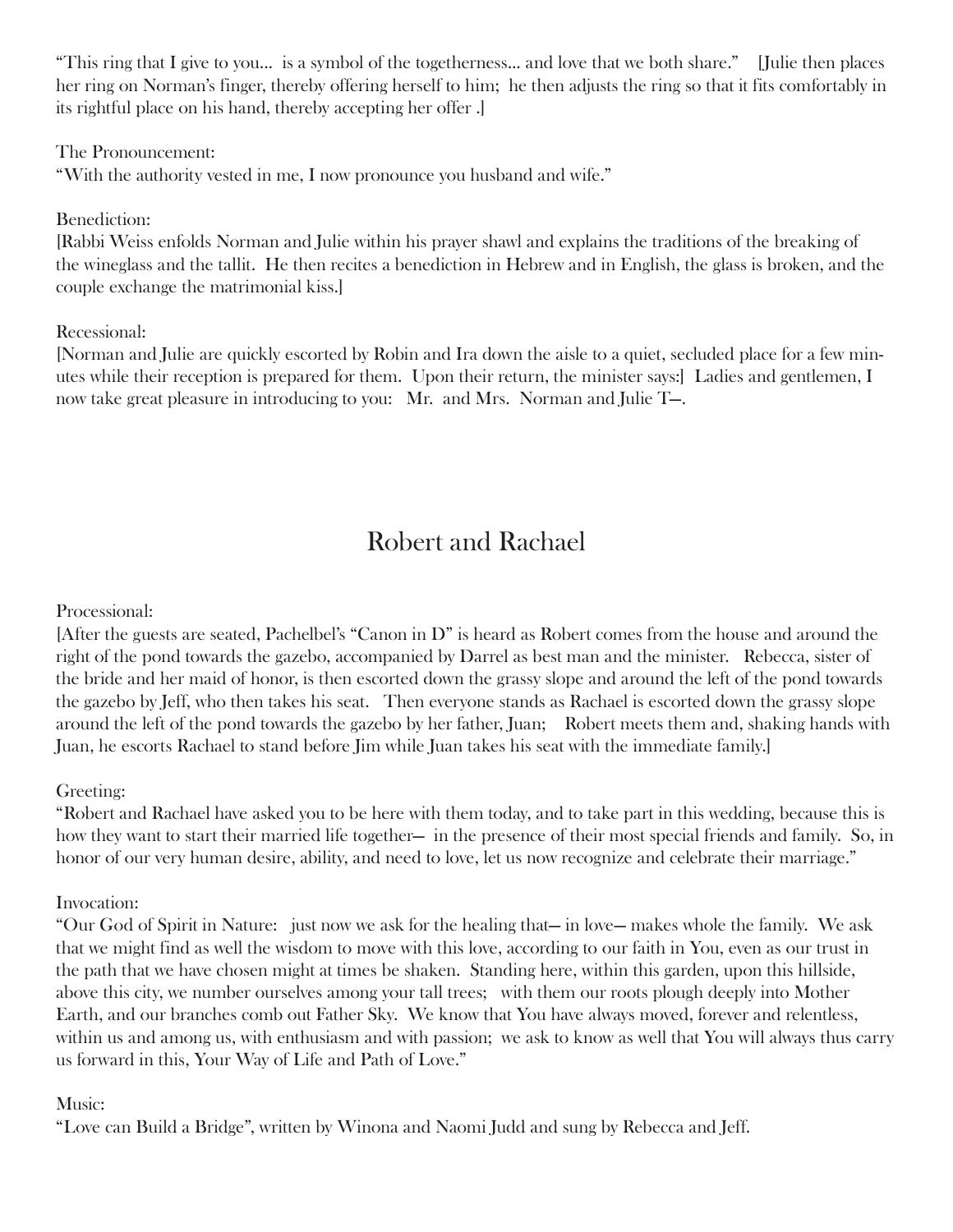#### Reading:

"A reading has been prepared for this moment by Rob's mother, Katy." [Kathleen reads her contribution.]

## Homily:

"Rachael, Robert— in this mortal world that we share, where things are best considered eternal rather than preserved, we celebrate the healing nature of relationships such as yours, which never end once they are begun though they do change in appearance as people grow. We celebrate these relationships in joyous ceremonies such as this wedding today, to indicate our acknowledgment and affirmation of a love such as yours, a love that continually holds us close to one another— even as we each may grow, spreading our lives outward into the world.

"Marriage touches into a place where the quantity of time can neither measure nor contain the quality of the relationship that abides between man and woman, between husband and wife. And yet something, still unmeasurable, does take place over a certain measurable period of time, a sort of alchemical unfolding of the relationship between two people such as you into some one thing that is wholly new, and wholly wonderful.

"In the making of fine wines, the term 'marriage' refers specifically to the blending over gradual time of the qualities of each variety of fruit brought in from the field, until what had been the various immature and contrasting properties of each contribution become constituent to one rich deep complexity. A wedding may take place on one particular day, as does the harvest and the crush, but the marriage will continue to take place over a greater period of time, in which the qualities of each will mature in the presence of the other. Rachael, Robert— it may not have been apparent when first you met, but in the routine and occasional glance or gesture of affection for your beloved, in time you may begin to recognize and welcome a certain resonance within yourself, an echo of the other deep within you, and know that here, within yourself, you have become finally and fully married.

"Rachael , Robert— may the home that you build together find its place in your community, and may your community find its place within your home. May each of you find the commitment and consummation of marriage within yourselves, in order that it become complete between the two of you. And may the two of you, throughout your days together, support one another in loving growth, through growing love."

## Vows:

"Robert, will you repeat these words after me? 'I, Robert, take you, Rachael ... to be my wife... and in so doing... I commit my life to you... encompassing all joys and sorrows... all triumphs and hardships... all experiences in life... This commitment that I give to you... is made in love... kept in faith... lived in hope... and eternally made new.'

"And Rachael, will you repeat these words after me? 'I, Rachael, take you, Robert... to be my husband... and in so doing... I commit my life to you... encompassing all joys and sorrows... all triumphs and hardships... all experiences in life... This commitment that I give to you... is made in love... kept in faith... lived in hope... and eternally made new.'"

## Ring Exchange:

"These rings that you give one another stand as symbols of the complete yet endless perfection of your relationship. Let wearing them always be a reminder of this." [The rings are then exchanged as ceremonial tokens of the bond being established between husband and wife: Robert takes his ring from Darrel and places it on Rachael's hand, then Rachael takes her ring from Rebecca and places it on Robert's hand.]

## The Pronouncement, Benediction, and Proclamation:

"And now, in acknowledgment and affirmation of your union in love, and with the authority vested in me, I pronounce you husband and wife. God bless you both! [To Robert:] You may now kiss your bride." [They kiss.] Ladies and gentlemen, I now take great pleasure in introducing to you: Mr. and Mrs. Robert and Rachael F—."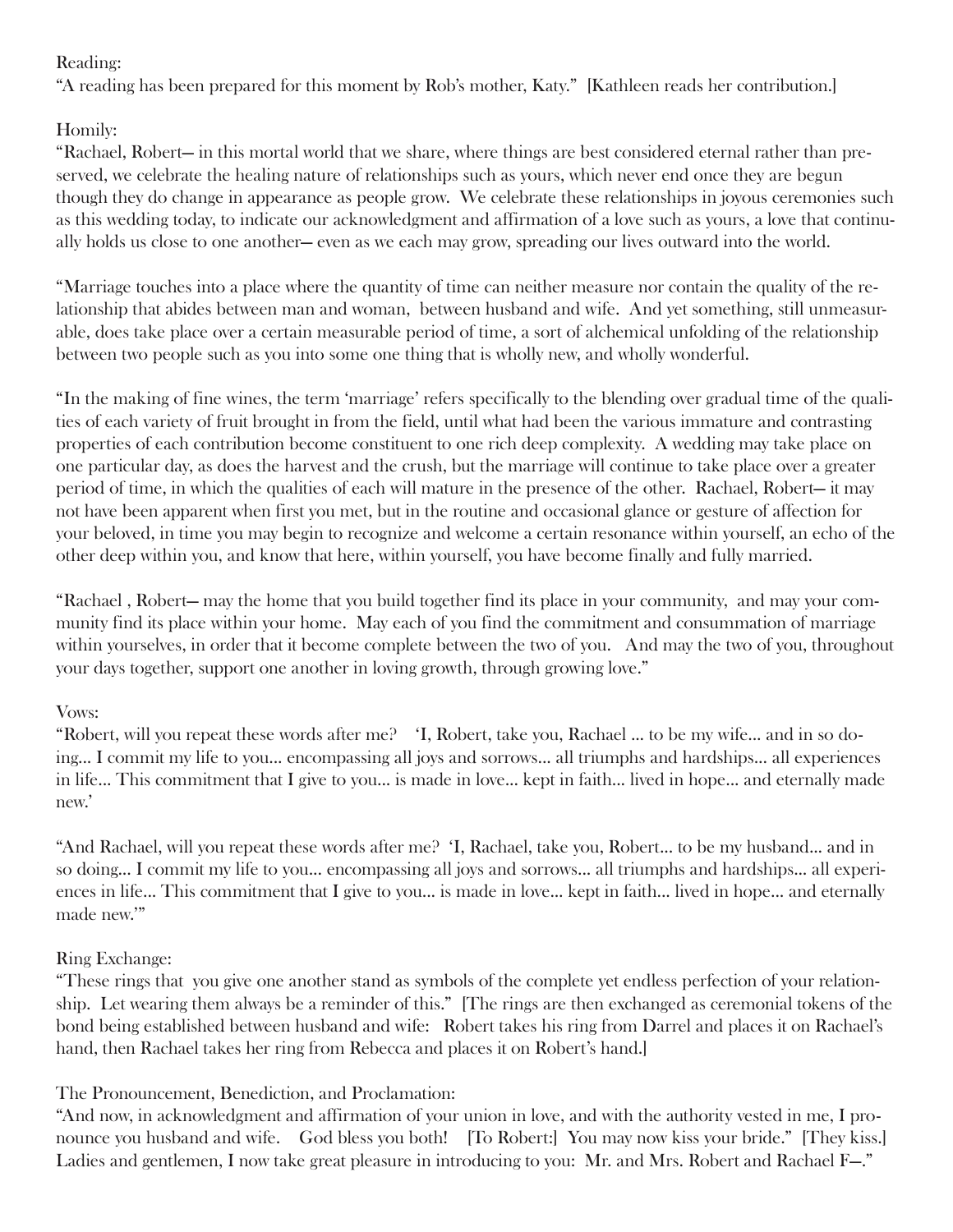Recessional:

[As Pachelbel's "Canon in D" is heard, Rachael and Robert return up the right side of pond, followed by Rebecca, Darrel, and the minister.]

# Kyle and Kelli

#### The Processional:

[There is no formal procession. Just before the ceremony begins Kyle and Kelli go for walk with the minister; upon their return they join Melody and Scotty, the maid of honor and best man, who have already taken their places.]

## Greeting:

"Kyle and Kelli have asked you to be here today, to take part in this wedding, because this is how they want to start their married life together, in the presence of their most special friends and families. Thank you for being here with us."

## Homily:

"Marriage is a special way of being together, of sharing life and love each day. When you marry, in a sense, you are committing your futures to one another. Do this with wisdom, and do this with love. Speak kind and loving words to each other every day, and nurture each other's spirit, so that you may each grow— and grow together. Make of this marriage such a reservoir, that you may each pour into it the love you have to give, and that you may each draw from it the love you need; and may these waters always be as pure as they are today."

## Readings:

"Kyle and Kelli have prepared these readings to exchange at this time:"

- [Kelli:] "I love you, not only for what you are, but for what I am when I am with you."
- [Kyle:] "I love you, not only for what you have made of yourself, but for what you are helping me to become."
- [Kelli:] "I love you for the part of me that you bring out."
- [Kyle:] "I love you for putting your hand into my heaped-up heart, and for passing over all the foolish, weak things that you can't help dimly seeing there."
- [Kelli:] "I love you for drawing out into the light all the beautiful belongings that no one else had looked quite far enough to find."
- [Kyle:] "I love you because you are helping to make of the lumber of my life not a tavern but a temple, and out of the works of my every day not a reproach but a song."

Personal Commitments (an Exchange of Poems):

"Kyle and Kelli have also written poems to read to one another, in this ceremony of their marriage:"

[Kyle:] While you're gone I wait when I sleep... I dream of you and awake... my time I contemplate your smell, your eyes, your smile even when gone a short while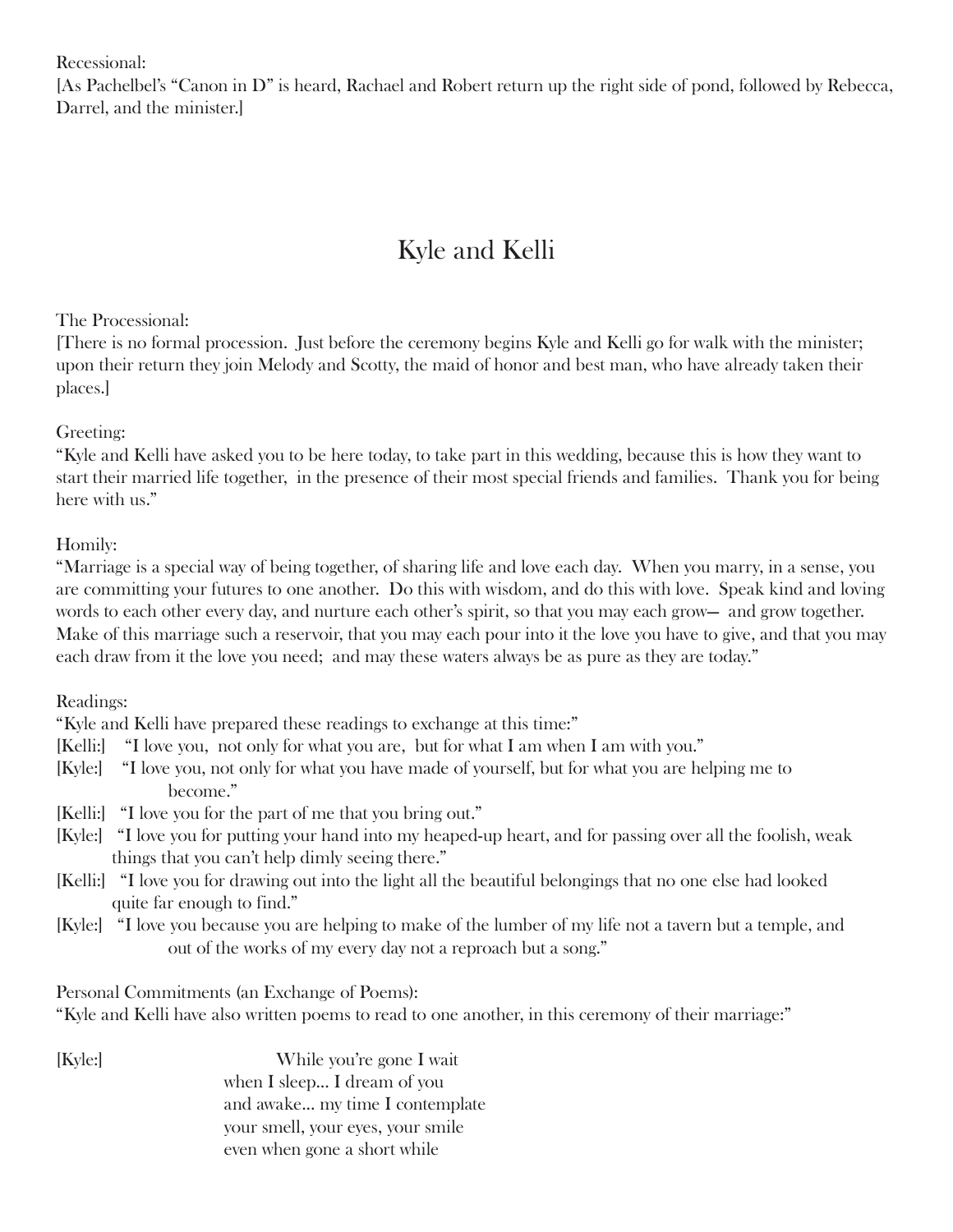|          | My heart races thinking of you<br>us together passion always new                                                                                                                                                                                                                                                                                                                                                                                                                                                                                                                                                                                                                                                                              |
|----------|-----------------------------------------------------------------------------------------------------------------------------------------------------------------------------------------------------------------------------------------------------------------------------------------------------------------------------------------------------------------------------------------------------------------------------------------------------------------------------------------------------------------------------------------------------------------------------------------------------------------------------------------------------------------------------------------------------------------------------------------------|
|          | To hold you in my arms all night<br>creates in me a wondrous delight                                                                                                                                                                                                                                                                                                                                                                                                                                                                                                                                                                                                                                                                          |
|          | I often ponder of how together we'll grow<br>for me there's no other this I know                                                                                                                                                                                                                                                                                                                                                                                                                                                                                                                                                                                                                                                              |
|          | You I have waited a whole lifetime for<br>happiness for us is what life has in store                                                                                                                                                                                                                                                                                                                                                                                                                                                                                                                                                                                                                                                          |
|          | I with you, and you with me<br>never could I want any more.                                                                                                                                                                                                                                                                                                                                                                                                                                                                                                                                                                                                                                                                                   |
|          | I love you Kelli<br>The only thing that will ever change<br>is that my love for you will grow stronger, if that is possible<br>Through good times and bad times, I will always be with you.                                                                                                                                                                                                                                                                                                                                                                                                                                                                                                                                                   |
| [Kelli:] | Now that we're together, I have more to share<br>A treasure that can't be measured<br>more love than I can imagine your sensitivity can't be fathomed<br>your care and concern are clear by admitting when you are wrong<br>I feel so happy when you shed a tear and share your feelings<br>it makes us strong<br>because when we have problems I'll be there to solve them<br>problems are only challenges to make us better<br>but most of all, being with you is so much fun<br>I want to be your partner in life<br>your best friend and one you can confide<br>to be the best I can be<br>to share, to care, in times of need<br>I say this from the bottom of my heart<br>the one that makes your dreams come true<br>in love with you. |

[Kyle :] "In joy and in sorrow, I will always be with you. As I promised myself to you lifetimes ago, I do now. As my best friend, I will walk with you throughout time, because love goes beyond time. In this way I honor you as my soul's heart."

[Kelli:] "I promise with all my heart to be honest and faithful, to respect and honor your individuality, and to support your personal growth; to share with you my life, my joys, my sorrows; to love you, and to be your true and lasting friend."

#### Ring Exchange:

"Do you have the rings? These rings that you give to one another today stand as symbols of the complete yet endless perfection of your relationship. Let wearing them always be a reminder of this.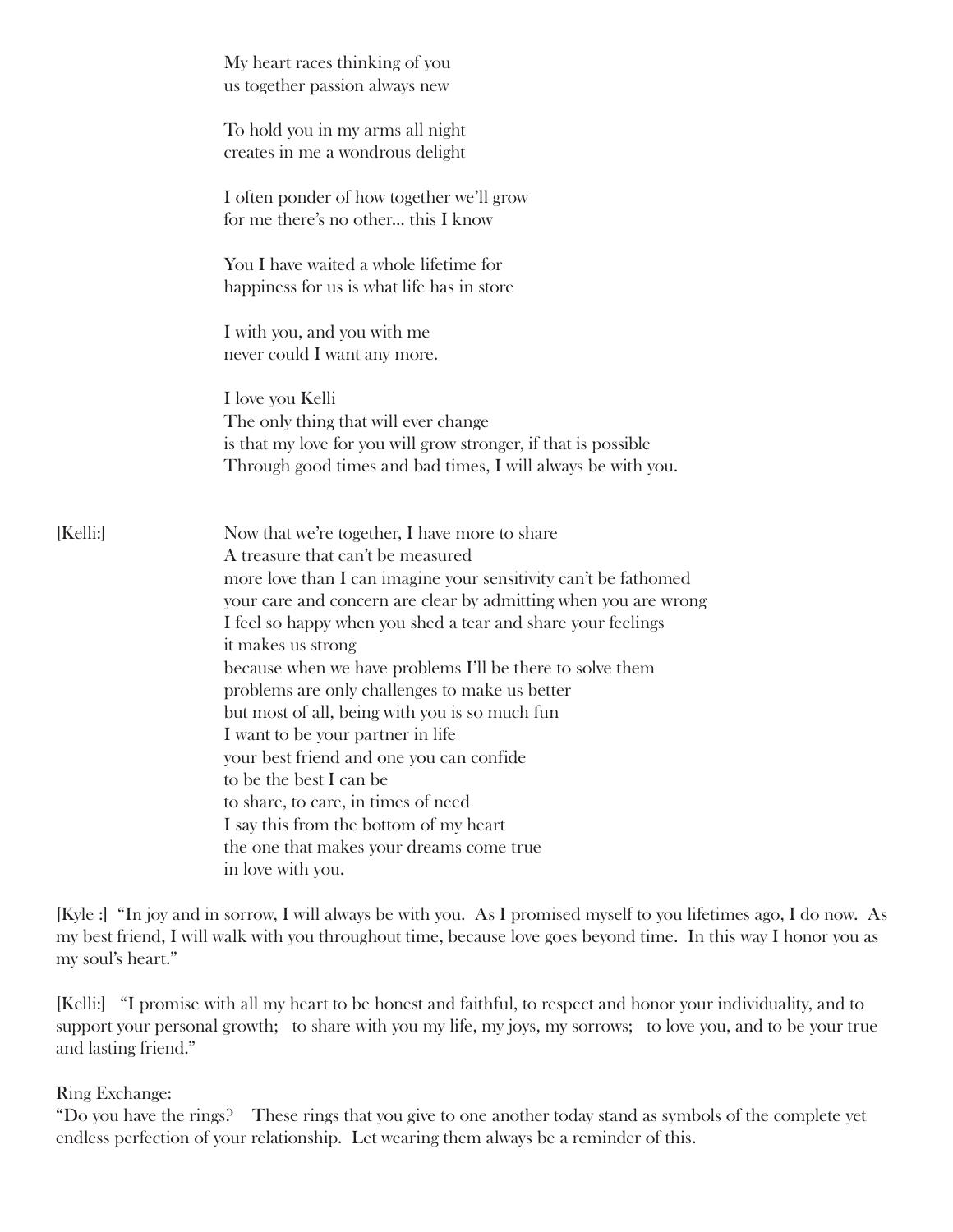"Kyle, take Kelli's left hand with your own, and place this ring that you give to her upon her hand, but only to the first knuckle: in this way you will place your offer of marriage in her hands. And Kelli, bring this ring to its rightful place upon your hand, thus signalling that you accept his offer, and marry yourself to Kyle.

"Now Kelli, take Kyle's left hand with your own, and place this ring that you give to him upon his hand, but again only to the first knuckle: in this way you will place your offer of marriage in his hands. And Kyle, bring this ring to its rightful place upon your hand, thus signalling that you accept her offer, and marry yourself to Kelli."

#### Vows:

"Will you, Kyle, take Kelli to be your wife, and promise these things to her: to be honest with her and faithful, to respect, trust, help and care for her, to share your entire life with her, to forgive her as we have been forgiven, and to try with her to better understand yourselves, the world, and God, through the best and the worst of that which is to come, as long as you both shall live?" [Kyle says "I will."]

"And will you, Kelli, take Kyle to be your husband, and promise these things to him: to be honest with him and faithful, to respect, trust, help and care for him, to share your entire life with him, to forgive him as we have been forgiven, and to try with him to better understand yourselves, the world, and God, through the best and the worst of that which is to come, as long as you both shall live?" [Kelli says "I will."]

#### Pronouncement and Benediction:

"And so, with the power and authority vested in me, I do witness and affirm your union of love, and pronounce you husband and wife. God bless you both. You may now kiss your bride."

Recessional: [Kelli leaves with Kyle, and Melody with Scotty, followed by the minister and the guests.]

## Matt and Sher

Processional:

[This wedding took place on board a sloop, at anchor, with a rabbi and a minister officiating; the guests stood aboard a nearby, larger yacht, within hailing distance.]

#### Greeting:

[Minister:] "Matt and Sher have asked you to be here today to take part in this wedding, because this is how they want to start their married life together, in the presence of their friends and family, on board and underway."

#### Invocation

[Minister:] "God, as clearly as we know Your Presence now, we ask that it be known throughout the time shared by these two. Attend them with Your Grace, protect them with your Mighty Power, guide them with your Love, and cleanse them regularly with Your Forgiveness."

Reading: Look to this day, for it is life-- the very life of life. In its brief course lie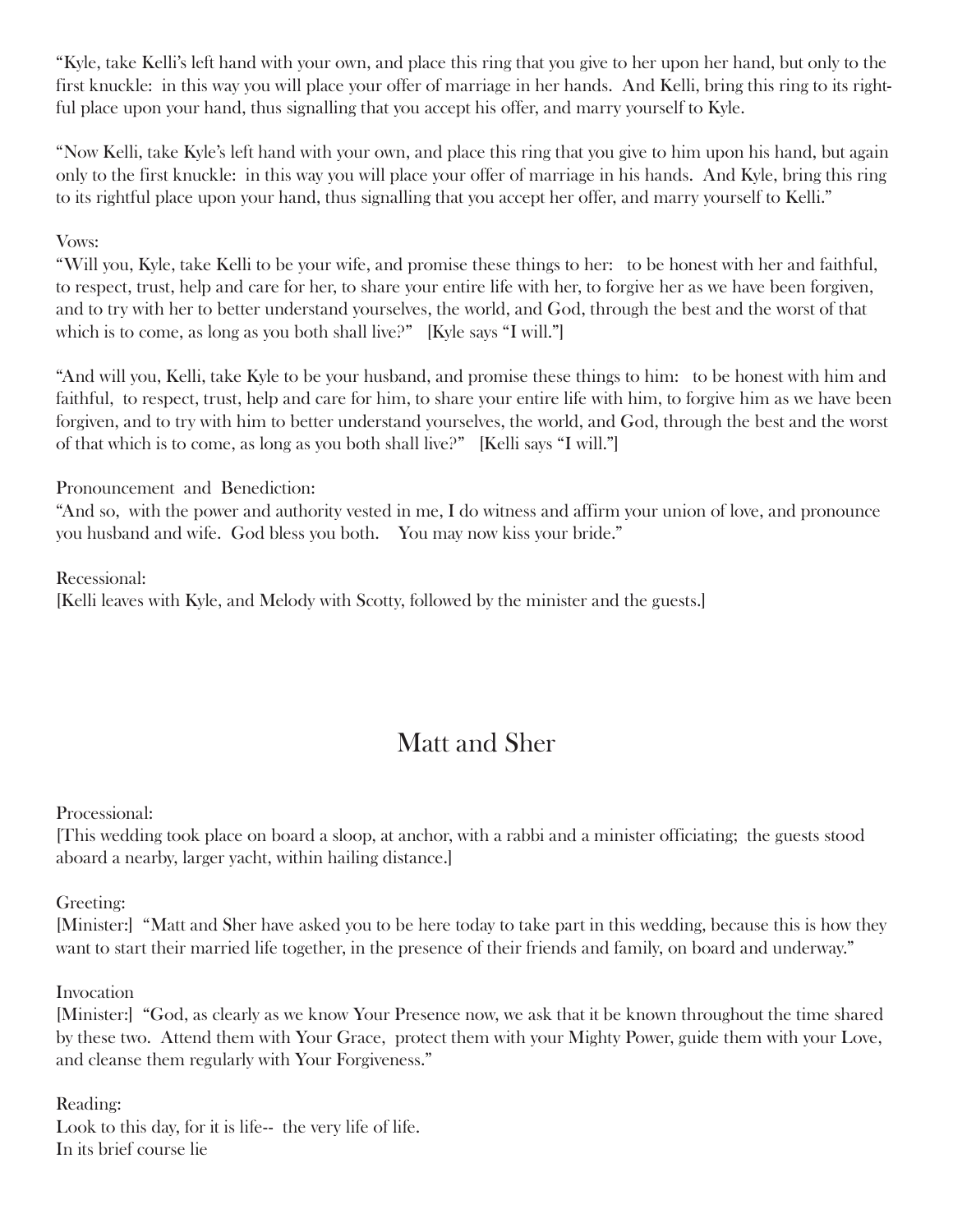all the verities and realities of your existence: the bliss of growth, the glory of action, the splendor of achievement. For yesterday is but a dream and tomorrow is only a vision; but today, well lived, makes every yesterday a dream of happiness and every tomorrow a vision of hope. Look well, therefore, to this day! Such is the salutation to the dawn. [Sanscrit prayer]

Consecration of the Marital Baseball:

 [Minister:] "Matt and Sher have asked that this ball be autographed by everyone present, in consecration of this Opening Day of their Season..." [The baseball is handed around for each guest to sign.]

#### Readings:

Let there be spaces in your togetherness, And let the winds of the heavens dance between you. Love one another, but make not a bond of love: Let it rather be a moving sea between the shores of your souls. Fill each other's cup but drink not from one cup. Give one another of your bread but eat not from the same loaf. Sing and dance together and be joyous, but let each one of you be alone, Even as the strings of a lute are alone though they quiver with the same music. Give your hearts, but not into each other's keeping. For only the hand of Life can contain your hearts. And stand together yet not too near together: For the pillars of the temple stand apart, And the oak tree and the cypress grow not in each other's shadow.

—Kahlil Gibran

[Rabbi:] "I would like at this time to speak of some of the things which many of us wish for you: first, we wish for you a love that makes both of you better people by giving you a joy and zest for living, providing energy to meet the many challenges of life. We wish for you a home; not merely a place of stone and wood, but a place of sanity, serenity and security. May it serve as a sanctuary in which the values you hold most deeply are strengthened to fortify you as you move in the world at large. We wish for you a home of love and peace, filled with kindness, warmth, caring and laughter. A home that encompasses simplicity, beauty, silence and color, in harmony with the rhythms of life. We hope that you will stand by your children when they need you, and then stand aside when it is time. Finally, we wish that you will be able to say to each other: 'because you have loved me, my life has been enriched.'"

#### Vows:

[Sher:] "In making these vows to you, Matt, as my husband, I am also asking you to be witness to these vows I make to myself: to you I promise to be with you as your friend; to myself I promise to work my program, and keep working on my stuff."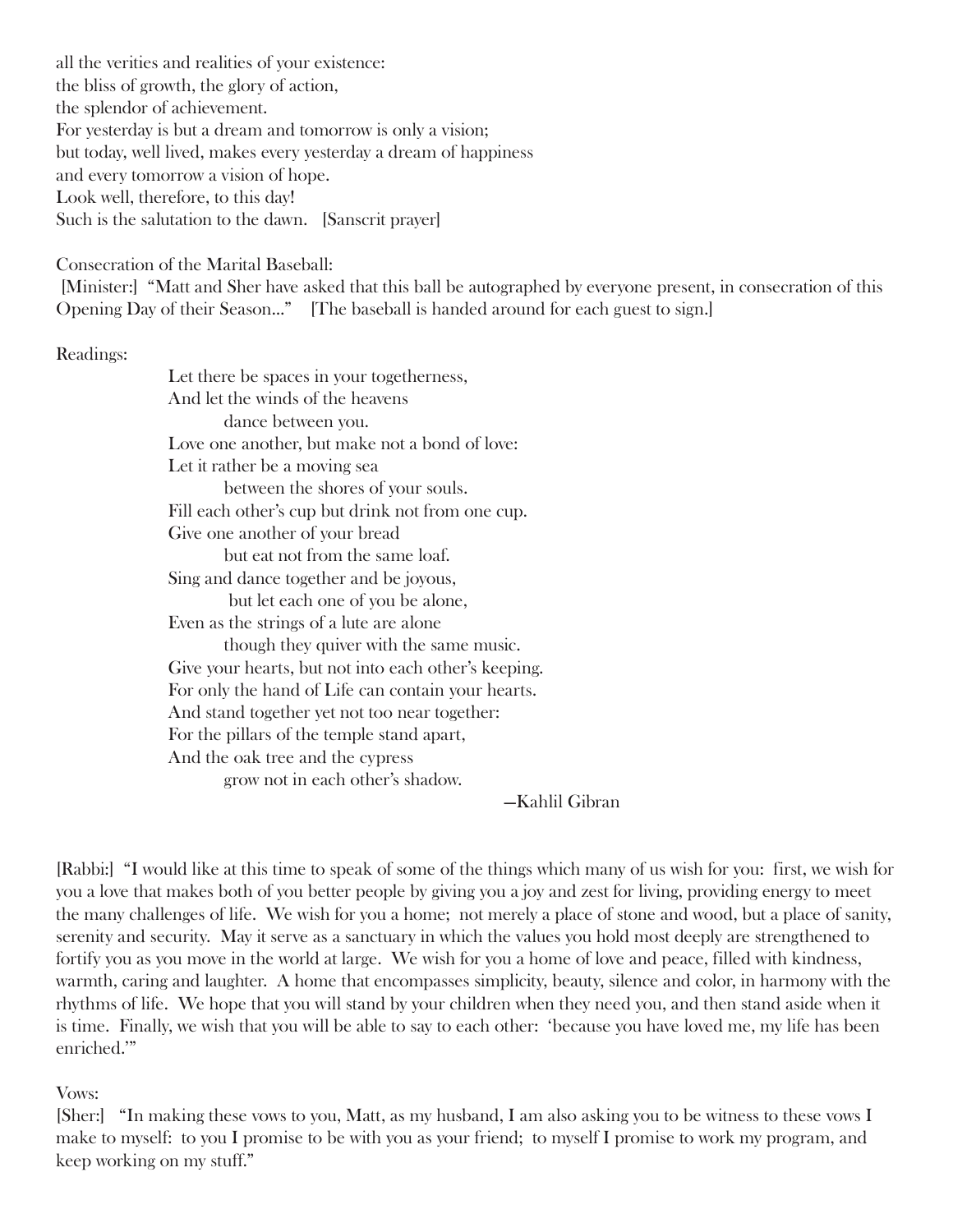[Matt:] "In making these vows to you, Sher, as my wife, I ask you to be witness to these vows I make to myself: to you I promise to try to be as gentle as I can with you, to be dependable, and to be a companion through the mystery of our relationship; to myself I promise to take good care of myself, so I can also take good care of this relationship, and to commit to seeing this through."

Ring Exchange:

[This is done in silence. Matt takes Sher's left hand in his own left hand, and places his ring on her finger, thereby offering himself to her; she then adjusts the ring so that it fits comfortably in its rightful place on her hand, thereby accepting his offer of marriage. She then takes Matt's left hand in her own left hand, and places her ring on his finger, thereby offering herself to him; he then adjusts the ring so that it fits comfortably in its rightful place on his hand, thereby accepting her offer of marriage.]

The Breaking of the Glass:

[Rabbi:] "One day some people came to the master and asked..."

[Matt:] "How can you be happy in a world of such impermanence, where you cannot protect your loved ones from harm, illness and death?"

[Rabbi:] "The master held up a glass and said..."

[Sher:] "Someone gave me this glass, and I really like this glass. It holds my water admirably and it glistens in the sunlight. I touch it and it rings! One day the wind may blow it off the shelf, or my elbow may knock it from the table. I know this glass is already broken, so I enjoy it incredibly." [The glass is placed in its bag and broken under their feet.]

Pronouncement:

[Minister:] "With the power vested in me, I do witness and affirm your union of love, and pronounce you husband and wife."

Blessing:

[Antiphonal: the rabbi, in Hebrew, followed by the minister, in English:]

 May the Source of all life sustain your life together, and fill it with many blessings. May It's radiance be a continuing presence in your life, to touch it with grace and beauty. And may your life be a long one together, filled with health, happiness, love, and peace. Peace in your home, and peace in your hearts.

## Stuart and Toni

Processional:

[When Toni is ready, the music begins: "Chapel of Love"; Stuart stands at the alter with his brother Steve, as Best Man, and the minister. When "Twelfth of Never" begins playing, Cathy as the Maid of Honor approaches, followed by Toni on the arm of her brother, David.]

Greeting:

"In honor of our very human desire, ability, and need to love, let us now recognize and celebrate the marriage of Toni and Stuart."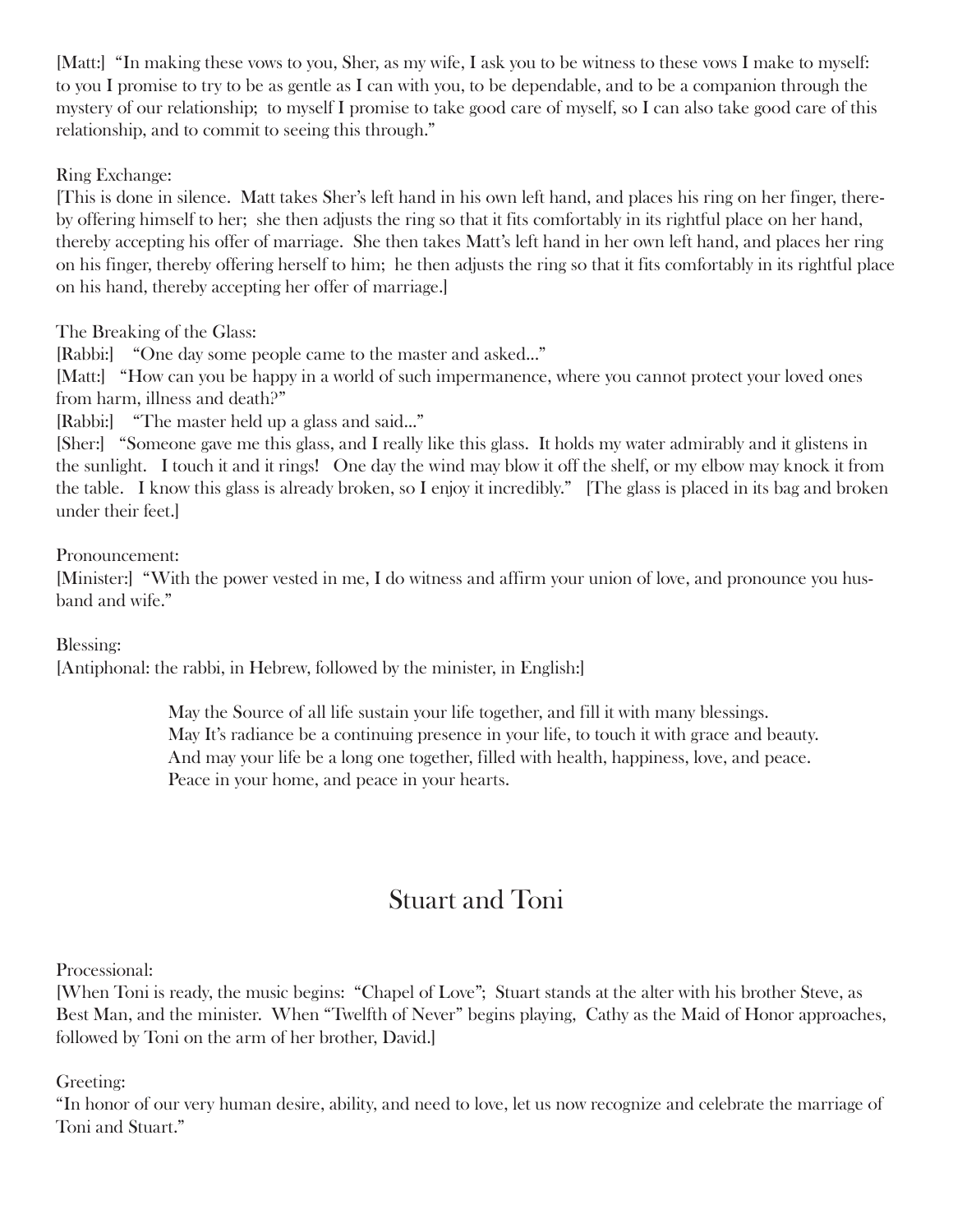#### Invocation:

"Lord, just now we ask for the healing that— in love— makes whole the family. We ask that we might find as well the wisdom to move with this love, according to our faith in You, even as our trust in the path that we have chosen might be shaken. We ask also to invoke the spirit of Jimmy at the start of Stuart and Toni's wedding, for it was in his passing that these two were reunited. May this marriage be blessed by the memory of the freedom of his youth, his beautiful warm smile, and his patience, his innocence and good nature, and his dedication to his family and belief in everlasting love. Although he cannot be here in person, Jimmy will live on forever in the hearts of Stuart and Toni.

"Because no love can ever take the place of any other that has gone before it, but can only enrich it, and thereby enlarge our capacity for love (the heart grown thereby greater), we ask that we may know Lord that You are forever and everywhere with those we love who are no longer among us— especially Jimmy— just as You are here with us today. Finally, we ask that You be with Toni and Stuart, in this way, always."

#### Contributions:

"Members of the family have asked to say a few words at this time..."

#### Homily:

"In this mortal world, where things are eternal rather than preserved, we celebrate the healing nature of relationships, which never end once they are begun, though they will change in appearance as people grow. We celebrate these relationships in ceremonies such as this today, to indicate our acknowledgement and affirmation of the love that eternally holds us all to one another, even as we each may grow. Marriage touches into a place where the quantity of time can neither measure nor contain the quality of the relationship.

"And yet something still unmeasurable does take place over a certain period of time, a sort of alchemical maturation of the relationship of two people into some one thing that is wholly new, and wholly wonderful. In the making of fine wines, the term "marriage" refers specifically to the blending over gradual time of the qualities of each variety brought in from the field, until what had been the various immature and contrasting properties of each contribution become constituent to one rich deep complexity.

"A wedding may take place on one particular day, as does the harvest and the crush, but the marriage will continue to take place over a greater period of time, in which the qualities of each will mature in the presence of the other. It may not have been apparent when first you met, but in the routine and occasional glance or gesture of affection for your beloved, in time, you may begin to recognize a certain resonance within yourself, an echo of the other deep within you, and know that here within yourself you have become finally and fully married.

"An outer marriage between two people that does not house this personal commitment to oneself is empty; and such an inner marriage, if it does not take place within a companionship of commitment, will have no home within the community, and will go unrecognized by one another to cause unfortunate misunderstandings, and thus, unrealized, must drift in some distracted dissatisfaction. The commitment and consummation of marriage then is one thoroughly within each one of you, in order that it be complete between the two of you. Stuart, Toni may each of you, throughout your days together, support the other in loving growth, through growing love."

#### The Vows:

[Stuart reads to Toni:] "Toni, I take you to me and give myself to you, forever. I will love you and cherish you. I will listen to you and respect you. I will honor you with all my heart and soul. I will care for you, and encourage you, and your growth will be my growth. I will stay with you in bad times and in good. I am nourished to my roots by your steadfast love."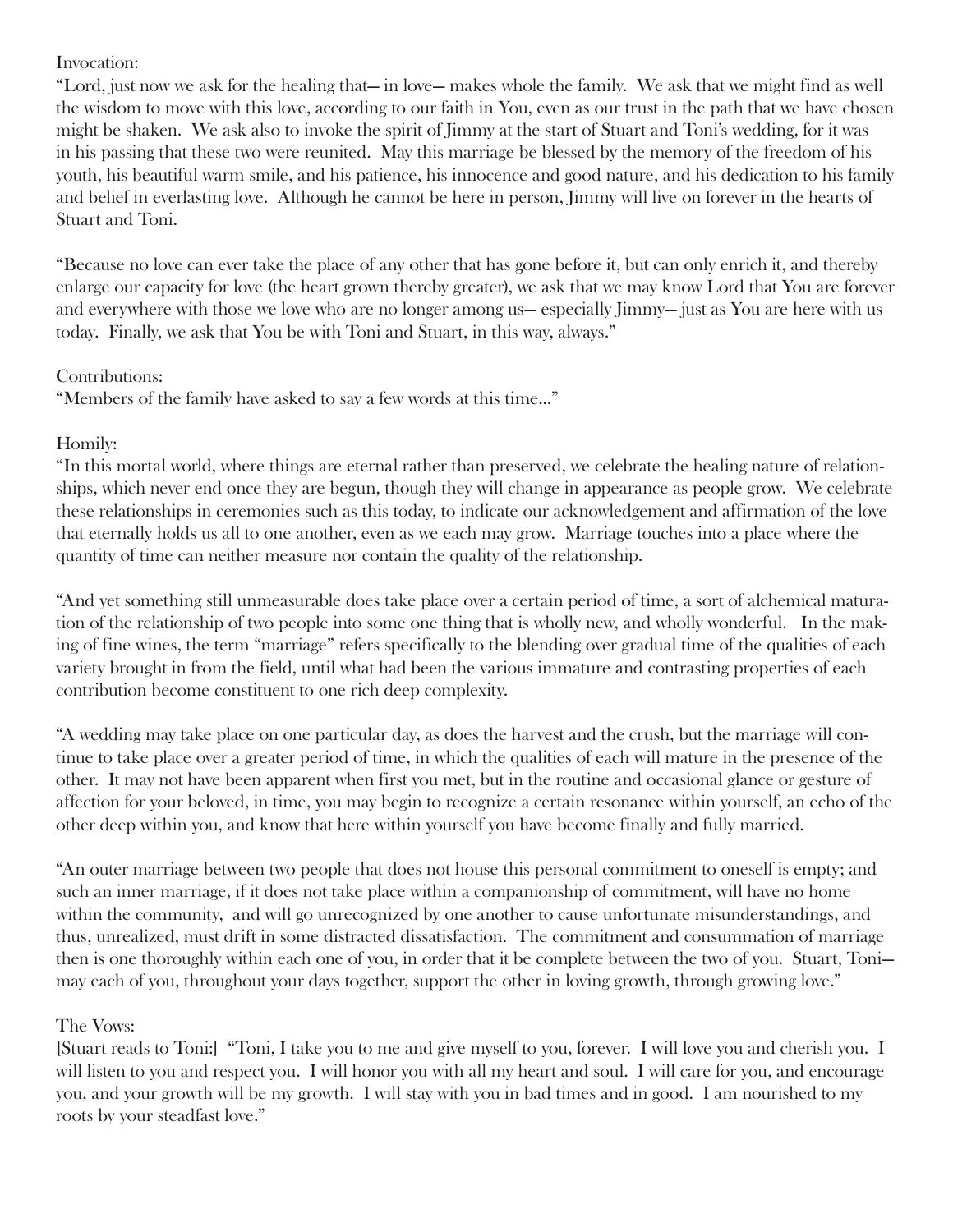[Toni reads to Stuart:] "I, Toni, offer to you, Stuart, my loving heart in marriage. As the sun rises each day, let it bring with it a new beginning. As the trees are firmly planted and represent growth, may our love continue to grow. As the birds are free, may our marriage be blessed with the freedom to be ourselves. As the moon rises at the end of each day, may we share with one another our daily accomplishments, as well as our failures. May we always respect what we have found in each other to be unique. May we enjoy growing old together. May we always be best friends. I love you, Stuart."

#### Ring Exchange:

[This is done in silence. Stuart takes his ring for Toni from Steve, takes Toni's left hand in his own left hand, and places his ring on her finger, thereby offering himself to her; she then adjusts the ring so that it fits comfortably in its rightful place on her hand, thereby accepting his offer. She then takes her ring for Stuart from Cathy, takes Stuart's left hand in her own left hand, and places her ring on his finger, thereby offering herself to him; he then adjusts the ring so that it fits comfortably in its rightful place on his hand, thereby accepting her offer .]

#### Pronouncement and Benediction:

"With the authority vested in me, I now pronounce you husband and wife. God bless you both— you may kiss the bride."

# Matthew and Judith

"Dear friend, we are sea & land— it is not our purpose to become each other, it is to recognize each other— to learn to see the other and honor one for what one is— each the other's opposite and complement." [Hermann Hesse]

## Processional:

[After the guests are seated, George Winston's "Variations on the Kanon by Johann Pachelbel" is heard as Matthew enters, accompanied by John, as best man, and the minister. Rachael, the flower girl, enters with MJ, the ring bearer; then Jennifer, the maid of honor, enters; then everyone stands as Judith is escorted to Matthew by her father, Martin; Matthew meets them and, shaking hands with Martin, he escorts Judith to stand before the minister.]

#### Greeting:

"Judi and Matt have asked you to be here today, to take part in this wedding, because this is how they want to start their married life together, in the presence of their most special friends and family."

#### Invocation:

"Let us pray: Lord, as clearly as we know Your Presence now, we ask that it be known throughout the time shared by these two, from this day forward, and wherever it is that they go together. Attend them with Your Grace, protect them with your Mighty Power, and guide them with Your Love."

#### Readings:

"It does not matter whether I am a human being or a Being of Light— if I do not have love, I am simply an empty instrument. Though I might have the gift of insight, and understand all the mysteries and knowledges, and though I might have enough faith to move entire mountains, still— if I do not have love, I have nothing. And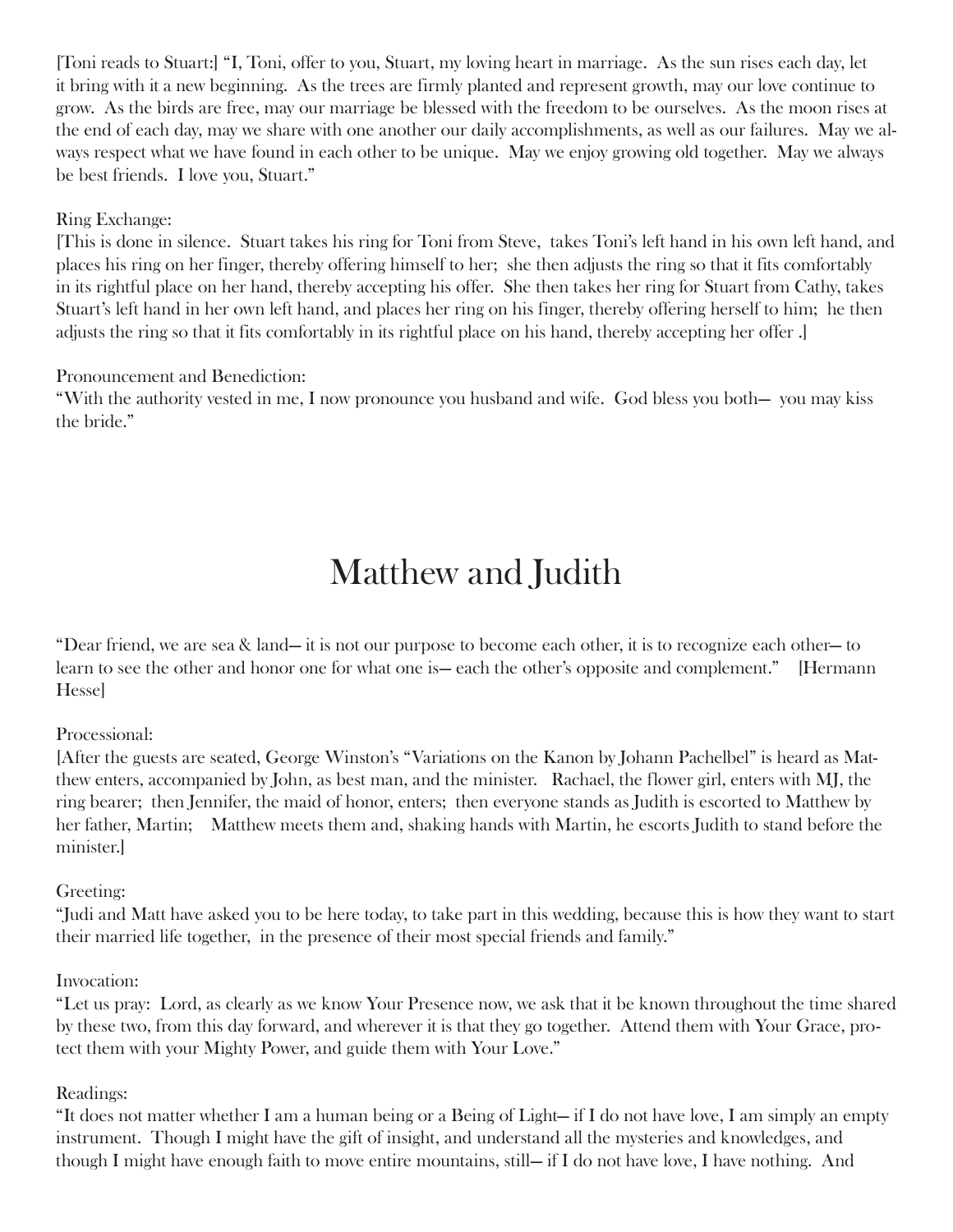though I might give away everything that I own, and have this body that I am burned to ash after I have died, still— if I do not have love, these grand gestures of a modest humility give me nothing.

"Love is patient and kind, and never envious. Love is neither pretentious nor full of itself, but rather discreet, looking for inspiration rather than approval. Love is not easily saddened, or frightened, or angered, and does not think in terms of what is right and wrong, but rather in terms of what is real and true. Love recognizes all things, believes all things, hopes all things, and allows all things. Love never fails, while opinions will always fail; for knowledge is only temporary, and words are always inadequate, as long as we can only see and speak about our little part of the entirety. When we have finally learned about the complete and perfect totality that embraces everything everywhere, then we will have come finally to know how little it is we had ever known.

"When I was a child I thought as a child, and I spoke as a child; but when I became grown, I put my childishness away. Now we see through a glass, darkly; later we will see things face to face. Now we know only a part, but later we will know it all, including ourselves; and then, finally, we will no longer be a mystery to ourselves. But for now, these are things we have: faith, hope, and love, these three; and the greatest of these is love." [Adapted from First Corinthians 13]

#### Homily:

"I will speak to you today of marriage, and of the home; of temper and of humor; of opening yourselves to one another in the constant workings of the heart and mind in a true partnership, and of the reservoir of love that you will build together, to nourish and enjoy in the time that lies ahead.

"Marriage is a special way of being together, of sharing life and love to the breadth and depth your hearts can hold. The home that you are building together for your marriage is a place for that way of being together, a place of commitment, a place of companionship and mutual support. I wish for you such a home of peace.

"Tempered hearts and humorous minds bring pliability and flow to a relationship. Like tempered steel, the tempered heart has been subjected to the extremes of heat and cold at the forge of life, and it is strong, and resilient. The heart that can experience the extremes of anger, fear, and sadness, without becoming overwhelmed, has not lost its temper, and therefore has an emotional integrity in the balance of love and growth.

"The mind that keeps its sense of humor, on the other hand, is one that is not confused by the flowing movement of feelings in all their expression; instead the mind is lubricated by these elixirs of emotion, and is therefore not become dry and humorless. Therefore keep your sense of humor, and your temper, with one another, and exercise them rigorously; for there is a joy in playful teasing, and an art in the scuffle of fair fight.

"A marriage that won't unmake itself is continually at work upon itself, opening and unfolding as a flower through the ebb and flow of every hour of every season, in its eager willingness to live a life filled by events that will decide its eventual form. Trust and trusting in the process of growth are for this reason fundamental, as is trust in the relationship with one who loves you, with one who is willing and eager to grow in your presence.

"Matt, Judi: such a person loves you, knowing who you are, beyond any image that you might project. Such a person, in honest and loving respect of you, has no judgments of you, and enjoys being with you, and has chosen you, and stands with you here today. Stand with yourself as well, today, as you stand with one another.

"Finally, my wish for you is that this marriage the two of you create today be as a great reservoir, such a reservoir that you would each pour into it the love you have to give, and you may each draw from it the love you need— and may these waters always be as pure as they are today."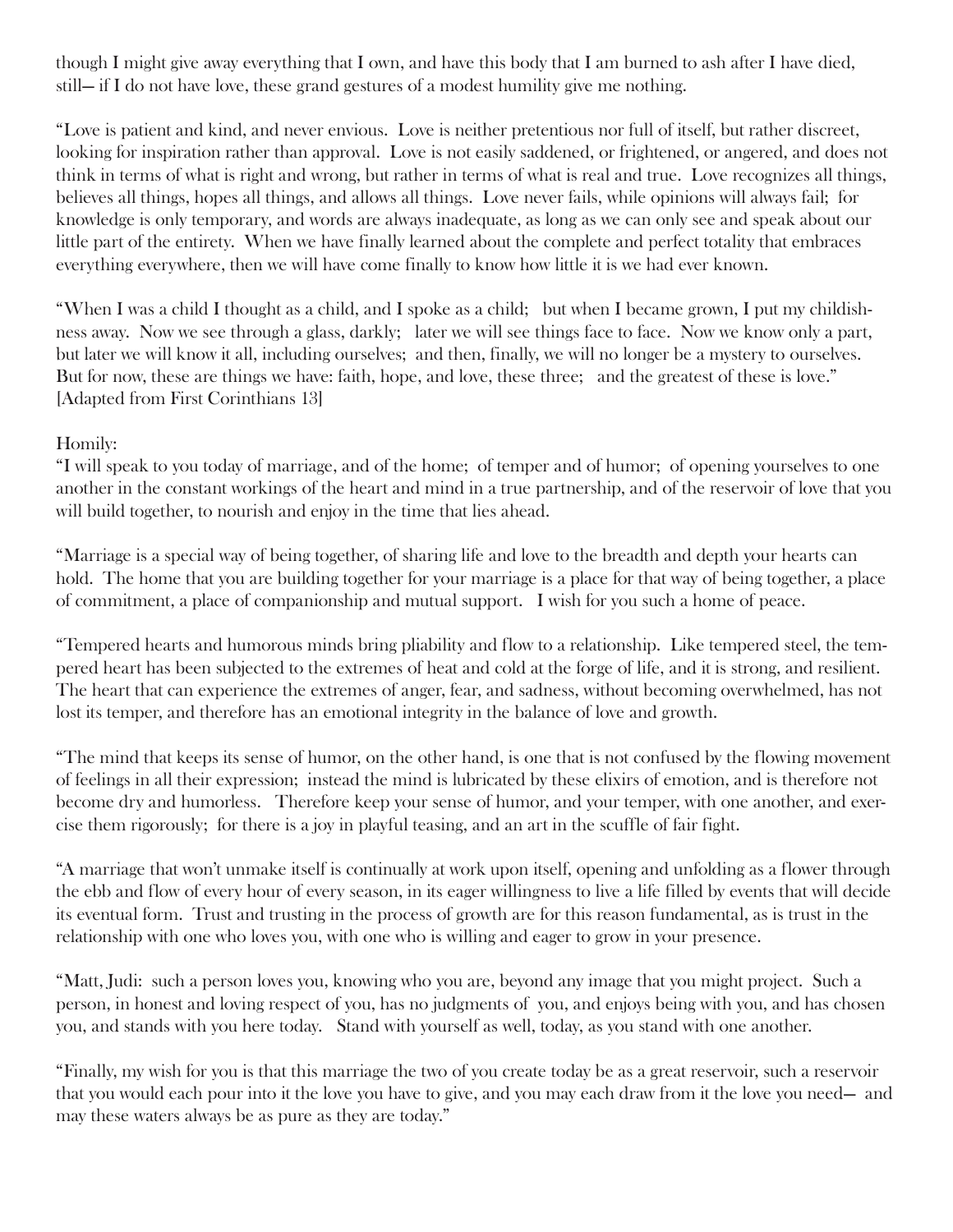#### Readings:

 How do I love thee? Let me count the ways. I love thee to the depth and breadth and height My soul can reach, when feeling out of sight For the ends of Being and ideal Grace. I love thee to the level of everyday's Most quiet need, by sun and candlelight. I love thee freely, as men strive for right; I love thee purely, as they turn from Praise. I love thee with the passion put to use In my old griefs, and with my childhood's faith. I love thee with a love I seemed to lose With my lost saints,  $-I$  love thee with the breath, smiles, tears of all my life! —and if God choose, I shall but love thee better after death.

Elizabeth Barrett Browning

"I shall pursue you, and I shall go with you then into the wilderness and there I shall comfort you. There I shall restore you, and together we will move through the Valley of Shadows to the Gateway of Hope. And you will sing once again as you sang in your youth, when you first came up out of the darkness of your innocence. On the day that we know we are married we will make a covenant with the wild beasts of the field, with the birds of the air, and the things that creep upon the ground; and bow and sword and weapon of war shall be broken and swept off the earth, so that all of life may bed down together without fear. I commit myself to you forever, and pledge myself to you because it is right for me to do so, with unfailing devotion and loving kindness; and— with God's Mercy to have, and to hold." [Hosea 2:14-15; 18-19]

#### Vows:

"Matt, will you please repeat these words after me: 'I, Matthew, take you, Judith... to be my lawful wedded wife... to love, honor and cherish... in sickness and in health... for richer and for poorer... to have and to hold... from this day forward... and this commitment that I give to you... is made in love... kept in faith... lived in hope... and eternally made new.'

"Judi, will you please repeat these words after me: 'I, Judith, take you, Matthew... to be my lawful wedded husband... to love, honor and cherish... in sickness and in health... for richer and for poorer... to have and to hold... from this day forward... and this commitment that I give to you... is made in love... kept in faith... lived in hope... and eternally made new.'

[Addressing the parents of the bride and groom:] "Mrs. P—, Mr. and Mrs. J—, will you give your blessings to Matt and Judi in their marriage? Will you support them with the freedom and love which they need? Will you share your experience and wisdom with them, and seek to learn from them as well?" [They say "we will."]

#### Ring Exchange:

"Do you have the rings? —These rings that you give each other today stand as ancient symbols, blessed and simple, symbols of the complete yet endless perfection of your relationship, forever and everywhere. The ring is round like the sun, round like the eye, and round like arms that embrace. These circles each describe the love that is given and that comes back around to be received again and again. Therefore, let wearing your rings always be a reminder that your love must, like the sun, illuminate; like the eye, see clearly; and like arms that embrace, be a grace upon this world. [Judi removes her engagement ring and hands it to Jennifer, while Matt takes up the ring he is to give Judi.]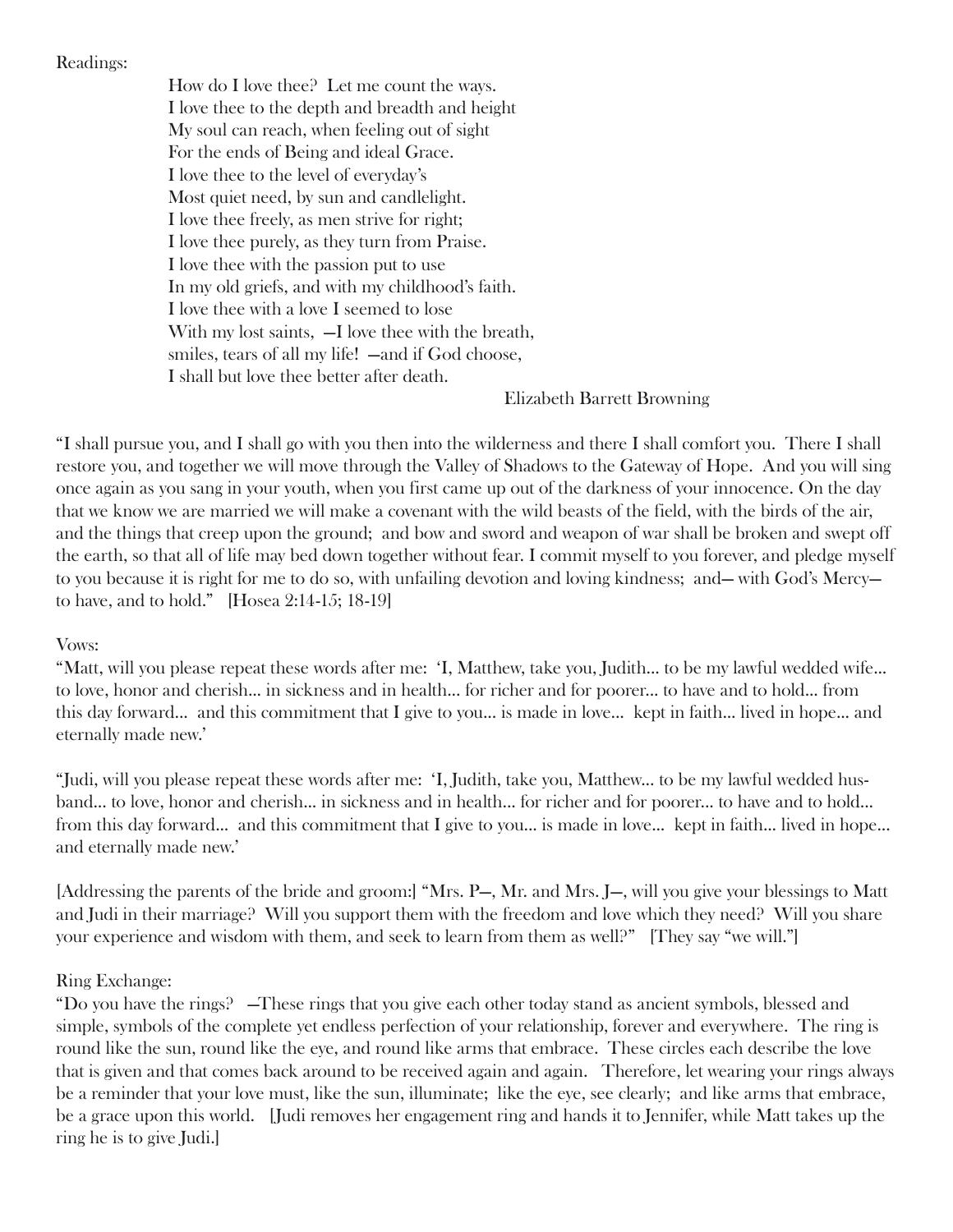[To Matt:] "Matt, take Judi's left hand with yours, and place this ring that you give to her upon her hand, but only to the first knuckle: in this way you place your offer of marriage in her hands. And Judi, bring this ring to its rightful place, thus signaling that you accept Matt's offer, and marry yourself to him. [Judi takes her engagement ring back from Jennifer and places it on her hand next to the wedding band; then she takes up the ring that she will give to Matt.] Now take this ring that you give to Matt and place it upon his hand, but again only to the first knuckle: in this way you place your offer of marriage in his hands. And Matt, bring this ring to its rightful place, thus signaling that you accept Judi's offer, and marry yourself to her."

#### The Wedding Canopy:

"And now let us raise the wedding canopy. [Four guests step forward to set the canopy up, and remain to support it throughout the remainder of the ceremony.] "The wedding canopy is a representation of the future home at such a time as this, when we promise one another everything. For most of us, it is raised only once in a lifetime, in indication of our hopes and dreams; it in itself is not permanent, but it is the promise of a home, just as the wedding-day, though it seem so brief, contains the promise of a marriage that will endure. The openness of the canopy reminds us there can be no secrets, and that the hopes and promises you have brought to this day will not keep out weather and catastrophe. Yet these few lines are a sketch for what might be.

"The man and the woman have left the wilderness of their loneliness; they have come from very far away to be together here. The fragile vulnerability of the canopy that shelters you here is to remind you that the only thing that is real about a home is the people— the people within the home, who recognize how far they have each come to be together as a family, and the people of their community, who stand in support 'round about their home. As they grasp the corners of your canopy, hold you one another's hands: these human connections are the only true anchors that you will have in this wayward world. This wedding canopy is truly your house of promises, and your home of hope." [Adapted from "The Succah and the Huppah" by Debra Cash.]

### Affirmations:

"Matthew, with this exchange of vows and rings, do you now take Judith to be your wife?" [He says "I do."] "And Judith, with this exchange of vows and rings, do you now take Matthew to be your husband?" [She says "I do."]

## Pronouncement:

"Then, in acknowledgment and affirmation of your union in love, and with the authority that is vested in me, I do witness and affirm your union of love, and pronounce you husband and wife. God bless you both! [To Matthew:] You may now kiss your bride." [They kiss.]

## Benediction:

 Now you will feel no rain, for each of you will be shelter to the other. Now you will feel no cold, for each of you will be warmth to the other. Now there is no loneliness, for each of you will be companion to the other. Now you are two persons, but there is one life before you. Go now to your dwelling place, to enter into the days of your togetherness, And may your days be good, and long upon the earth. [Apache Wedding Blessing]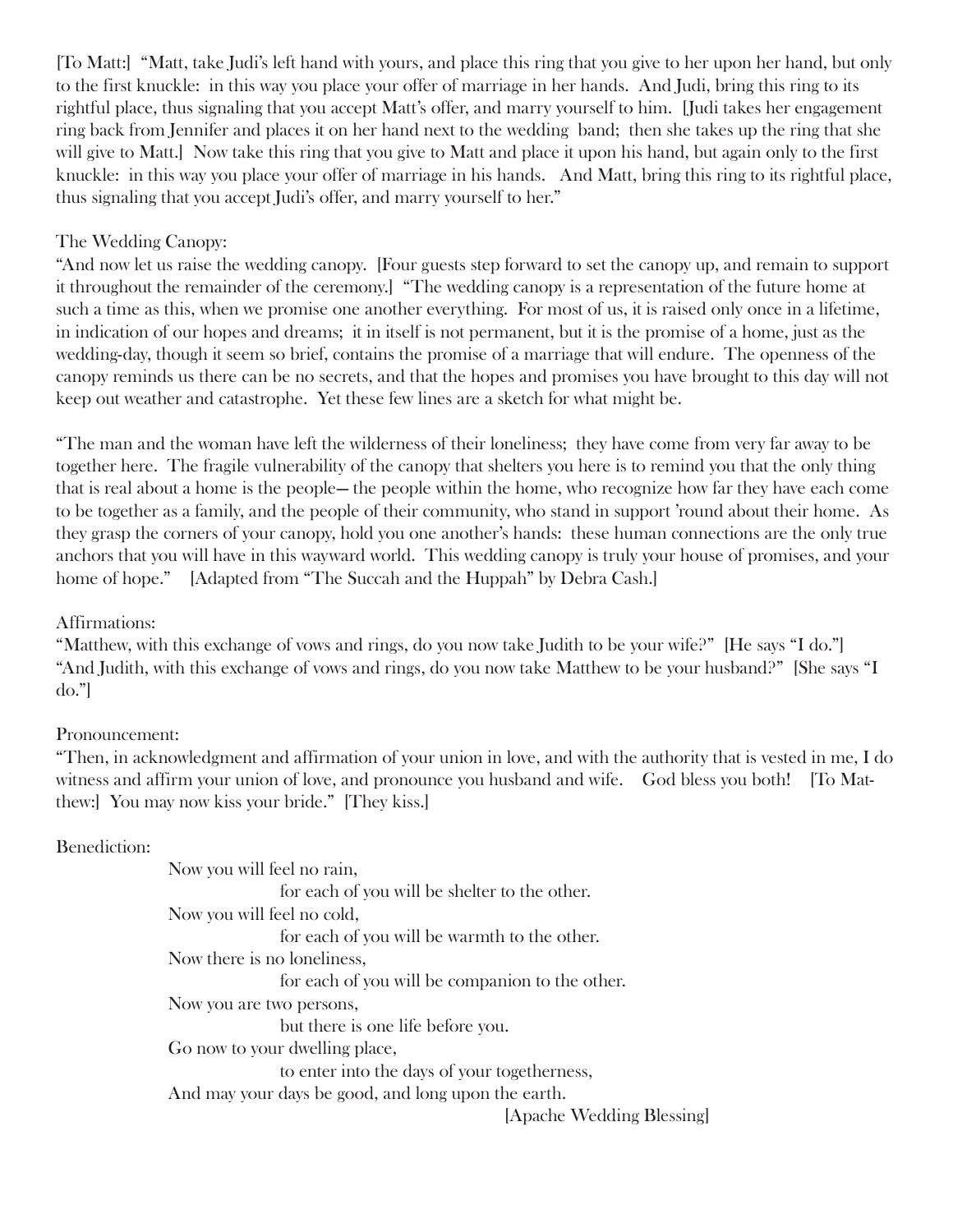#### Proclamation:

"Ladies and gentlemen, I now take great pleasure in introducing to you: Mr. Matthew P— and Mrs. Judith J-P—. [The bride had chosen to hyphenate her name with the groom's, rather than simply take his name; this proclamation was intended to clarify her decision, and to make it known.]

#### Recessional:

[As the music of George Winston is heard the canopy is retired, and Judith and Matthew return up the aisle followed by the other members of the wedding party.]

## Nicholas and Anne Marie

#### Processional:

[The minister, Danny and Nick take their places at the alter. Ellen enters and walks down the aisle; she is met halfway by Danny, who escorts her the rest of the way. Anne Marie then enters and comes halfway down the aisle, where she is met by Nick, who escorts her to the alter.]

#### Greeting:

"Anne Marie and Nick have asked you to be here with them today, to take part in this wedding, because this is how they want to start their married life together— in the presence of those people who are most special to them."

#### Invocation:

"Lord, as clearly as we know Your Presence now, we ask that it be known throughout the time shared by these two, from this day forward. Attend them with Your Grace, protect them with your Mighty Power, and guide them with your Love."

## Homily:

"Nick, Anne Marie: as you will learn together after this day, marriage is a very privileged and special way of being together, of sharing life and love to the breadth and depth that your hearts can hold. When you marry you are committing your lives to one another; do this with wisdom, and do this with love. Speak kind words to one another every day, and nurture each other's spirit, so that you may grow— together.

"In standing with you now, here at the start of your marriage, my heart is filled with these wishes for you: I wish for you two the kind of love that gives a zest for life, and provides the joyful energy to meet the many challenges and opportunities that await you. I wish for you a home; not merely a building or a residence, but a place of sanity, serenity and security— may it serve as a sanctuary in which the values you hold most deeply are strengthened to fortify you as you move throughout the world at large.

"I wish for you a family of love and peace, filled with kindness, warmth, caring and laughter; a family of contentment that includes the traditional joys of simplicity, beauty, truth and commitment, healthy, and in harmony and balance with the rhythms of life. And it is my very special hope that you will know how to stand by your children when they need you, and then how to stand aside when it is time to do so. Finally, my wish is that you will always be able to say to one another, often and heartfelt: 'because you love me, and because I love you, my life is enriched and made thereby more wonderful.'"

## Readings: [Ellen and Danny read from selected poetry.]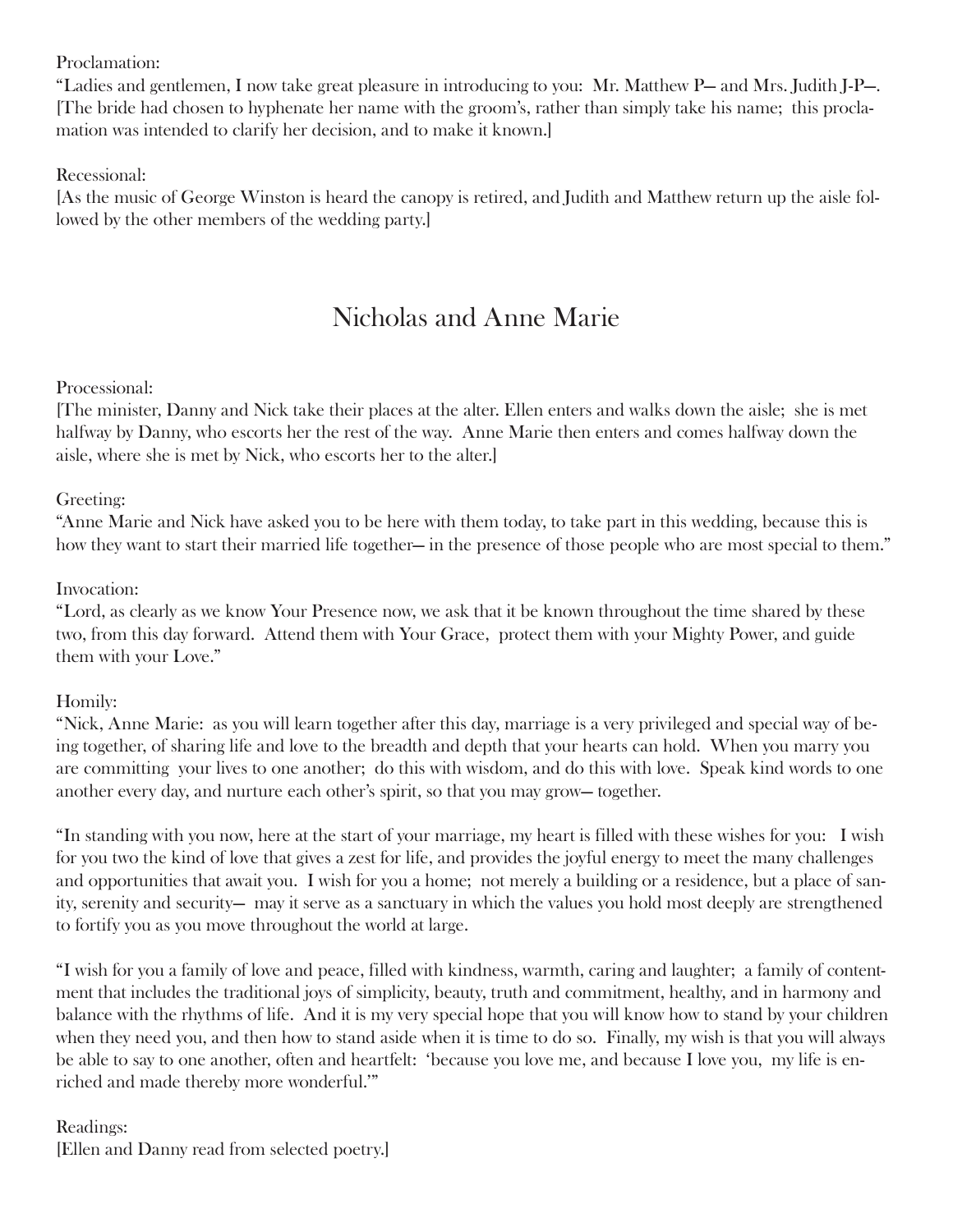Music:

["True Companion" by Mark Cohn is heard.]

Vows:

[Nick:] "Anne Marie: I want you to know I love you with all my heart. You have brought so much love, happiness and sunshine into my life. You showed me how to live and open myself to others. You showed me I can be or do whatever I want in life and you would be there for me and support me in any way you could. Know that I am still learning to live and want to learn to grow with you. I will always try to be supportive of you and help you in any way I can. I will always be faithful to you. I want our love for each other to go on and continue to grow for the rest of our lives. I love you." [He places his ring on Anne Marie's hand.]

[Anne Marie:] "I suggested writing our own vows because the traditional wedding vows are just that— traditional. They are not personalized, individualized to fit the couple being married; they're vague. I want us to be personal today, and share all the feelings that we have for each other with each other here in the presence of our friends and families.

"There has never been a moment since we met that you weren't in my mind and heart. No one I know— no one here today— knows me and understands me as well as you do. I look forward to spending my life with you, sharing everything I am with you, and building a family together.

"From all of the experiences we have already shared, I form these vows: I promise to support you in any decisions that you make, to encourage you in every effort that you make, and to love you unconditionally, no matter what the circumstances. I promise to never take you for granted, and to let you know each day, through gestures and words, how much I love you. I promise to be honest, but not brutally honest, about everything, and to always try to speak kindly to you.

"And lastly, my most important promise to you is this: I will never stop living out these vows, and I will see this relationship through every challenging event that we may encounter. No matter how difficult things may seem to be, I will never give up on us, because what you and I share is worth every effort to nourish and preserve. I love you, Nick." [She places her ring on Nick's hand.]

Pronouncement and Benediction:

 "Then, Nick, Anne Marie: having heard your vows exchanged and sealed by these rings that you have given one another, and with the power that is vested in me, I do witness and affirm your union of love, and pronounce you husband and wife. God bless you both." [To Nick:] "You may now kiss your bride."

Recessional: [Anne Marie returns up the aisle with Nick, Ellen is escorted by Danny, and Jim follows.]

# John and Janet

Processional:

[The wedding party gathers informally on the green at Lower Jack Rabbit Meadows near Spring Lake.]

Greeting:

"Jan and John have asked you to be here today, to take part in this wedding, because this is how they want to start their married life together, in the presence of their most special friends and family."